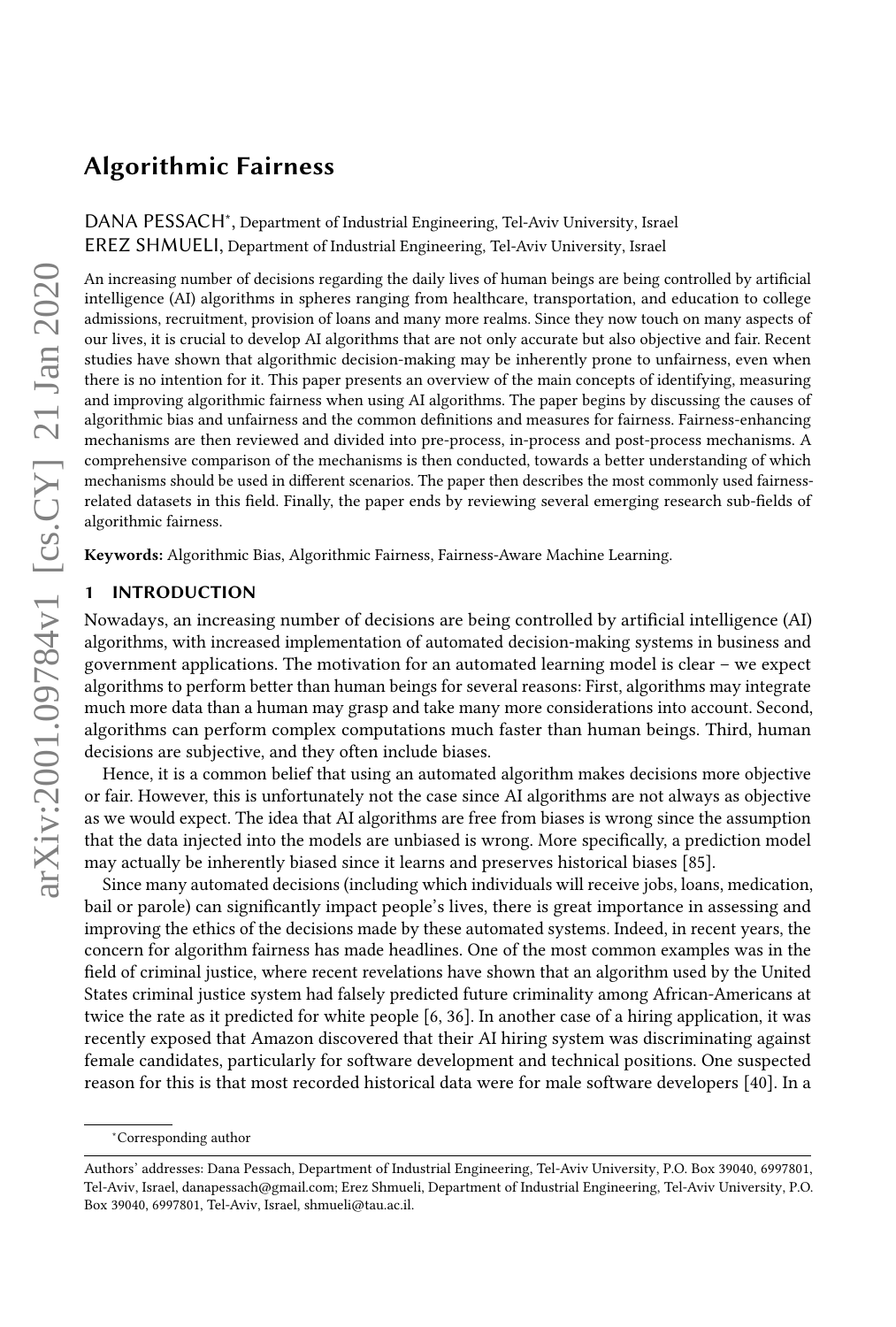different scenario in advertising, it was shown that Google's ad-targeting algorithm had proposed higher-paying executive jobs more for men than for women [\[41,](#page-21-2) [125\]](#page-24-0).

These lines of evidence and concerns about algorithmic fairness have led to growing interest in the literature on defining, evaluating and improving fairness in AI algorithms (see, for example, [\[15,](#page-20-1) [37,](#page-21-3) [57,](#page-21-4) [68\]](#page-22-1)). It is important to note, however, that the task of improving fairness of AI algorithms is not trivial since there exists an inherent trade-off between accuracy and fairness. That is, as we pursue a higher degree of fairness, we may compromise accuracy (see, for example, [\[85\]](#page-22-0)).

In contrast to other recent surveys in this field [\[37,](#page-21-3) [57\]](#page-21-4), our paper proposes a comprehensive and up-to-date overview of the field, ranging from definitions and measures of fairness to state-of-theart fairness-enhancing mechanisms. Our survey also attempts to cover the pros and cons of the various measures and mechanisms, and guide under which setting they should be used. Finally, a major goal of this survey is to highlight and discuss emerging areas of research that are expected to grow in the upcoming years. Overall, this survey provides the relevant knowledge to enable new researchers to enter the field, inform current researchers on rapidly evolving sub-fields, and provide practitioners the necessary tools to apply the results.

The rest of this paper is structured as follows: Section [2](#page-1-0) discusses the potential causes of algorithmic unfairness; Section [3](#page-2-0) presents definitions and measures of fairness and their trade-offs; Section [4](#page-6-0) reviews fairness mechanisms and methods and a comparison of the mechanisms, focusing on the pros and cons of each mechanism; Section [5](#page-10-0) outlines commonly used fairness-related datasets; Section [6](#page-12-0) presents several emerging research sub-fields of algorithmic fairness; and Section [7](#page-19-0) provides concluding remarks and sketches several open challenges for future research.

### <span id="page-1-0"></span>2 POTENTIAL CAUSES OF UNFAIRNESS

The literature has indicated several causes that may lead to unfairness in machine learning [\[37,](#page-21-3) [99\]](#page-23-0):

- Biases already included in the datasets used for learning, which are based on biased device measurements, historically biased human decisions, erroneous reports or other reasons. Machine learning algorithms are essentially designed to replicate these biases.
- Biases caused by missing data, such as missing values or sample/selection biases, which result in datasets that are not representative of the target population.
- Biases that stem from algorithmic objectives, which aim at minimizing overall aggregated prediction errors and therefore benefit majority groups over minorities.
- Biases caused by "proxy" attributes for sensitive attributes. Sensitive attributes differentiate privileged and unprivileged groups, such as race, gender and age, and are typically not legitimate for use in decision making. Proxy attributes are non-sensitive attributes that can be exploited to derive sensitive attributes. In the case that the dataset contains proxy attributes, the machine learning algorithm can implicitly make decisions based on the sensitive attributes under the cover of using presumably legitimate attributes [\[11\]](#page-20-2).

To illustrate the last cause mentioned above, consider the example depicted in Figure [1.](#page-2-1) The figure illustrates a case of SAT scores for two sub-populations: a privileged one and an unprivileged one.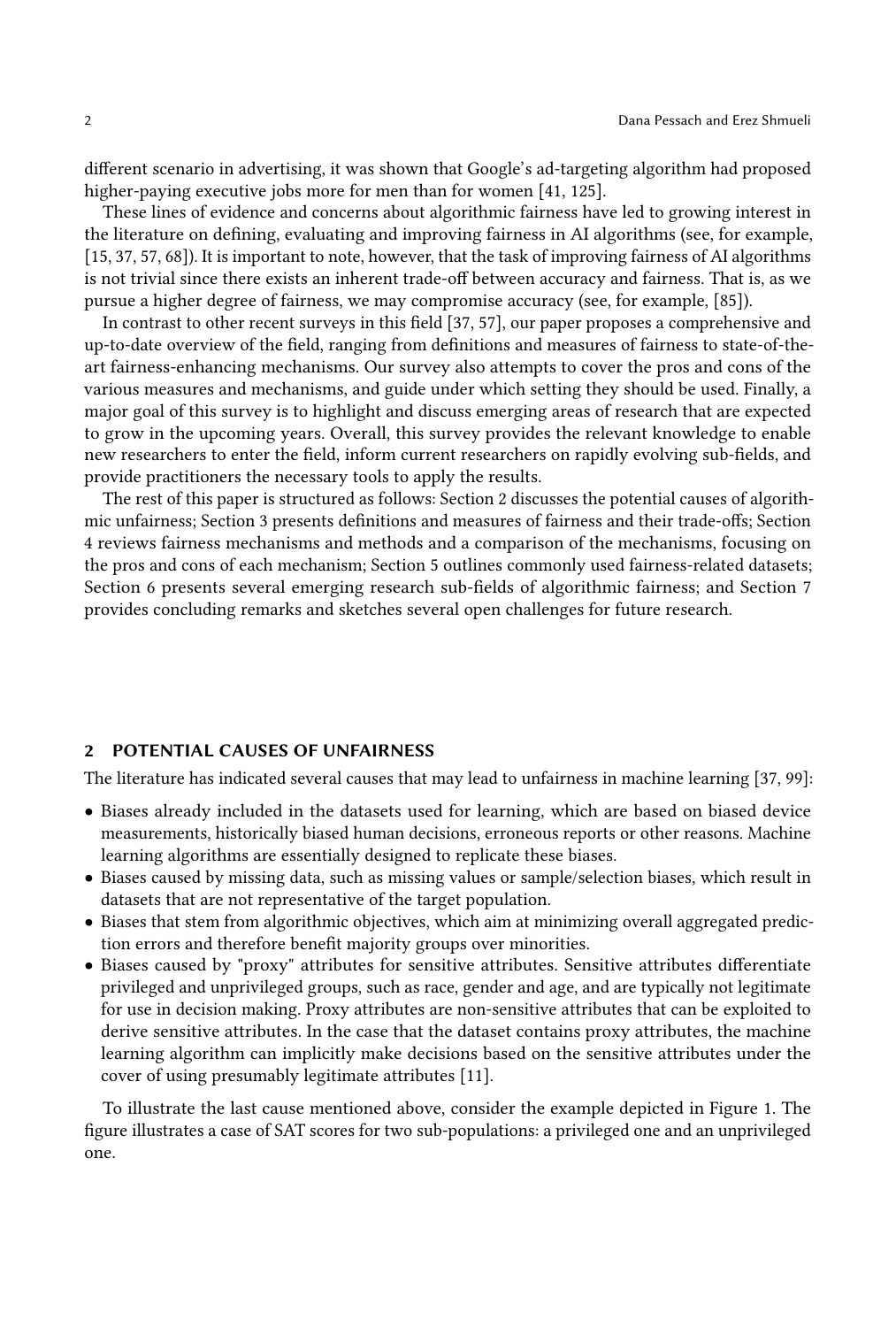<span id="page-2-1"></span>

Fig. 1. If the SAT scores were used for hiring, then unprivileged candidates with high potential would be excluded, whereas lower potential candidates from the privileged group would be hired instead

In this illustration, SAT scores may be used to predict the probability of job success when hiring candidates since the higher the SAT score is, the higher the probability of success. However, unprivileged candidates with SAT scores of approximately 1100 perform just as well as privileged candidates with SAT scores of 1400 since they may have encountered more challenging pathways to achieve their scores. In other words, if the SAT scores were used for hiring, unprivileged candidates with high potential would be excluded, whereas lower potential candidates from the privileged group would be hired instead.

### <span id="page-2-0"></span>3 FAIRNESS DEFINITIONS AND MEASURES

This section presents some general legal notions for discrimination followed by a survey of the most common measures for algorithmic fairness, and the inevitable trade-offs between them.

#### 3.1 Definitions of Discrimination in Legal Domains

The legal domain has introduced two main definitions of discrimination: i) disparate treatment [\[11,](#page-20-2) [151\]](#page-25-0): intentionally treating an individual differently based on his/her membership in a protected class (direct discrimination); ii) disparate impact [\[11,](#page-20-2) [119\]](#page-24-1): negatively affecting members of a protected class more than others even if by a seemingly neutral policy (indirect discrimination).

Put in our context, it is important to note that algorithms trained with data that do not include sensitive attributes (i.e., attributes that explicitly identify the protected and unprotected groups) are unlikely to produce disparate treatment, but may still induce unintentional discrimination in the form of disparate impact [\[85\]](#page-22-0).

### 3.2 Measures of Algorithmic Bias

This section presents the most prominent measures of algorithmic fairness in machine learning classification tasks. We refer the readers to the Appendix and specifically to Table [4](#page-29-0) for a review of additional, less popular measures used in the literature.

(1) Disparate impact [\[54\]](#page-21-5) – This measure was designed to mathematically represent the legal notion of disparate impact. It requires a high ratio between the positive prediction rates of both groups. This ensures that the proportion of the positive predictions is similar across groups. For example, if a positive prediction represents acceptance for a job, the condition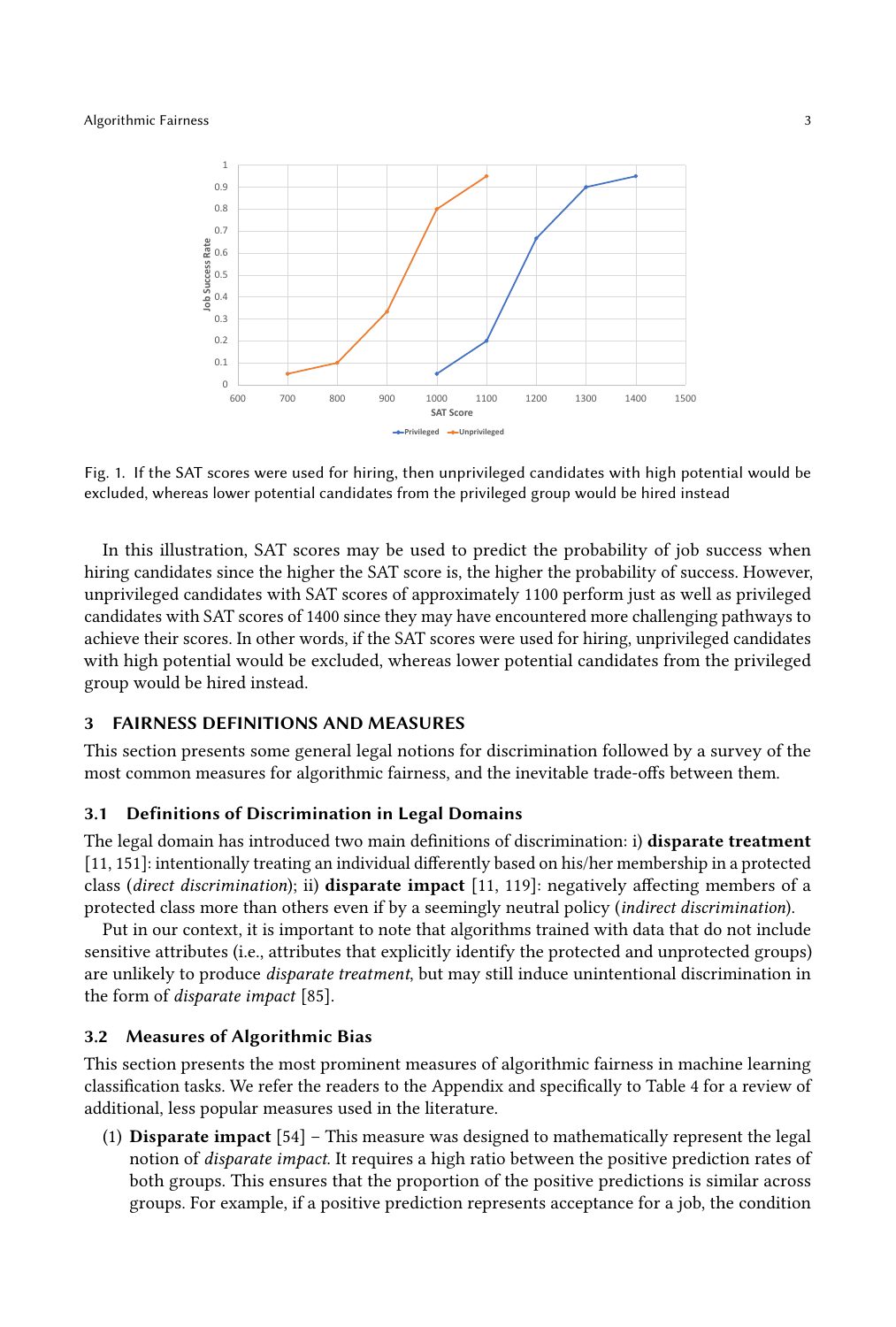requires the proportion of accepted applicants to be similar across groups. Formally, this measure is computed as follows:

$$
\frac{P[\hat{Y} = 1|S \neq 1]}{P[\hat{Y} = 1|S = 1]} \ge 1 - \varepsilon
$$
\n(d)

where S represents the protected attribute (e.g., race or gender),  $S = 1$  is the privileged group,<br>and  $S \neq 1$  is the unprivileged group,  $\hat{Y} = 1$  means that the prediction is positive. Let us note and  $S \neq 1$  is the unprivileged group.  $\hat{Y} = 1$  means that the prediction is positive. Let us note that if  $\hat{Y} = 1$  represents acceptance (e.g., for a job), then the condition requires the acceptance rates to be similar across groups. A higher value of this measure represents more similar rates across groups and therefore more fairness. Note that this notion relates to the "80 percent rule" in disparate impact law [\[54\]](#page-21-5), which requires that the acceptance rate for any race, sex, or ethnic group be at least 80% of the rate for the group with the highest rate.

(2) **Demographic parity** – This measure is similar to *disparate impact*, but the difference is taken instead of the ratio [\[28,](#page-20-3) [44\]](#page-21-6). This measure is also commonly referred to as statistical parity. Formally, this measure is computed as follows:

$$
|P[\hat{Y} = 1|S = 1] - P[\hat{Y} = 1|S \neq 1]| \le \varepsilon
$$
 (2)

 $|P[\hat{Y} = 1|S = 1] - P[\hat{Y} = 1|S \neq 1]| \leq \varepsilon$  (2)<br>A lower value of this measure indicates more similar acceptance rates and therefore better fairness. Demographic parity (and disparate impact) ensure that the positive prediction is assigned to the two groups at a similar rate.

One disadvantage of these two measures is that a fully accurate classifier may be considered unfair, when the base rates (i.e., the proportion of actual positive outcomes) of the various groups are significantly different. Moreover, in order to satisfy demographic parity, two similar individuals may be treated differently since they belong to two different groups – such treatment is prohibited by law in some cases (note that this notion also corresponds to the practice of affirmative action [\[58\]](#page-21-7)).

(3) Equalized odds – This measure was designed by [\[65\]](#page-22-2) to overcome the disadvantages of measures such as disparate impact and demographic parity. The measure computes the difference between the false positive rates (FPR), and the difference between the true positive rates (TPR) of the two groups. Formally, this measure is computed as follows:

$$
|P[\hat{Y} = 1|S = 1, Y = 0] - P[\hat{Y} = 1|S \neq 1, Y = 0]| \le \varepsilon
$$
\n(3)

$$
|P[\hat{Y} = 1|S = 1, Y = 1] - P[\hat{Y} = 1|S \neq 1, Y = 1]| \le \varepsilon
$$
\n(4)

 $|P[\hat{Y} = 1|S = 1, Y = 1] - P[\hat{Y} = 1|S \neq 1, Y = 1]| \le \varepsilon$  (4)<br>Where the upper formula requires the absolute difference in the FPR of the two groups to be bounded by  $\varepsilon$ , and the lower formula requires the absolute difference in the TPR of the two groups to be bounded  $\varepsilon$ . Smaller differences between groups indicate better fairness. In contrast to demographic parity and disparate impact measures, a fully accurate classifier will necessarily satisfy the two equalized odds constraints. Nevertheless, since equalized odds relies on the actual ground truth (i.e., Y), it assumes that the base rates of the two groups are representative and were not obtained in a biased manner.

One use case that demonstrates the effectiveness of this measure investigated the COMPAS [\[1\]](#page-19-1) algorithm used in the United States criminal justice system. For predicting recidivism,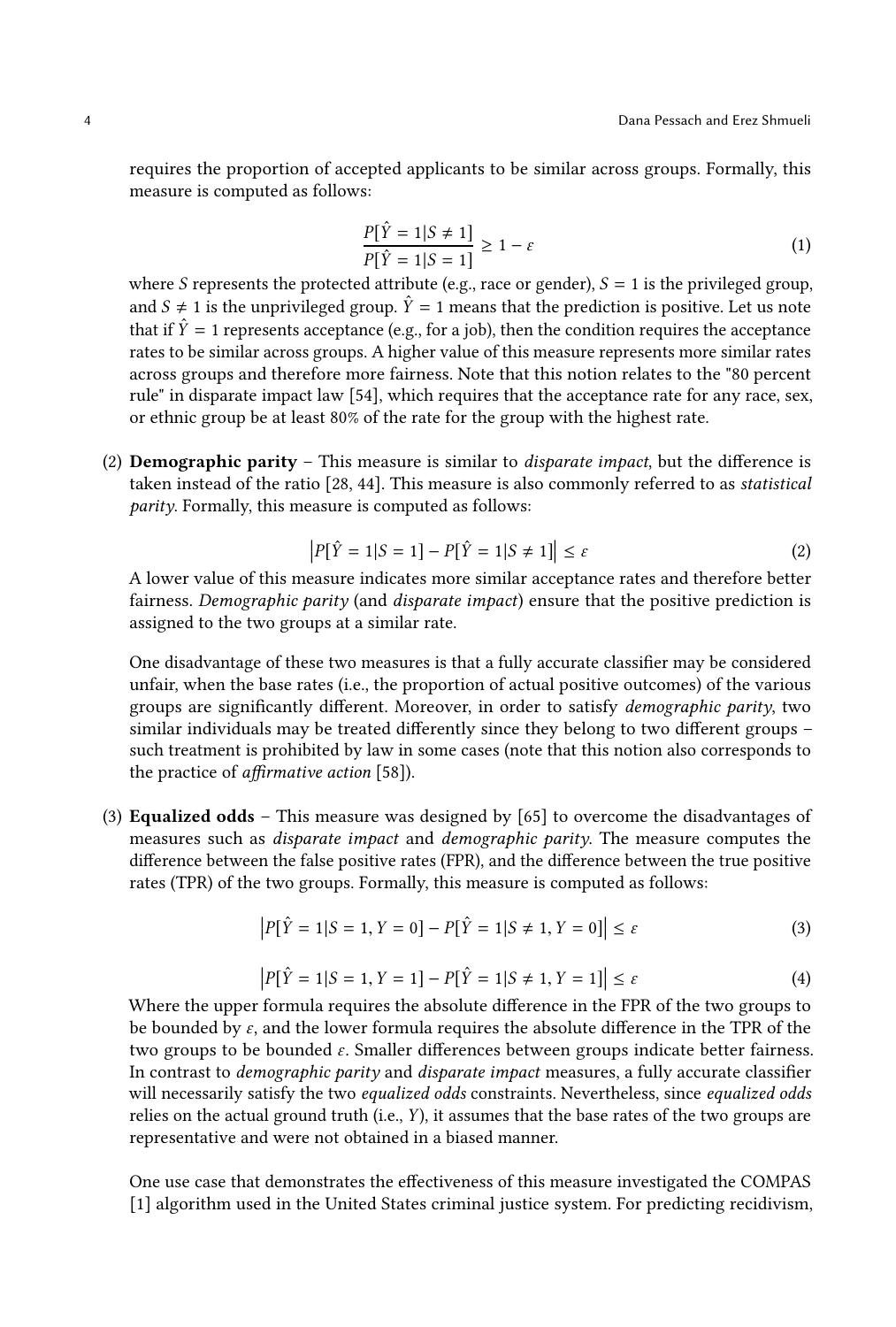although its accuracy was similar for both groups (African-Americans and Caucasians), it was discovered that the odds were different. It was discovered that the system had falsely predicted future criminality (FPR) among African-Americans at twice the rate predicted for white people [\[6\]](#page-20-0); importantly, the algorithm also induced the opposite error, significantly underestimating future crimes among Caucasians (FNR).

(4) **Equal opportunity** – This requires true positive rates (TPRs) to be similar across groups (meaning the probability of an individual with a positive outcome to have a positive prediction) [\[65\]](#page-22-2). This measure is similar to equalized odds but focuses on the true positive rates only. This measure is mathematically formulated as follows:

$$
|P[\hat{Y} = 1|S \neq 1, Y = 1] - P[\hat{Y} = 1|S = 1, Y = 1]| \le \varepsilon
$$
\n(5)

Let us note that following the equality in terms of only one type of error (e.g., true positives) will increase the disparity in terms of the other error [\[112\]](#page-23-1). Moreover, according to [\[38\]](#page-21-8), this measure may be problematic when base rates differ between groups.

Thus far, we have mapped the most common group notions of fairness, which require parity of some statistical measure across groups. The literature has additionally indicated *individual* notions of fairness. It is alternatively possible to match other measures such as accuracy, error rates or calibration values between groups (see the Appendix and specifically Table [4\)](#page-29-0). Group definitions of fairness, such as demographic parity, disparate impact, equalized odds and equalized opportunity, consider fairness with respect to the whole group, as opposed to individual notions of fairness.

(5) Individual fairness – This requires that similar individuals will be treated similarly. Similarity may be defined with respect to a particular task [\[44,](#page-21-6) [73\]](#page-22-3). Individual fairness may be described as follows:

$$
\left| P(\hat{Y}^{(i)} = y | X^{(i)}, S^{(i)}) - P(\hat{Y}^{(j)} = y | X^{(j)}, S^{(j)}) \right| \le \varepsilon; \text{ if } d(i, j) \approx 0 \tag{6}
$$

where i and j denote two individuals,  $S^{(\cdot)}$  refers to the individuals' sensitive attributes and  $X^{(\cdot)}$ <br>refers to their associated features,  $d(i, i)$  is a distance metric between individuals that can be refers to their associated features.  $d(i, j)$  is a distance metric between individuals that can be defined depending on the domain such that similarity is measured according to an intended task. This measure considers other individual attributes for defining fairness, rather than just the sensitive attributes. However, note that in order to define similarity between individuals, a similarity metric needs to be defined, which is not trivial. This measure, in addition to assuming a similarity metric, also requires some assumptions regarding the relationship between features and labels (see, for example, [\[37\]](#page-21-3)).

### 3.3 Trade-offs

Determining the right measure to be used must take into account the proper legal, ethical, and social context. As demonstrated above, different measures exhibit different advantages and disadvantages. Next, we highlight the main trade-offs that exist between different notions of fairness, and the inherent trade-off between fairness and accuracy.

### Fairness measures trade-offs

Interestingly, several recent studies have shown that it is not possible to satisfy multiple notions of fairness simultaneously [\[15,](#page-20-1) [36,](#page-21-0) [38,](#page-21-8) [39,](#page-21-9) [56,](#page-21-10) [85,](#page-22-0) [112\]](#page-23-1). For example, when base rates differ between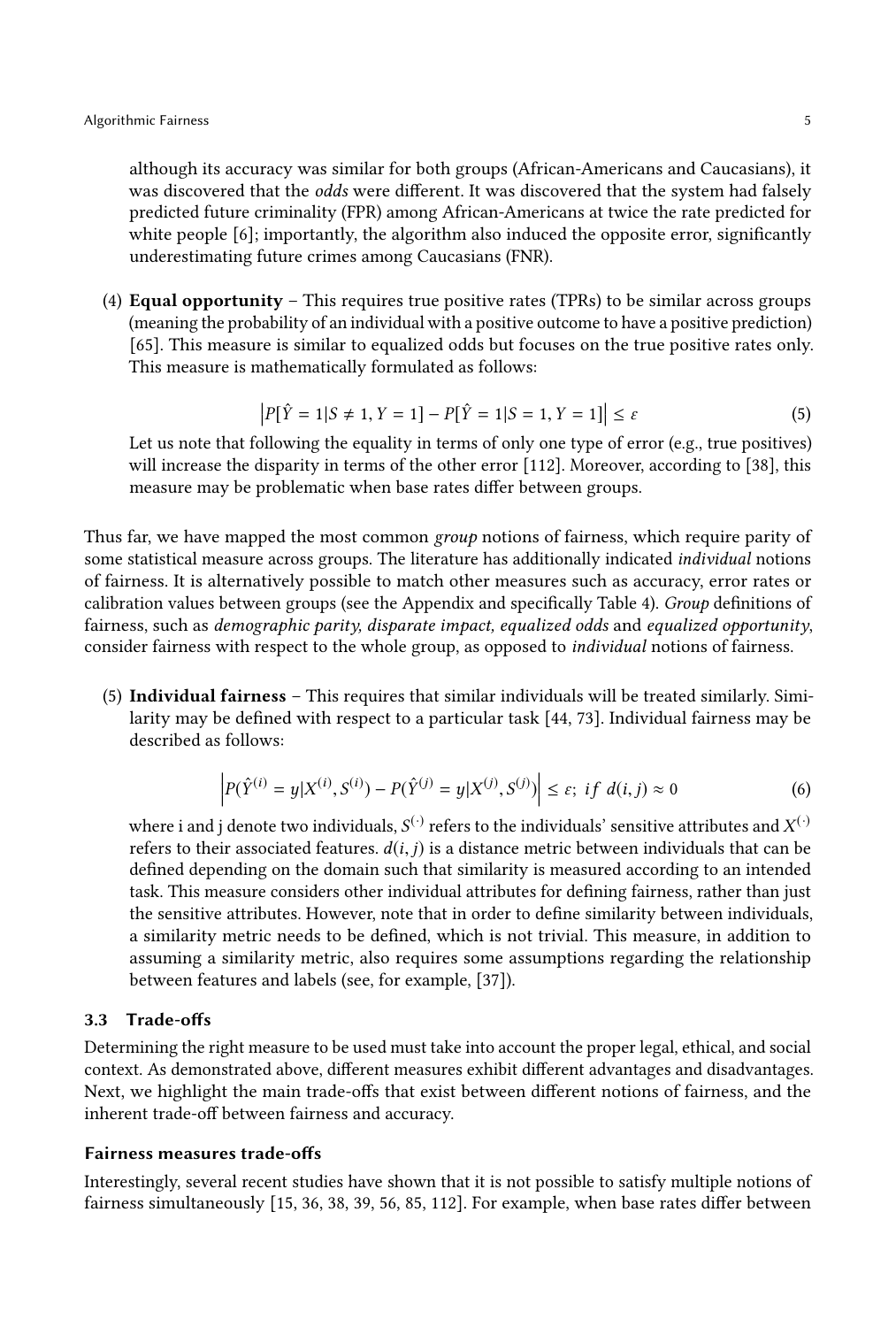groups, it is not possible to have a classifier that equalizes both calibration and odds (except for trivial cases such as a classifier that assigns all examples to a single class). Additionally, there is also evidence for incompatibility between equalized accuracy and equalized odds, as in the COMPAS criminal justice use case [\[6,](#page-20-0) [15\]](#page-20-1).

[\[112\]](#page-23-1) recommends that in light of the inherent incompatibility between equalized calibration and equalized odds, practical implications requires choosing only one of these goals according to the specific application's requirements. We recommend that any selected measure of algorithmic fairness be considered in the appropriate legal, social and ethical contexts.

<span id="page-5-0"></span>

| Measure                                        | Paper                       | <b>Description</b>                                                                                                                                       | <b>Type</b> | Uses Ac-<br>tual Out-<br>come | <b>Uses</b><br><b>Sensitive</b><br><b>Attribute</b> | Type of<br>Actual<br>Outcome | <b>Type</b><br>$\sigma$<br><b>Sensitive</b><br><b>Attribute</b> | <b>Equivalent Notions</b>                                                                                                                                                                                             |
|------------------------------------------------|-----------------------------|----------------------------------------------------------------------------------------------------------------------------------------------------------|-------------|-------------------------------|-----------------------------------------------------|------------------------------|-----------------------------------------------------------------|-----------------------------------------------------------------------------------------------------------------------------------------------------------------------------------------------------------------------|
| <b>Disparate</b><br>Impact                     | $[54]$                      | High ratio between<br>positive prediction<br>rates of both groups                                                                                        | Group       | $\overline{\mathsf{x}}$       | ✓                                                   | $\overline{\phantom{0}}$     | Binary                                                          | For $\varepsilon = 0.2$ relates to the<br>"80 percent rule" in dis-<br>parate impact law [54]                                                                                                                         |
| Demographic<br>Parity                          | $\overline{[28]}$<br>$[44]$ | Similar<br>positive<br>prediction<br>rates<br>between groups                                                                                             | Group       | $\overline{\mathsf{x}}$       | ✓                                                   | $\overline{a}$               | Binary                                                          | • Statistical parity [44];<br>• Group fairness $[44]$ ;<br>$\bullet$ Equal<br>acceptance<br>rates [36, 136, 152];<br>· Discrimination score<br>[28]                                                                   |
| Equal Op-<br>portunity                         | [65]                        | Requires that TPRs<br>are similar across<br>groups                                                                                                       | Group       | ✓                             | ✓                                                   | Binary                       | Binary                                                          | · Equal true positive<br>rate (TPR);<br>• Mathematically equal<br>will induce<br><b>TPRs</b><br>equal false negative<br>(FNRs)<br>rates<br>(see<br>$[39, 136]$ ;<br>· False negative error<br>rate balance [36, 136]; |
| Equalized<br>Odds                              | $\overline{65}$             | Requires that FPRs<br>(1-TNR) and TPRs<br>(1-FNR) are similar<br>across groups                                                                           | Group       | ✓                             | ✓                                                   | Binary                       | Binary                                                          | • Disparate<br>mistreat-<br>ment [142];<br>• Error rate<br>balance<br>$[36]$ ;<br>• Conditional<br>pro-<br>cedure<br>accuracy<br>equality [15]                                                                        |
| <b>Fairness</b><br>through<br><b>Awareness</b> | $\sqrt{44}$                 | Requires that similar<br>individuals will have<br>classifica-<br>similar<br>Similarity<br>tions.<br>can be defined with<br>respect to a specific<br>task | Individual  | $\overline{\mathbf{x}}$       | $\overline{\mathsf{x}}$                             | $\overline{a}$               | $\overline{a}$                                                  | Individual fairness                                                                                                                                                                                                   |

Table 1. Measures and Definitions for Algorithmic Fairness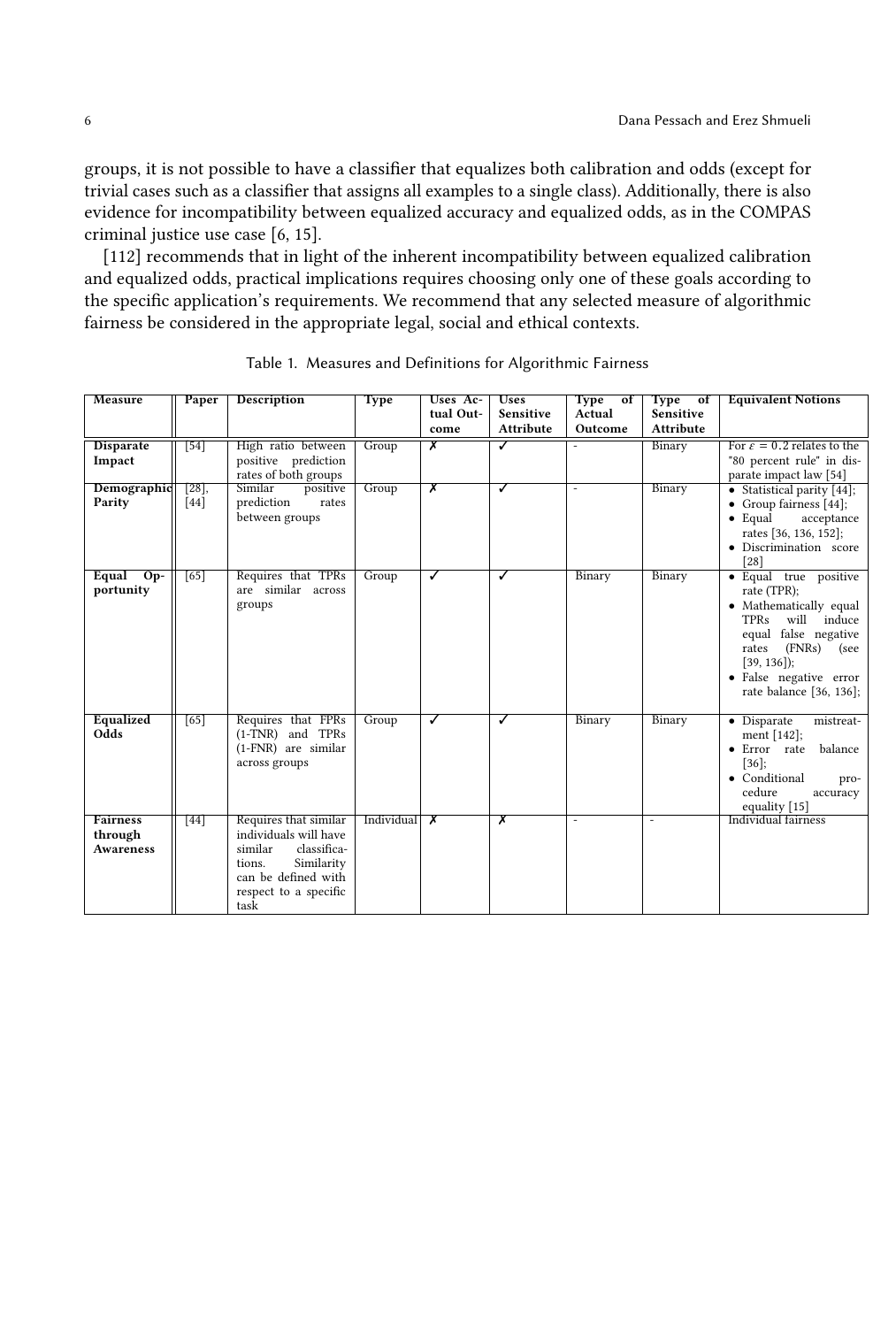### Fairness-accuracy trade-off

The literature extensively discusses the inherent trade-off between accuracy and fairness - as we pursue a higher degree of fairness, we may compromise accuracy (see for example [\[85\]](#page-22-0)). A theoretical analysis of the trade-off between fairness and accuracy was studies in [\[39\]](#page-21-9) and [\[91\]](#page-23-2). Since then, many papers have empirically supported the existence of this trade-off (for example, [\[12,](#page-20-4) [57,](#page-21-4) [101\]](#page-23-3)). Generally, the aspiration of a fairness-aware algorithm is to achieve a model that allows for higher fairness without significantly compromising the accuracy or other alternative notions of utility.

Table [1](#page-5-0) presents a summary of the measures presented in this section. For further reading about algorithmic fairness measures, we refer the reader to [\[38\]](#page-21-8), [\[85\]](#page-22-0), and [\[136\]](#page-24-2).

### <span id="page-6-0"></span>4 FAIRNESS-ENHANCING MECHANISMS

Numerous recent papers have proposed mechanisms to enhance fairness in machine learning algorithms. These mechanisms are typically categorized into three types: pre-process, in-process, and post-process. The following three subsections review studies in each one of these categories. The fourth subsection is devoted for comparing the three mechanism types and providing guidelines on when each type should be used.

### 4.1 Pre-Process Mechanisms

Mechanisms in this category involve changing the training data before feeding it into a machine learning algorithm. Preliminary mechanisms, such as the ones proposed by [\[76\]](#page-22-4) and [\[95\]](#page-23-4) proposed changing the labels of some instances or reweighing them before training to make the classification fairer. Typically, the labels that are changed are related to samples that are closer to the decision boundary since these are the ones that are most likely to be discriminated. More recent mechanisms suggest modifying feature representations, so that a subsequent classifier will be fairer [\[30,](#page-20-5) [54,](#page-21-5) [94,](#page-23-5) [122,](#page-24-3) [144\]](#page-25-3).

For example, [\[54\]](#page-21-5) suggest modifying the features in the dataset so that the distributions for both privileged and unprivileged groups become similar, and therefore, making it more difficult for the algorithm to differentiate between the two groups. A tuning parameter  $\lambda$  was provided for controlling the trade-off between fairness and accuracy  $(\lambda = 0$  indicates no fairness considerations, while  $\lambda$ =1 maximizes fairness). [\[8,](#page-20-6) [35\]](#page-21-11) use the same notion of fair representation learning and applies it for fair clustering, and [\[122\]](#page-24-3) applies it for fair dimensionality reduction (PCA). For more fair representation learning using adversarial learning, see section [6.2.](#page-13-0)

Note that this approach to achieving fairness is somewhat related to the field of data compression [\[131,](#page-24-4) [144\]](#page-25-3). It is also very closely related to  $\frac{pri \nu a c v}{pri \nu a c v}$  research since both fairness and privacy can be enhanced by removing or obfuscating the sensitive information, with the adversary goal of minimal data distortion [\[47,](#page-21-12) [83\]](#page-22-5).

### 4.2 In-Process Mechanisms

These mechanisms involve modifying the machine learning algorithms to account for fairness during the training time [\[4,](#page-19-2) [12,](#page-20-4) [13,](#page-20-7) [28,](#page-20-3) [59,](#page-21-13) [79,](#page-22-6) [138,](#page-24-5) [142,](#page-25-2) [143\]](#page-25-4).

For example, [\[79\]](#page-22-6) suggest adding a regularization term to the objective function that penalizes the mutual information between the sensitive feature and the classifier predictions. A tuning parameter η was provided to modulate the trade-off between fairness and accuracy.

[\[142\]](#page-25-2), [\[143\]](#page-25-4) and [\[138\]](#page-24-5) suggest adding constraints to the classification model that require satisfying a proxy for equalized odds [\[138,](#page-24-5) [142\]](#page-25-2) or disparate impact [\[143\]](#page-25-4). [\[138\]](#page-24-5) also show that there exist difficult computational challenges in learning a fair classifier based on equalized odds.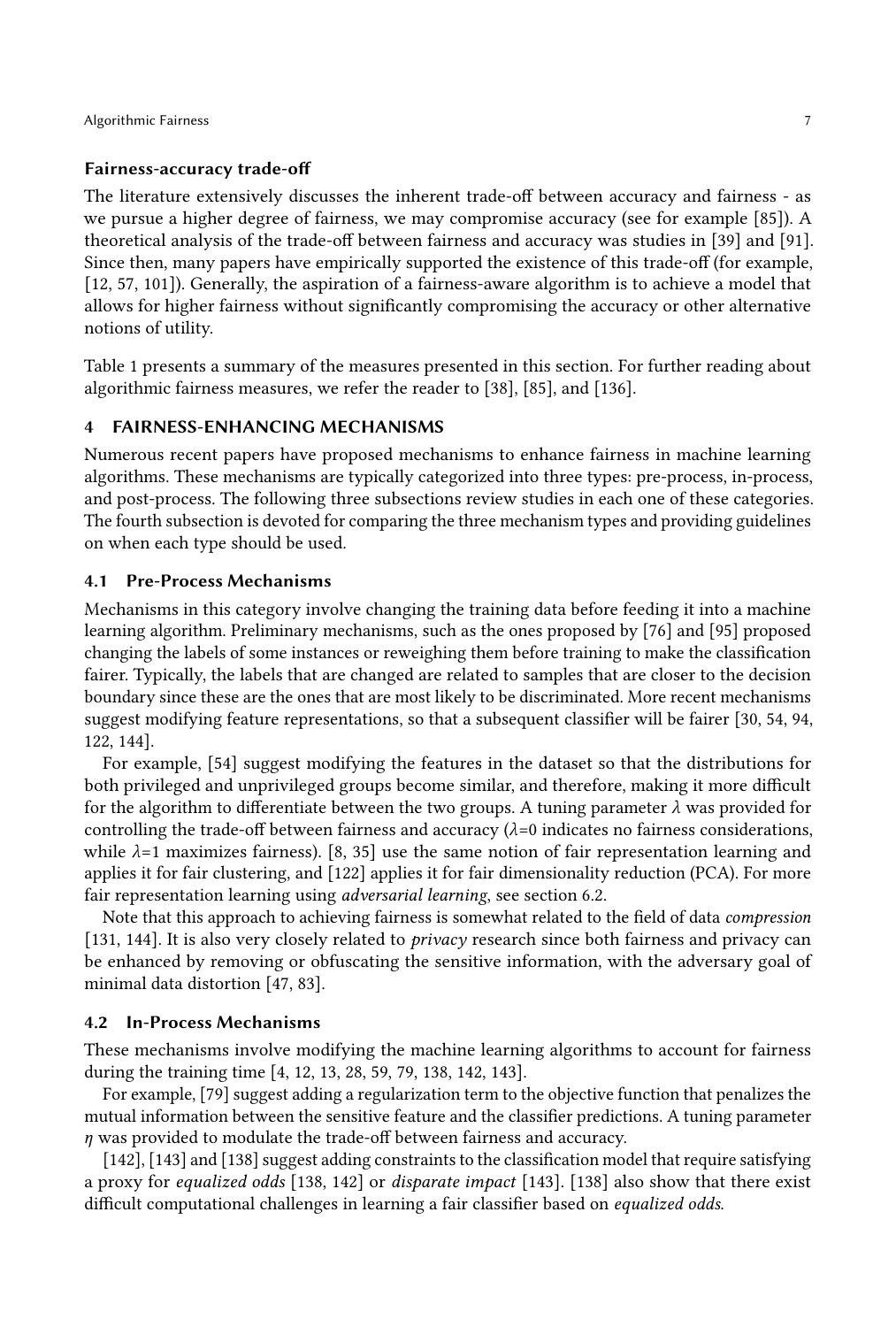[\[12\]](#page-20-4) and [\[13\]](#page-20-7) suggest incorporating penalty terms into the objective function that enforce matching proxies of FPR and FNR. [\[77\]](#page-22-7) suggest adjusting a decision tree split criterion to maximize information gain between the split attribute and the class label while minimizing information gain with respect to the sensitive attribute. [\[144\]](#page-25-3) combine fair representation learning with an in-process model by applying a multi-objective loss function based on logistic regression, and [\[94\]](#page-23-5) apply this notion using a variational autoencoder.

[\[113\]](#page-23-6) suggest using the notion of *privileged learning*<sup>[1](#page-0-0)</sup> for improving performance in cases where the sensitive information is available at training time but not at testing time. They add constraints and regularization components to the privileged learning support vector machine (SVM) model proposed by [\[135\]](#page-24-6). They combine the sensitive attributes as privileged information that is known only at training time, and they additionally use a maximum mean discrepancy (MMD) criterion [\[62\]](#page-22-8) to encourage the distributions to be similar across privileged and unprivileged groups.

[\[14\]](#page-20-8) propose a convex in-process fairness mechanism for regression tasks and use three regularization terms that include variations of individual fairness, group fairness and a combined hybrid fairness penalty term. [\[5\]](#page-20-9) propose an in-process minimax optimization formulation for enhancing fairness in regression tasks based on the suggested design of [\[4\]](#page-19-2) for classification tasks. They use two fairness metrics adjusted for regression tasks. One is an adjusted *demographic parity* measure, which requires the predictor to be independent of the sensitive attribute as measured by the cumulative distribution function (CDF) of the protected group compared to the CDF of the general population [\[5\]](#page-20-9) using the Kolmogorov-Smirnov statistic [\[90\]](#page-23-7). The second measure is the bounded group loss (BGL), which requires that the prediction error of all groups remain below a predefined level [\[5\]](#page-20-9).

### 4.3 Post-Process Mechanisms

These mechanisms perform post-processing of the output scores of the classifier to make decisions fairer [\[39,](#page-21-9) [46,](#page-21-14) [65,](#page-22-2) [101\]](#page-23-3). For example, [\[65\]](#page-22-2) propose a technique for flipping some decisions of a classifier to enhance equalized odds or equalized opportunity. [\[39\]](#page-21-9) and [\[101\]](#page-23-3) similarly suggest selecting separate thresholds for each group separately, in a manner that maximizes accuracy and minimizes demographic parity. [\[46\]](#page-21-14) propose a decoupling technique to learn a different classifier for each group. They additionally combine a transfer learning technique with their procedure to learn from out-of-group samples (to read more about transfer learning, see [\[108\]](#page-23-8)).

Table [2](#page-8-0) presents a summary of the pre-process, in-process and post-process mechanisms for algorithmic fairness discussed in this section. These methods were designed for the task of classification. Fairness mechanisms for other learning tasks are discussed in section [6.](#page-12-0)

<sup>1</sup>Privileged learning is designed to improve performance by using additional information, denoted as the âĂIJprivileged information,âĂİ which is present only in the training stage and not in the testing stage [\[135\]](#page-24-6).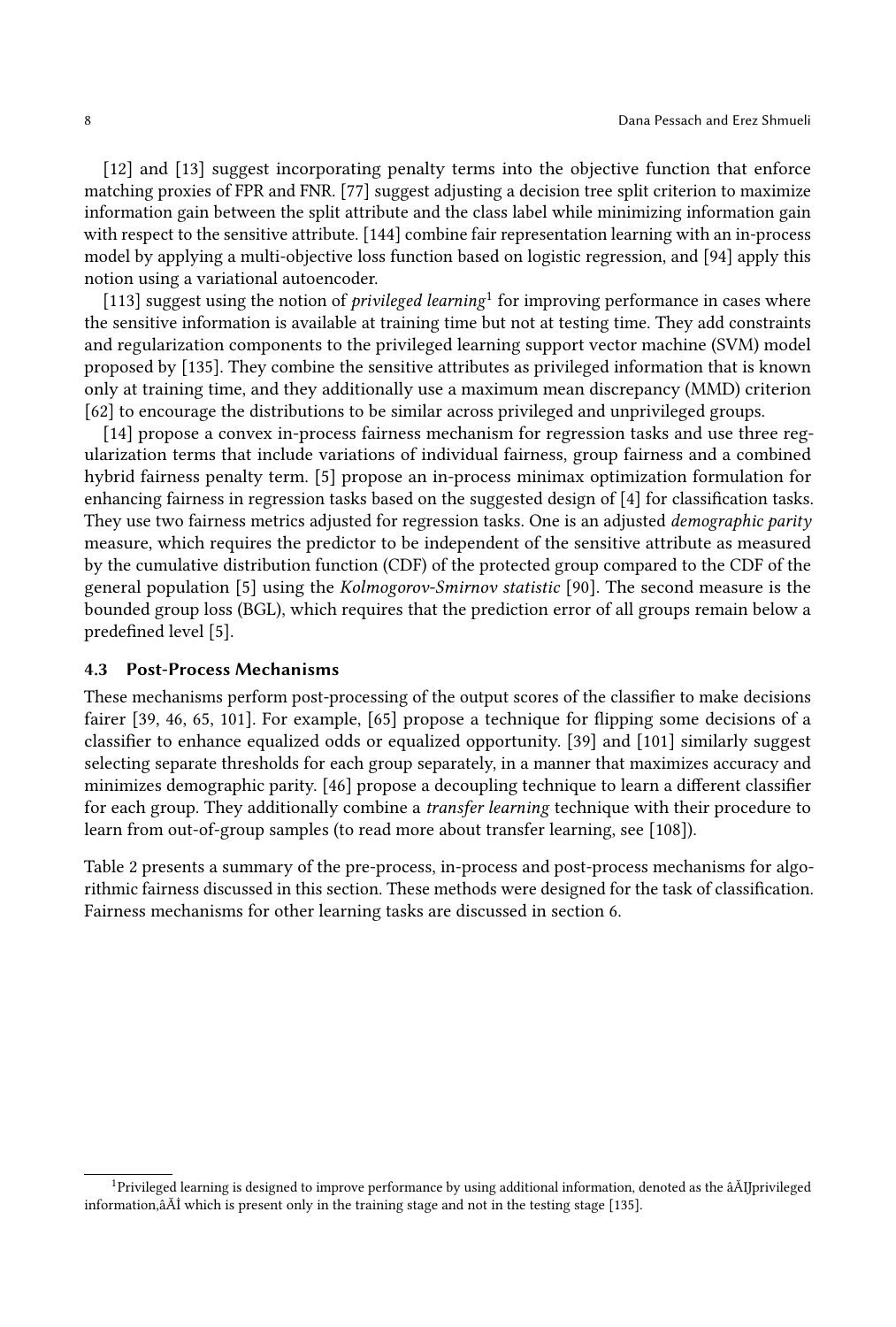<span id="page-8-0"></span>

| Paper       | Mechanism<br>Type                                   | Base<br>Al-<br>gorithm                                                                                        | Optimization<br>Mea-<br>sure                                                                | <b>Evaluation Measure</b>                                                            | <b>Method Name</b>                                                                                                 | <b>Datasets</b>                                                    |
|-------------|-----------------------------------------------------|---------------------------------------------------------------------------------------------------------------|---------------------------------------------------------------------------------------------|--------------------------------------------------------------------------------------|--------------------------------------------------------------------------------------------------------------------|--------------------------------------------------------------------|
| $[79]$      | In-Process                                          | Logistic re-<br>gression                                                                                      | Mutual information be-<br>tween prediction and<br>sensitive attribute                       | Normalized prejudice<br>index                                                        | Prejudice Remover Reg-<br>ularizer                                                                                 | Adult (test only)                                                  |
| [54]        | Pre-<br>Process                                     | Any                                                                                                           | Earth moving distance                                                                       | Disparate impact                                                                     | Removing<br>Disparate<br>Impact                                                                                    | $\bullet$ Adult<br>$\bullet$ German                                |
| $[143]$     | <b>In-Process</b>                                   | Decision<br>boundary-<br>based                                                                                | Covariance<br>(between<br>sensitive attributes and<br>distance to the decision<br>boundary) | Disparate impact                                                                     | <b>Fairness Constraints</b>                                                                                        | ProPublica                                                         |
| $[142]$     | In-Process                                          | Decision<br>boundary-<br>based                                                                                | Proxy for<br>equalized<br>odds                                                              | Equalized odds                                                                       | Removing<br>Disparate<br>Mistreatment                                                                              | ProPublica                                                         |
| $[13]$      | In-Process                                          | Decision<br>boundary-<br>based                                                                                | Proxy<br>equalized<br>for<br>odds                                                           | Equalized odds                                                                       | <b>Penalizing Unfairness</b>                                                                                       | · ProPublica<br>$\bullet$ Adult<br>$\bullet$ Loans<br>· Admissions |
| $[77]$      | In-Process,<br>Post-<br>Process                     | In-Process<br>$\mathcal{L}^{\pm}$<br>decision<br>tree; Post-<br>Process<br>any<br>$\overline{a}$<br>algorithm | Information gain                                                                            | Demographic parity                                                                   | • Discrimination<br>Aware Tree Con-<br>struction (new split<br>criterion);<br>• Relabeling<br>$-post-$<br>process) | $\bullet$ Adult<br>• Communities<br>• Dutch census                 |
| [76]        | Pre-<br>Process                                     | Any score-<br>based                                                                                           | probabil-<br>Acceptance<br>ities,<br>distance<br>from<br>boundary                           | Demographic parity                                                                   | • Massaging<br>• Reweighing<br>$\bullet$ Sampling<br>• Suppression                                                 | • German<br>• Adult<br>• Communities<br>$\bullet$ Dutch            |
| [28]        | In-Process,<br>Post-<br>Process                     | Naive<br><b>Bayes</b>                                                                                         | Acceptance<br>probabili-<br>ties                                                            | Demographic parity                                                                   | Naive<br>• Modifying<br>Bayes<br>• Two Naive Bayes<br>Maxi-<br>• Expectation<br>mization                           | Adult (test only)                                                  |
| $[95]$      | Pre-<br>Process                                     | Any                                                                                                           | Conditional statistical<br>parity                                                           | Conditional statistical<br>parity                                                    | Discrimination Preven-<br>tion with KNN                                                                            | · Adult<br>• Communities<br>• German                               |
| $[144]$     | Pre-<br>Process +<br>In-Process                     | Logistic re-<br>gression                                                                                      | Demographic parity                                                                          | Demographic parity                                                                   | Learning Fair Represen-<br>tations                                                                                 | • Adult<br>• German<br>• Heritage health                           |
| $\sqrt{59}$ | In-Process                                          | <b>SVM</b>                                                                                                    | Disparate impact, Equal<br>opportunity                                                      | Disparate impact                                                                     | <b>Dataset Constraints</b>                                                                                         | Adult                                                              |
| [65]        | Post-<br>Process                                    | Any score-<br>based                                                                                           | Equalized odds                                                                              | Equalized odds                                                                       | Equality<br>of<br>Oppor-<br>tunity in Supervised<br>Learning                                                       | FICO scores [65]                                                   |
| $[39]$      | Post-<br>Process                                    | Any score-<br>based                                                                                           | • Demographic parity<br>· Conditional statisti-<br>cal parity<br>• Predictive parity        | • Demographic parity<br>· Conditional statisti-<br>cal parity<br>• Predictive parity | Cost of Fairness                                                                                                   | ProPublica                                                         |
| $[138]$     | In-Process<br>Post-<br>$^{+}$<br>Process            | Convex lin-<br>ear                                                                                            | Equalized odds                                                                              | Equalized odds                                                                       | Learning<br>Non-<br>Discriminatory<br>Pre-<br>dictors                                                              | $\overline{\phantom{a}}$                                           |
| $[113]$     | In-Process                                          | <b>SVM</b>                                                                                                    | Maximum mean dis-<br>crepancy (MMD)                                                         | • Equalized odds<br>• Overall<br>accuracy<br>equality                                | Recycling<br>Privileged<br>Learning and Distribu-<br>tion Matching                                                 | • ProPublica<br>$\bullet$ Adult                                    |
| [30]        | Pre-<br>Process                                     | Any                                                                                                           | • Disparate impact<br>• Individual fairness                                                 | Disparate impact                                                                     | Optimized<br>Pre-<br>processing<br>for<br>Dis-<br>crimination Prevention                                           | · ProPublica<br>• Adult                                            |
| $[46]$      | In-Process<br>$\qquad \qquad +$<br>Post-<br>Process | Any score-<br>based                                                                                           | • Demographic parity<br>• Equalized odds                                                    | • Demographic parity<br>• Equalized odds                                             | Decoupled Classifiers                                                                                              | ImageNet [42]                                                      |
| $[101]$     | Post-<br>Process                                    | Any score-<br>based                                                                                           | • Demographic parity<br>• Equal opportunity                                                 | • Demographic parity<br>• Equal opportunity                                          | Plugin Approach                                                                                                    | Ξ                                                                  |
| $[4]$       | In-Process                                          | Any                                                                                                           | • Demographic parity<br>• Equalized odds                                                    | • Demographic parity<br>• Equalized odds                                             | Reductions Approach                                                                                                | · ProPublica<br>• Adult<br>$\bullet$ Dutch<br>• Admissions         |
| [94]        | Pre-<br>Process +<br>In-Process                     | Any                                                                                                           | Maximum mean dis-<br>crepancy (MMD)                                                         | • Demographic parity<br>• Mean difference                                            | Variational Fair Autoen-<br>coder                                                                                  | $\bullet$ Adult<br>• German<br>• Heritage health                   |

## Table 2. Pre-Process, In-Process and Post-Process Mechanisms for Algorithmic Fairness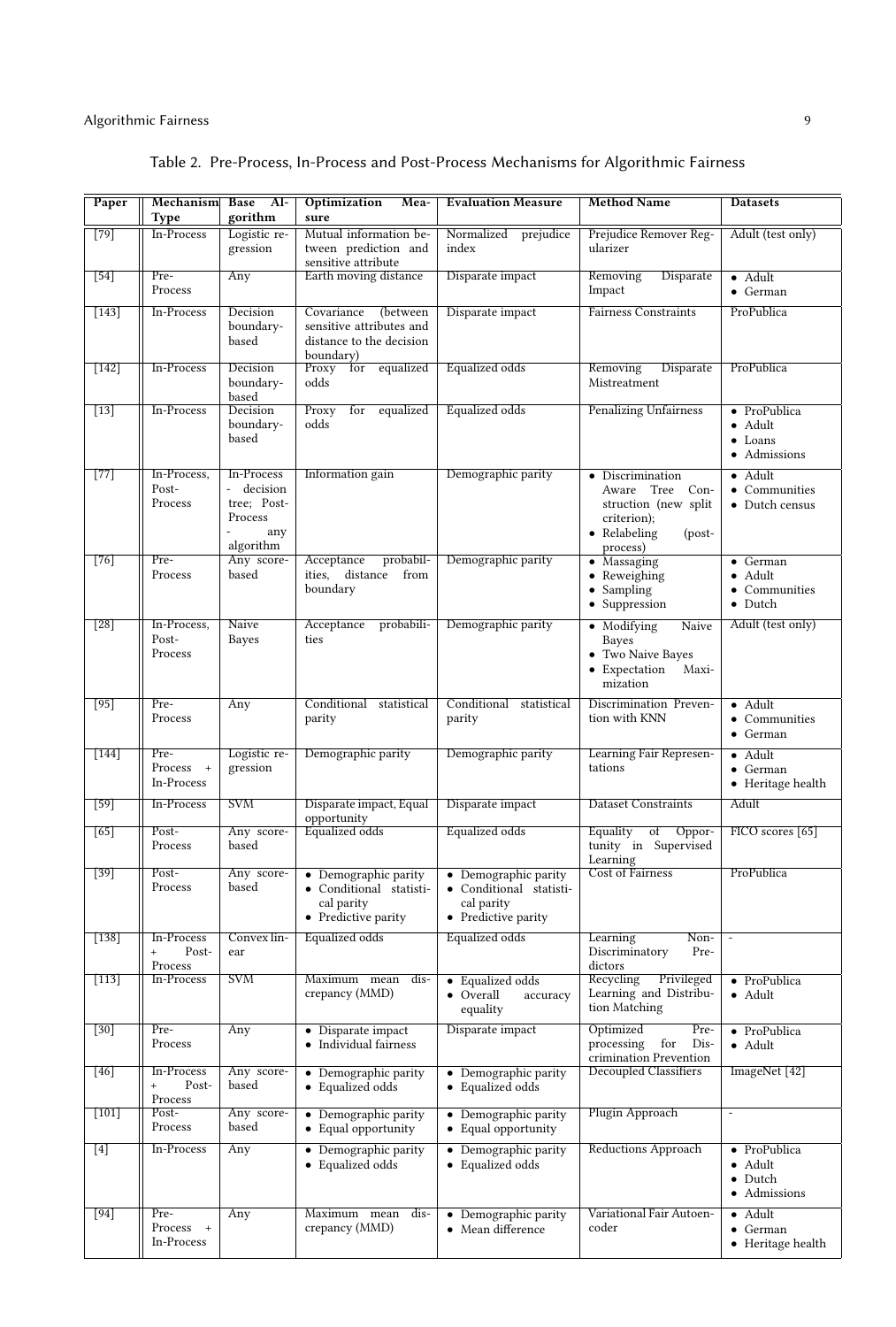#### 4.4 Which Mechanism to Use?

The different mechanism types present respective advantages and disadvantages. Pre-process mechanisms can be advantageous since they can be used with any classification algorithm. However, they may harm the explainability of the results. Moreover, since they are not tailored for a specific classification algorithm, there is high uncertainty with regard to the level of accuracy obtained at the end of the process.

Similar to pre-process mechanisms, post-process mechanisms may be used with any classification algorithm. However, due to the relatively late stage in the learning process in which they are applied, post-process mechanisms typically obtain inferior results [\[138\]](#page-24-5). In a post-process mechanism, it may be easier to fully remove bias types such as disparate impact; however, this is not always the desired measure, and it could be considered as discriminatory since it deliberately damages accuracy for some individuals in order to compensate others (this is also related to the controversies in the legal and economical field of affirmative action, see [\[58\]](#page-21-7)). Specifically, post-process mechanisms may treat differently two individuals who are similar across all features except for the group to which they belong. This approach requires the decision maker at the end of the loop to possess the information of the group to which individuals belong (this information may be unavailable due to legal or privacy reasons).

In-process mechanisms are beneficial since they can explicitly impose the required trade-off between accuracy and fairness in the objective function [\[138\]](#page-24-5). However, such mechanisms are tightly coupled with the machine algorithm itself.

Hence, we see that the selection of method depends on the availability of the ground truth, the availability of the sensitive attributes at test time, and on the desired definition of fairness, which can also vary from one application to another.

Several preliminary attempts were made in order to understand which methods are best for use. The study in [\[64\]](#page-22-9) was a first effort in comparing several fairness mechanisms previously proposed in the literature [\[28,](#page-20-3) [54,](#page-21-5) [79,](#page-22-6) [143\]](#page-25-4). The analysis focuses on binary classification with binary sensitive attributes. The authors have demonstrated that the performances of the methods vary across datasets, and there was no conclusively dominating method.

Another study by [\[116\]](#page-24-7) has shown as a preliminary benchmark that in several cases, in-process mechanisms perform better than pre-process mechanisms, and for other cases, they do not, leading to the conclusion that there is a need for much more extensive experiments.

A recent empirical study [\[57\]](#page-21-4) has provided a benchmark analysis of several fairness-aware methods and compared the fairness-accuracy trade-offs obtained by these methods. The authors have tested the performances of these methods across different measures of fairness and across different datasets. They have concluded that there was no single method that outperformed the others in all cases and that the results depend on the fairness measure, on the dataset, and on changes in the train-test splits.

More research is required for developing robust fairness mechanisms and metrics or, alternatively, for finding the adequate mechanism and metric for each scenario. For instance, the conclusions reached when considering missing data might be very different than those reached when all information is available [\[74,](#page-22-10) [99\]](#page-23-0). [\[74\]](#page-22-10) explore the limitations of measuring fairness when the membership in a protected group is not available in the data. [\[99\]](#page-23-0) have tested imputation strategies to deal with the fairness of partially missing examples in the dataset. They have shown that rows containing missing values may be more fair than the rest and therefore suggest imputation rather than deletion of these data. [\[110\]](#page-23-9) find that when there is an evident selection bias in the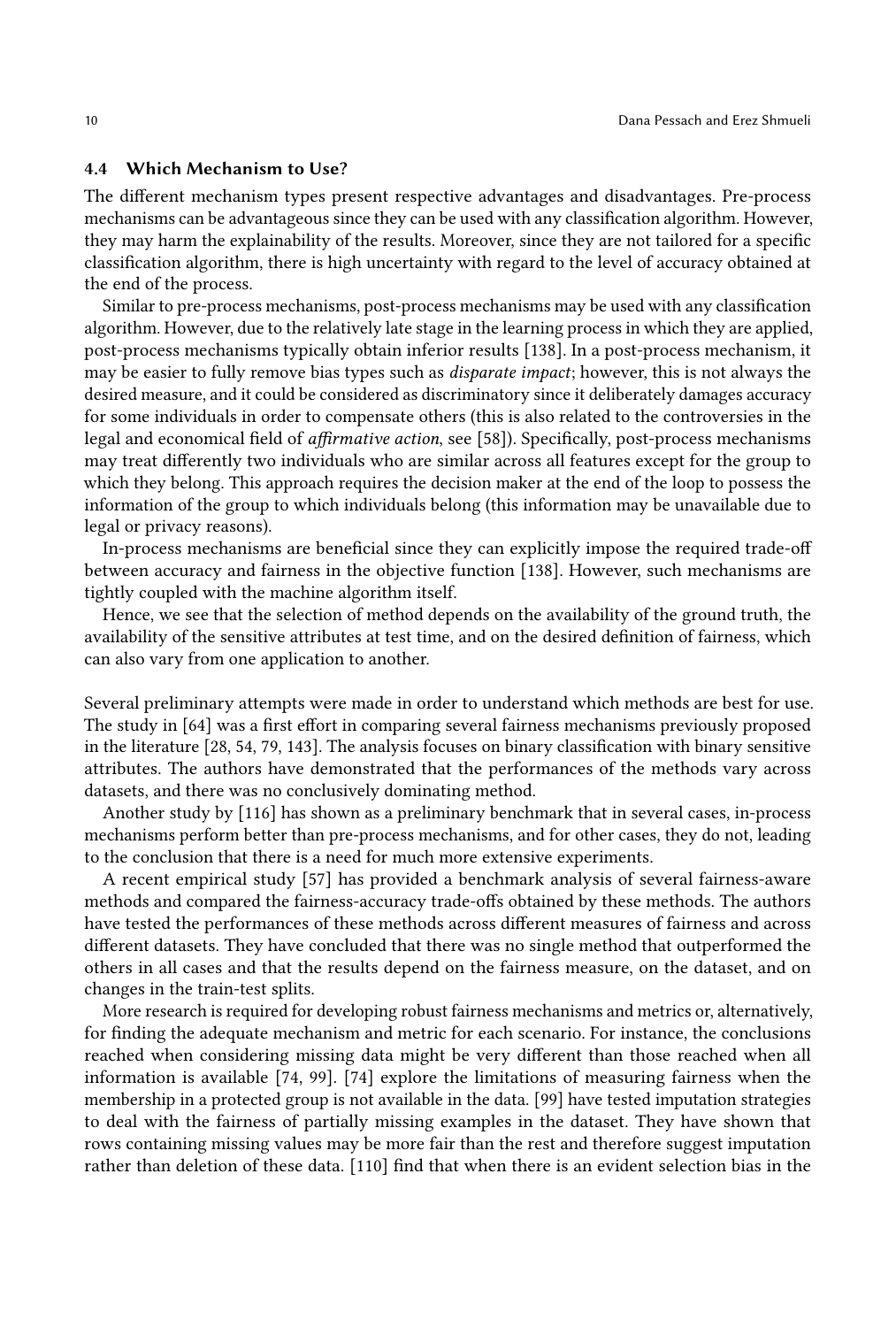data, meaning that there is an extreme under-representation of unprivileged groups, pre-process mechanisms can outperform in-process mechanisms.

#### <span id="page-10-0"></span>5 FAIRNESS-RELATED DATASETS

In this section, we review the most commonly used datasets in the literature of algorithmic fairness.

### ProPublica risk assessment dataset

The ProPublica dataset includes data from the COMPAS risk assessment system (see [\[1,](#page-19-1) [6,](#page-20-0) [88\]](#page-23-10)).

This dataset was previously extensively used for fairness analysis in the field of criminal justice risk [\[15\]](#page-20-1). The dataset includes 6,167 individuals, and the features in the dataset include number of previous felonies, charge degree, age, race and gender. The target variable indicates whether an inmate recidivated (was arrested again) within two years after release from prison.

As for the sensitive variable, this dataset was previously used with two variations – the first when race was considered as the sensitive attribute and the second when gender was considered as the sensitive attribute [\[13,](#page-20-7) [30,](#page-20-5) [52,](#page-21-16) [57,](#page-21-4) [99\]](#page-23-0).

### Adult income dataset

The Adult dataset is a publicly available dataset in the UCI repository [\[43\]](#page-21-17) based on 1994 US census data. The goal of this dataset is to successfully predict whether an individual earns more or less than 50,000\$ per year based on features such as occupation, marital status, and education. The sensitive attributes in this dataset includes age [\[94\]](#page-23-5), gender [\[144\]](#page-25-3) and race [\[57,](#page-21-4) [99,](#page-23-0) [143\]](#page-25-4).

This dataset is used with several different preprocessing procedures. For example, the dataset of [\[143\]](#page-25-4) includes 45,222 individuals after preprocessing (48,842 before preprocessing).

### German credit dataset

The German dataset is a publicly available dataset in the UCI repository [\[43\]](#page-21-17) that includes information of individuals from a German bank in 1994.

The goal of this dataset is to predict whether an individual should receive a good or bad credit risk score based on features such as employment, housing, savings, and age. The sensitive attributes in this dataset include gender [\[57,](#page-21-4) [94\]](#page-23-5) and age [\[75,](#page-22-11) [144\]](#page-25-3). This dataset is significantly smaller, with only 1,000 individuals with 20 attributes.

#### Ricci promotion dataset

The Ricci dataset includes the results of an exam administered to 118 individuals to determine which of them would receive a promotion. The dataset originated from a case that was brought to the United States Supreme Court [\[102,](#page-23-11) [120\]](#page-24-8). The goal of this dataset is to successfully predict whether an individual receives a promotion based on features that were tested in the exam, as well as the current position of each individual. The sensitive attribute in this dataset is race.

#### Mexican poverty dataset

The Mexican poverty dataset includes poverty estimation for determining whether to match households with social programs. The data originated from a survey of 70,305 households in 2016 [\[71\]](#page-22-12). The target feature is poverty level, and there are 183 features. This dataset was studied, for example, in [\[106\]](#page-23-12). The authors studied two sensitive features: young and old families; urban and rural areas.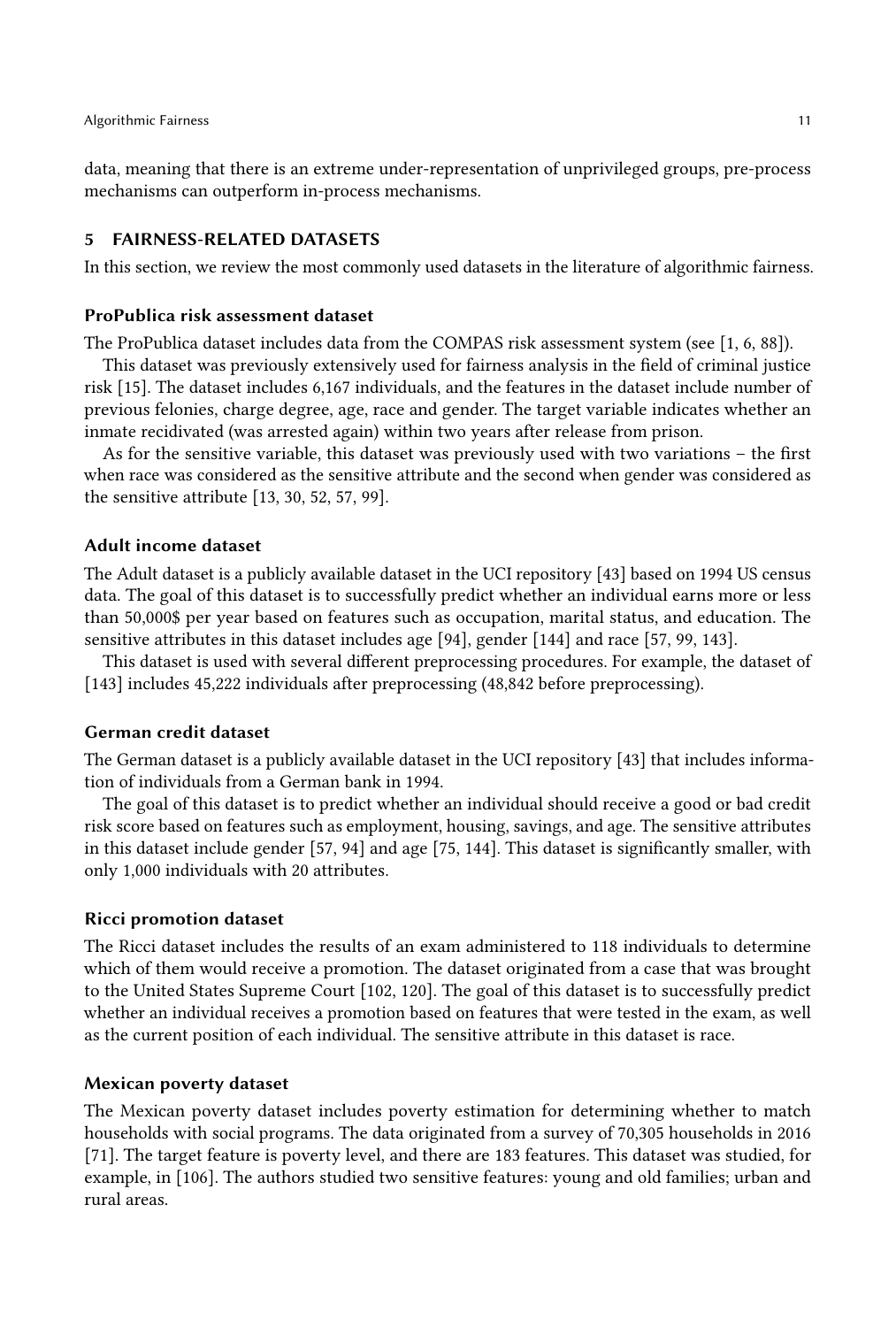### Diabetes dataset

The Diabetes dataset includes hospital data for the task of predicting whether a patient will be readmitted. It is publicly available in the UCI repository [\[43\]](#page-21-17). The data contain approximately 100,000 instances and 235 attributes. This dataset was studied, for example, in [\[48\]](#page-21-18), where it was studied with race as the sensitive feature.

### Heritage health dataset

The Heritage health dataset originated from a competition conducted by the United States as a competition to improve healthcare through early prediction. It includes data of 147,473 patients with 139 features. The goal of this dataset is to predict whether an individual will spend any days in the hospital during the next year [\[23\]](#page-20-10). This dataset was studied, for example, in [\[144\]](#page-25-3), [\[94\]](#page-23-5) and [\[132\]](#page-24-9), where age was the sensitive feature.

## The College Admissions dataset

The College Admissions dataset was collected by the UCLA law school [\[123\]](#page-24-10). It includes data of over 20,000 records of law school students who took the bar exam. The goal of this dataset is to predict whether a student will pass the exam based on factors such as LSAT score, undergraduate GPA and family income.

This dataset was used, for example, by [\[14\]](#page-20-8), where gender was studied as the sensitive feature, and [\[13\]](#page-20-7), where race was studied as the sensitive feature.

### The Bank Marketing dataset

The Bank Marketing dataset is a publicly available dataset in the UCI repository [\[43,](#page-21-17) [103\]](#page-23-13), and it includes 41,188 individuals with 20 attributes. The task is to predict whether the client has subscribed to a term deposit service based on features such as marital status and age. It was previously investigated by [\[143\]](#page-25-4), where age was studied as the sensitive attribute.

### The Loans Default dataset

The Loans Default dataset includes 30,000 instances and 24 attributes of credit card users. It is publicly available in the UCI repository [\[43,](#page-21-17) [141\]](#page-25-5). The goal is to predict whether a customer will default on payments. The features include age, gender, marital status, past payments, credit limit and education.

This dataset was used, for example, by [\[13\]](#page-20-7) and [\[141\]](#page-25-5), where gender was studied as the sensitive feature.

## The Dutch Census dataset

The Dutch Census dataset includes 189,725 instances and 13 attributes of individuals. It is publicly available in the IPUMS repository [\[34\]](#page-21-19). [\[76\]](#page-22-4) and [\[4\]](#page-19-2) use this dataset with only the 60,420 individuals who are not underaged. Their goal is to predict whether an individual holds a highly prestigious occupation by using features such as gender, age, household details, location, citizenship, birth country, education, economic status, and marital status. The sensitive feature utilized is gender.

### The Communities and Crimes dataset

The Communities and Crimes dataset includes 1,994 instances and 128 attributes of communities in the United States. It is publicly available in the UCI repository [\[43,](#page-21-17) [115\]](#page-24-11). The goal is to predict the number of violent crimes per 100,000 individuals based on features such as percentage of population by age, by marital status, by number of children, by race, and more. [\[76\]](#page-22-4) add a new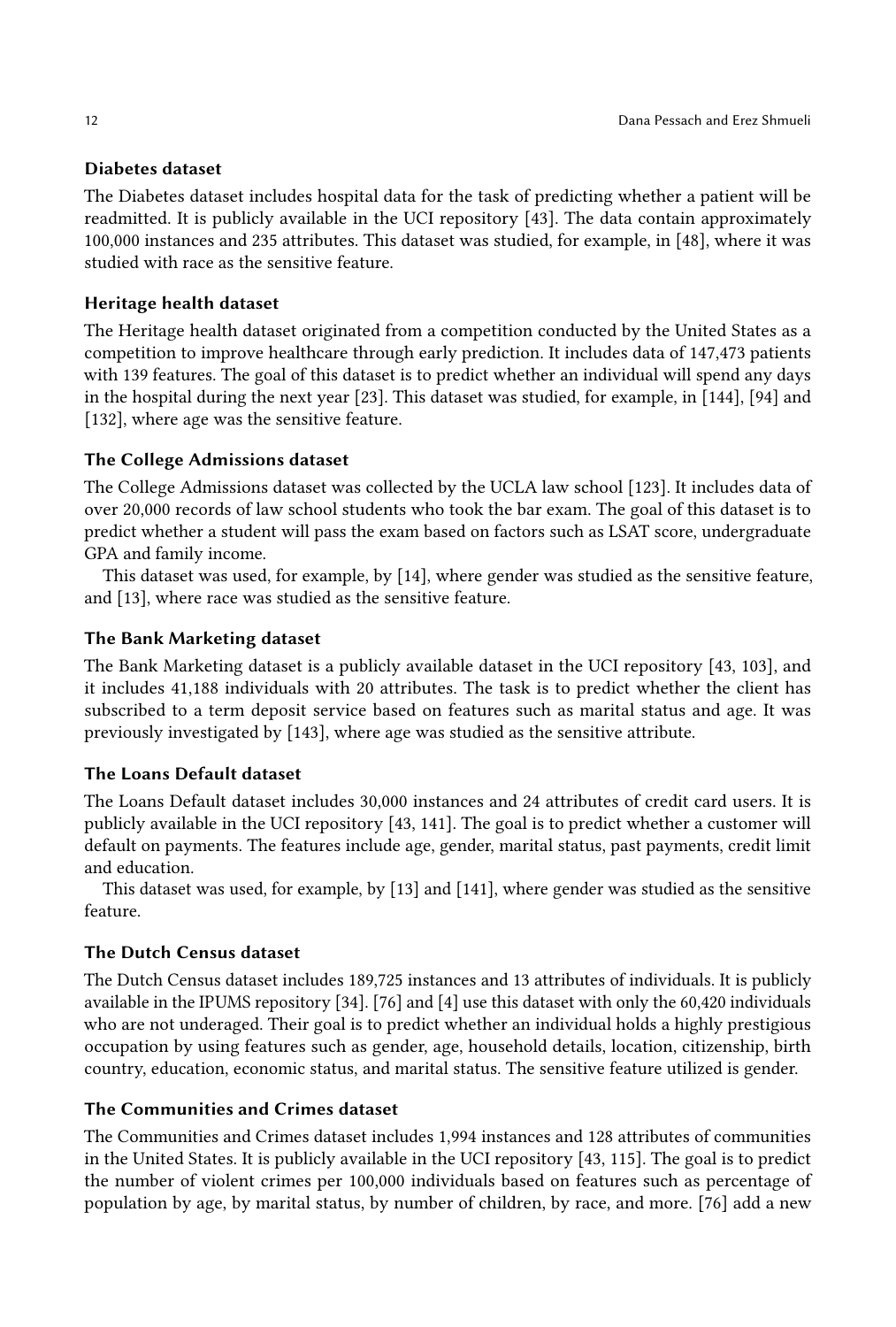sensitive attribute that represents whether the percentage of the African-American population in the community is greater than 0.06.

Table [3](#page-12-1) presents a summary of the benchmark datasets for algorithmic fairness that were discussed in this section.

<span id="page-12-1"></span>

| <b>Dataset</b>               | Domain                           | # Records | <b>Sensitive Attributes</b>                      | <b>Target Attributes</b>                                                                                             |
|------------------------------|----------------------------------|-----------|--------------------------------------------------|----------------------------------------------------------------------------------------------------------------------|
| Name                         |                                  |           |                                                  |                                                                                                                      |
| ProPublica                   | Criminal<br>risk assess-<br>ment | 6,167     | Race; Gender                                     | Whether an inmate has recidi-<br>vated (was arrested again) in<br>less than two years after re-<br>lease from prison |
| <b>Adult</b>                 | Income                           | 48,842    | Age; Gender                                      | Whether an individual earns<br>more or less than 50,000\$ per<br>year                                                |
| German                       | Credit                           | 1,000     | Gender; Age                                      | Whether an individual should<br>receive a good or bad credit<br>risk score                                           |
| Ricci                        | Promotion                        | 118       | Race                                             | Whether an individual re-<br>ceives a promotion                                                                      |
| Mexican<br>poverty           | Poverty                          | 183       | Young and old families;<br>Urban and rural areas | Poverty level of households                                                                                          |
| <b>Diabetes</b>              | Health                           | 100,000   | Race                                             | Whether a patient will be<br>readmitted                                                                              |
| Heritage<br>health           | Health                           | 147,473   | Age                                              | Whether an individual will<br>spend any days in the hospital<br>in the next year                                     |
| College<br><b>Admissions</b> | College Ad-<br>missions          | 20,000    | Gender; Race                                     | Whether a law student will<br>pass the bar exam                                                                      |
| Bank<br>Mar-<br>keting       | Marketing                        | 41,188    | Age                                              | Whether the client subscribed<br>to a term deposit service                                                           |
| Loans<br>De-<br>fault        | Loans                            | 30,000    | Gender                                           | Whether a customer will de-<br>fault on payments                                                                     |
| Dutch<br>Cen-<br>sus         | Census                           | 189,725   | Gender                                           | Whether an individual holds a<br>highly prestigious occupation                                                       |
| Communities<br>and Crimes    | Crime                            | 1,994     | Percentage of African-<br>American population    | For each community, the num-<br>ber of violent crimes per<br>100,000 individuals                                     |

|  |  | Table 3. Common Benchmark Datasets for Algorithmic Fairness |  |
|--|--|-------------------------------------------------------------|--|
|  |  |                                                             |  |

### <span id="page-12-0"></span>6 EMERGING RESEARCH ON ALGORITHMIC FAIRNESS

In this section, we review selected emerging sub-fields of algorithmic fairness.

## 6.1 Fair Sequential Learning

Most existing research on algorithmic fairness considers batch classification, where the complete data are available in advance. However, many applications require investigation of online and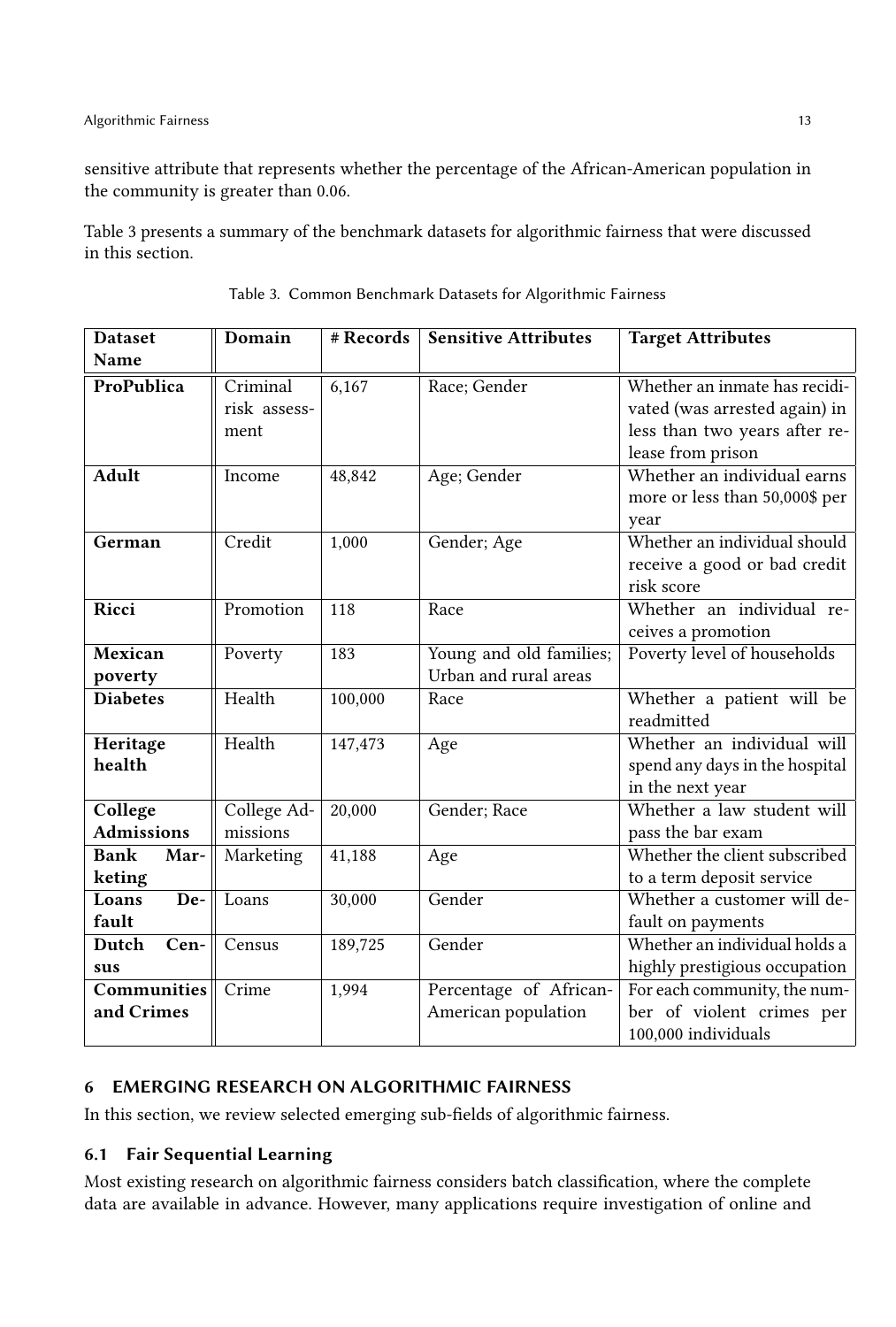reinforcement learning, where the data are collected over time. In online learning, in contrast to batch learning, the system includes feedback loops so that the decision at each step may influence the state and future decisions. This imposes challenges in both defining and making fair algorithmic decisions, as fairness should now be considered at each step, and short-term actions may affect long-term results.

In these cases, there is a need to balance exploitation of existing knowledge (such as hiring an already known population) and exploration of sub-optimal solutions to gather more data (such as hiring populations of different backgrounds that differ from current employees).

Several studies have investigated fairness in sequential learning [\[66,](#page-22-13) [72,](#page-22-14) [73,](#page-22-3) [80,](#page-22-15) [133\]](#page-24-12). For example, [\[72\]](#page-22-14) study fairness in reinforcement learning and model the environment as a Markov decision process. In their model, fairness is defined such that one action will never be preferred over another if its long-term discounted reward is lower. [\[66\]](#page-22-13) define fairness as time-dependent individual fairness and require that algorithmic decisions be consistent over time. They propose a post-process mechanism that imposes these time-dependent constraints such that two individuals that arrive during the same period and are similar in their feature dimension must be assigned similar labels.

Open challenges in this domain include the limitation of any specific time-dependent fairness definitions to the selected period of time and the effect of different discount factors. Moreover, it is worth noting that an exploration process may be unethical on its own and impose a new type of unfairness.

In a similar line of work, researchers have investigated scenarios where feedback loops have the potential to cause amplification of bias. In these scenarios, the decisions based on the machine learning models then affect the future collected data. The risk of feedback loops is that they can introduce self-fulfilling predictions, where acting on a prediction can change the outcomes. For example, sending more police officers to an area that was predicted to be at high risk for crime will inevitably cause the arrest of more individuals in this area, and then, the prediction model will eventually further increase the risk prediction for the area [\[53\]](#page-21-20).

Note that fair sequential learning is somewhat different from another researched domain in algorithmic fairness that concerns a selection process that consists of multiple stages, such as screening candidates first by their resumes, then by their test scores and finally by interviews, where more information is gained about individuals during each stage. This field is sometimes referred to as fair pipelines [\[21,](#page-20-11) [45,](#page-21-21) [52,](#page-21-16) [69,](#page-22-16) [97\]](#page-23-14). In these studies, fairness is revised to be considered in each stage, not only in the final stage.

### <span id="page-13-0"></span>6.2 Fair Adversarial Learning

Today, adversarial learning is highly popular in the use of generative adversarial networks (GANs) [\[61\]](#page-22-17). GANs are commonly used for the generation of simulated representative samples based on a training set. In this field of research, input data can be of various domains such as images or tabular data. In computer vision (CV), for instance, adversarial learning is used for tasks such as image generation (such as in [\[9\]](#page-20-12)) or modification (such as in [\[7\]](#page-20-13)), along with other CV tasks.

Nowadays, fair adversarial learning is attracting increasing attention with respect to both fair classification and the generation of fair representations. In one distressing incident, a face modifying application was exposed as racist when the app's "image filter" that was intended to change face images to more "attractive" made skin lighter [\[111\]](#page-23-15).

GANs are generally constructed as a feedback loop model, starting from a generator G that generates "fake" simulated samples and a discriminator  $D$  (the "adversary") that determines whether the generated samples are real or fake and returns the decisions as feedback to the generator G to improve its model. Improving G means enhancing its ability to generate samples that are increasingly similar to real samples in a manner that "fools" the discriminator D, thus minimizing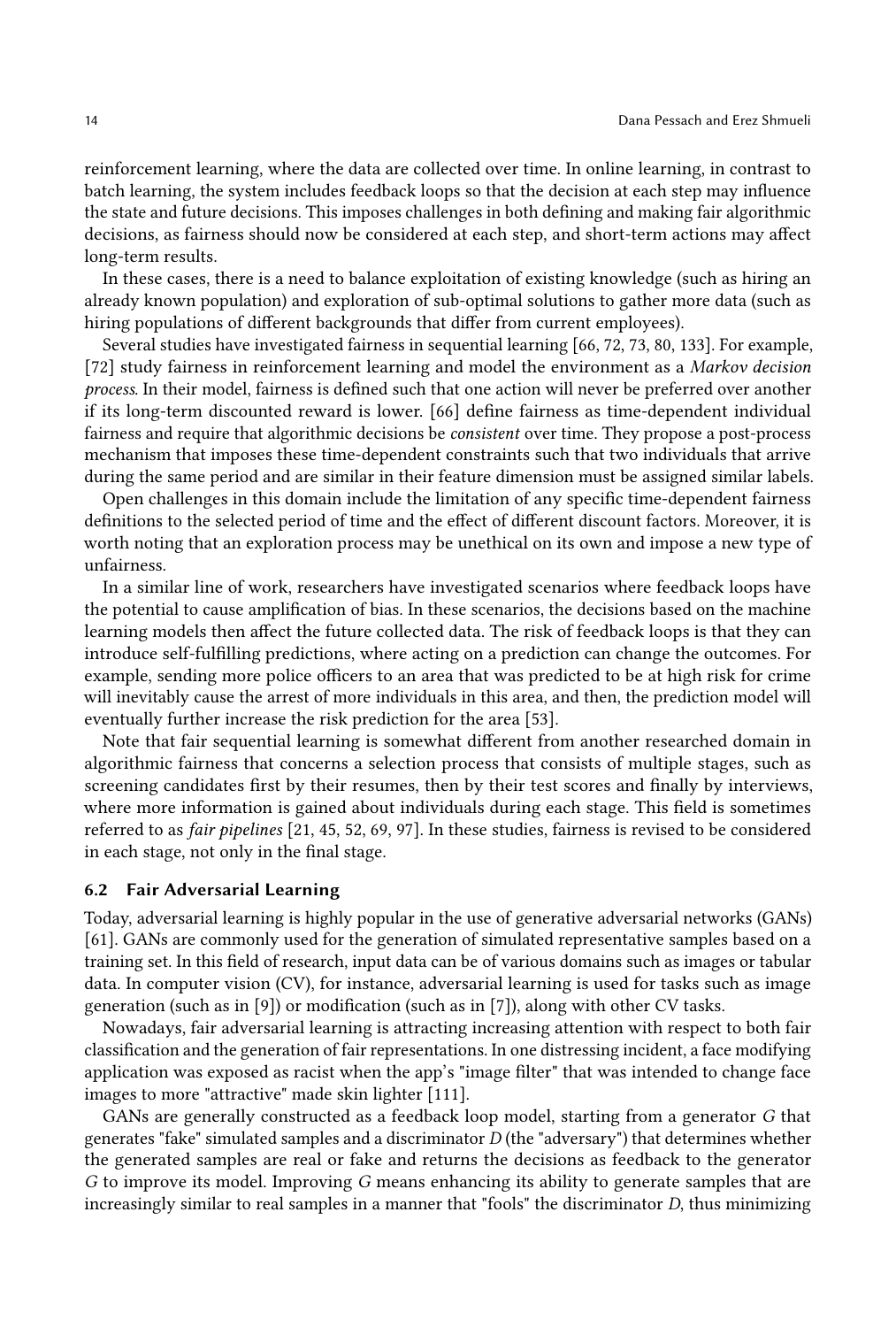its ability to differentiate between real and fake samples. Typically, both G and D are multi-layer neural networks.

To use GANs for fair learning, previous studies have developed different approaches. These models are often constructed as minimax optimization problems that aim at maximizing the predictor's capability to accurately predict the outcomes while minimizing the adversary's capability to predict the sensitive feature.

In one approach, it was suggested to use the feedback structure to check whether a trained classifier is fair or not and then update the model accordingly [\[32,](#page-20-14) [137,](#page-24-13) [145\]](#page-25-6).

A different approach encourages the use of GANs to additionally learn fair representations or embedding from the training data so that it is more difficult for a subsequent classifier to distinguish which samples belong to a privileged group and which belong to an unprivileged group [\[17,](#page-20-15) [48,](#page-21-18) [96\]](#page-23-16).

Another approach [\[3,](#page-19-3) [139\]](#page-24-14) is using GANs for generating fair synthetic data from the initial input data and then using them to train any classifier. [\[139\]](#page-24-14), for example, use a GAN framework with one generator and two discriminators. One discriminator is trained to distinguish whether a generated sample is real or fake (as in conventional GANs), and the second identifies whether the sample belongs to the privileged or unprivileged group.

Some of these methods make efforts to also preserve semantic information of the data while learning fair representations [\[114,](#page-24-15) [124\]](#page-24-16). This is essential since the interpretability and transparency of how fairness is approached in algorithmic decision-making are crucial to enhancing the understanding of decisions and trust in algorithms, and it is a paramount challenge that future research should face.

Some other papers have studied fair adversarial learning. [\[17\]](#page-20-15) investigate the effect of input sample selection on the resulting fairness in adversarial fair learning models and show that a small balanced dataset can be effective for achieving fair representations. [\[20\]](#page-20-16) extend fair adversarial learning to improve fairness in graph embedding. [\[16\]](#page-20-17) have raised some concerns about fair adversarial learning that should be further investigated. They argue that these models may sometimes be unstable and therefore may present some risks when using them in a production environment.

Note that other closely related problems are aimed at finding equilibrium (minimax) points in the field of game theory, and therefore, game-theoretic schemes may also be used for solutions [\[4,](#page-19-2) [5,](#page-20-9) [32,](#page-20-14) [55\]](#page-21-22).

From the literature on adversarial learning, we can also note that learning fairly to predict the outcome of an unprivileged group can be thought of as learning to predict in a different domain [\[48,](#page-21-18) [96\]](#page-23-16), and therefore, notions from the field of *domain adaptation* can be adopted to enhance the study of the field of algorithmic fairness, and vice versa.

### 6.3 Fair Word Embedding

Word embedding models construct representations of words and map them to vectors (also commonly referred to as word2vec models). Training of word embeddings is performed using raw textual data with an extremely large number of text documents and is based on the assumption that words that occur in the same contexts tend to have similar meanings. These models are primarily designed such that the embedding vectors will indicate something about the meanings and relationships between words (i.e., words with similar meanings have vectors that are close in the vector space). As such, they are broadly used in many natural language processing (NLP) applications, such as in search engines, machine translation, resume filtering, job recommendation systems, online reviews and more.

However, previous studies have shown that there are inherent biases in word embeddings (for example, [\[18,](#page-20-18) [24,](#page-20-19) [29,](#page-20-20) [150\]](#page-25-7)). These studies showed that word embedding models have exhibited social biases and gender stereotypes. For instance, it has been shown that the embedding of the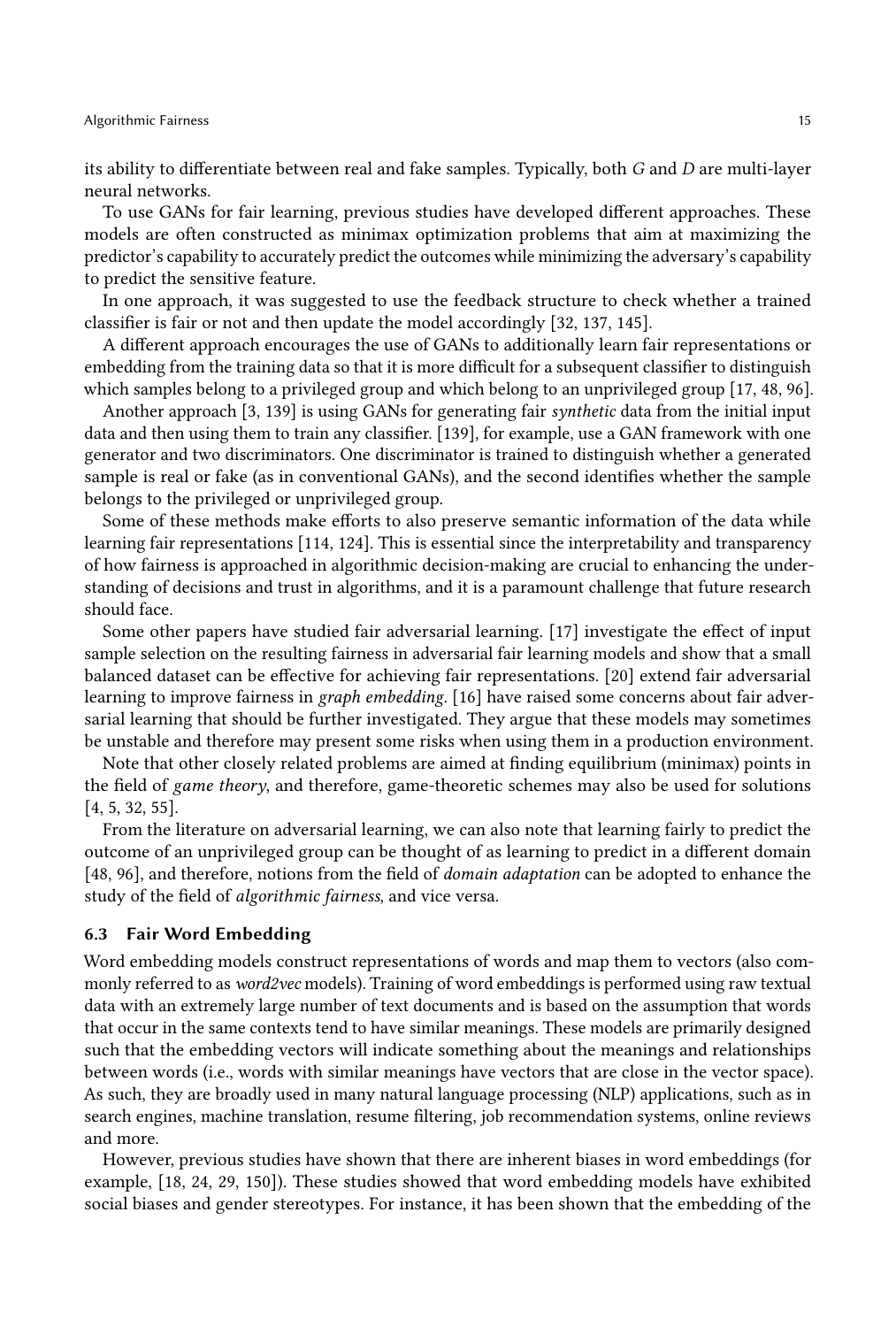word "computer programmer" is closer to "male" than it is to "female". The implications of this are disturbing since these biases may affect people's lives and cause discrimination in social applications such as in job recruitment or school admissions. Another example is Microsoft's AI chat bot, named Tay, which learned abusive language from Twitter data after only the first day of release (the bot was eventually shelved, see [\[70\]](#page-22-18)).

A common definition of gender bias in word embedding is the measure of cosine similarity from a selected word to the words "he" and "she" (or any other two pronouns that indicate gender, such as "him"/"her" or "Mr."/"Mrs."). The difference between these two similarities may indicate the extent of bias in the embedding model. For example, consider the sentence "The CEO raised the salary of the receptionist because he is generous." In this sentence, "he" refers to "CEO," and further similar references in many additional sentences and texts may create a large contextual connection between these two words or other occupational nouns [\[150\]](#page-25-7). Hence, even if the algorithms themselves are not biased, historical biases and norms may be embedded into the algorithm results.

To mitigate these types of biases, several studies have developed methods for debiasing the results. For example, [\[18\]](#page-20-18) suggest a post-process mechanism for removing gender bias, referred to as hard-debiasing. Their method first identifies a gender dimension, which is determined by a set of words that indicate gender definitions (e.g., "he"/"she"). Second, it inherently defines neutral words (such as occupations) and then negates the projection of all of these neutral words with respect to the gender direction (so that the bias of neutral words is now zero by definition) by re-embedding the word w:

$$
\vec{w} := (\vec{w} - \vec{w}_B) / ||\vec{w} - \vec{w}_B|| \tag{7}
$$

where  $\vec{w}$  is the embedding of the selected word and  $\vec{w}_B$  is the projection of w with respect to the gender direction.

The same paper also suggests an additional soft-debiasing mechanism that reduces bias while still maintaining some similarity to the original embedding, thus providing a parameter that controls the trade-off between debiasing and the need to preserve information.

[\[150\]](#page-25-7) suggest an in-process mechanism, referred to as Gender-Neutral Global Vectors (GN-GloVe), to reduce bias. Their method trains word embedding using GloVe [\[109\]](#page-23-17) with an altered loss function that constructs an embedding such that the protected attribute (e.g., gender) is represented in a certain dimension (a sub-vector of the embedding), which can then be ignored for debiasing. This is done by encouraging pairs of words with gender indication (e.g., "mother" and "father") to have larger distance in their gender dimension and gender-neutral words to be orthogonal to the gender direction.

[\[24\]](#page-20-19) propose a pre-process mechanism for reducing bias by perturbing or removing documents during the training stage that are traced as the origin for the word embedding bias.

One challenge of these fairness mechanisms is the need for lists of words that indicate the sensitive attribute dimension and words that should be considered as neutral. [\[18\]](#page-20-18), for example, tackle this challenge by using an initial set of gender-definitional words and train a support vector machine (SVM) to expand the list.

Let us note that the challenges of fair word embedding also affect many other downstream applications that use these word representations, for example, in coreference resolution [\[117,](#page-24-17) [147,](#page-25-8) [149\]](#page-25-9), in sentence encoding [\[100\]](#page-23-18), in machine translation citepvanmassenhove2019getting,font2019equalizing, in language models [\[19\]](#page-20-21), and in semantic role labeling [\[148\]](#page-25-10).

Curiously, a recent study has argued that a major concern is that some of the proposed methods for removing biases in word embeddings are actually not able to remove biases but rather just "hide" them [\[60\]](#page-21-23). They show, by a clustering illustration, that gender biases are still reflected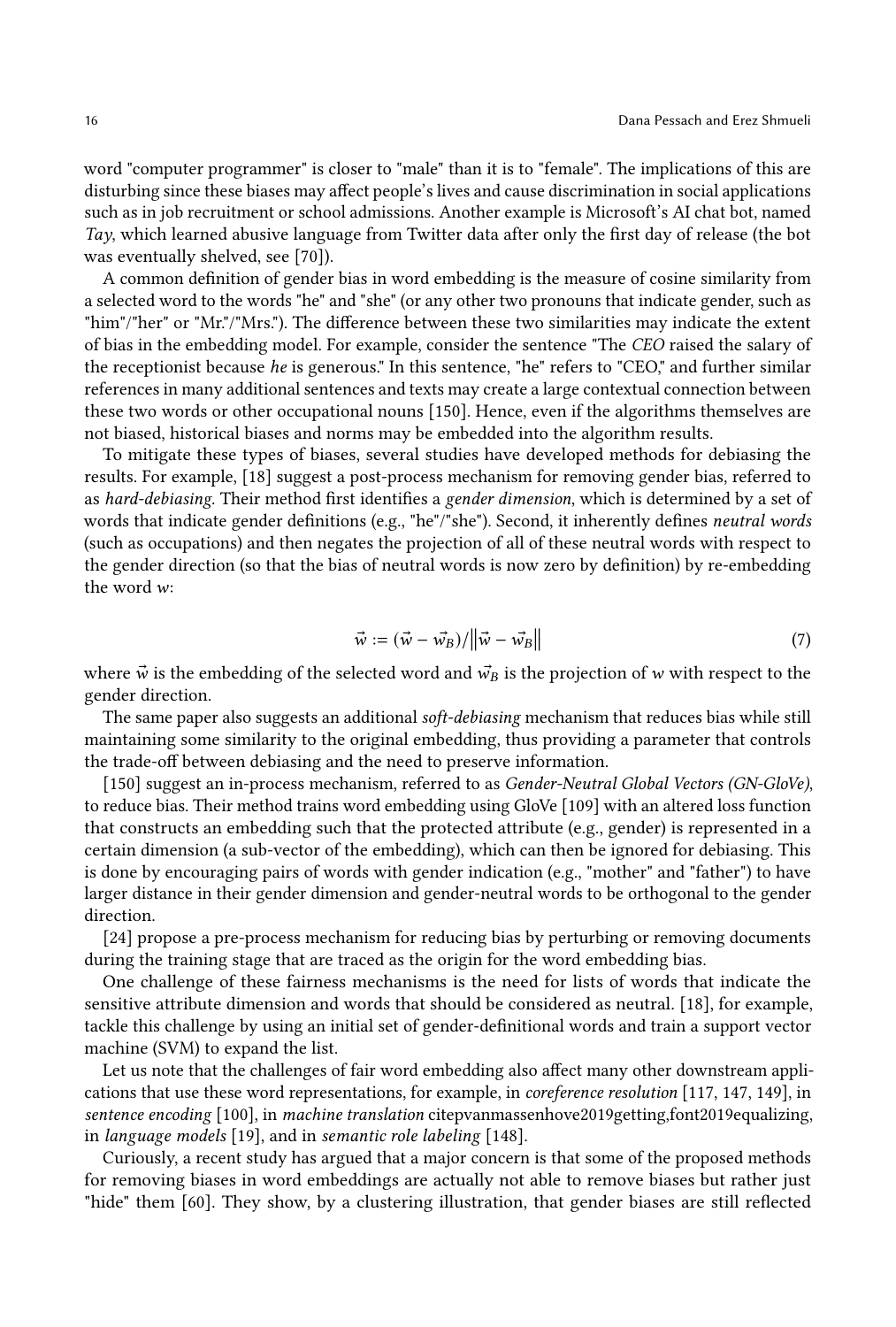in the embedding even after applying these methods. They additionally show that by using a support vector machine (SVM) classifier, most of the gender information can be recovered from the embedding.

Hence, it seems that existing methods as well as definitions for fair embeddings might be insufficient, and these challenges require more extensive research.

### 6.4 Fair Visual Description

The study of fairness in computer vision has recently gained extensive interest since computer vision models have been shown to produce disturbingly biased results with respect to several tasks. For example, [\[25\]](#page-20-22) have found that facial analysis models were negatively affected towards discriminating results by the under-representation of female dark-skinned faces in datasets. [\[82\]](#page-22-19) show that image searches of occupations in Google's engine resulted in gender-biased results. Google's labeling application has recklessly identified black Americans as "gorillas" [\[107,](#page-23-19) [126\]](#page-24-18). Furthermore, an app that classified the attractiveness of individuals from photos turned out to be discriminative against dark skin [\[98\]](#page-23-20).

There are several previous papers in the domain of fair image classification [\[25,](#page-20-22) [46,](#page-21-14) [114,](#page-24-15) [124\]](#page-24-16). However, the task becomes much more complex when a fair description of images is required, such as in multi-label classification tasks [\[82,](#page-22-19) [129,](#page-24-19) [134,](#page-24-20) [148\]](#page-25-10), in face attribute detection [\[81,](#page-22-20) [121\]](#page-24-21), or in the task of image captioning [\[67\]](#page-22-21). The last task is even more complicated than the others because of the unstructured character of the problem.

Mitigating bias in these types of problems is challenging for several reasons: First, the multimodal nature of the task requires handling fairness at both levels of natural language processing (NLP) models and computer vision (CV) models. As mentioned in a previous section, the challenges of fair word embedding also affect many other downstream applications that use these word representations (see, for example *image captioning* in [\[67\]](#page-22-21)). Second, the labels of the data usually depend on annotators and are not always accurate [\[129,](#page-24-19) [134\]](#page-24-20). For example, [\[129\]](#page-24-19) show that human annotators fail to capture parts of the visual concepts in images and [\[134\]](#page-24-20) show that the crowdsourced descriptions of the images in the Flickr30K dataset are often based on stereotypes and prejudices of the annotators; another challenge is that the datasets are inherently unbalanced since in order to have balance - all possible co-occurrences must be balanced [\[67,](#page-22-21) [134\]](#page-24-20)

[\[148\]](#page-25-10) consider multi-label role classification, show that some tasks display severe gender bias, and suggest a method to re-balance the resulting predictions by solving a constrained optimization problem using Lagrange relaxation. Additional constraints require the model predictions to have a similar distribution as the training set in terms of co-occurrences of gender indication and the predicted target value (this is applied to the entire corpus level since the entire corpus is needed in order to assess the frequency of occurrences).

[\[67\]](#page-22-21) consider the problem of fair image captioning. They propose a method to reduce gender bias by directly using a person's appearance information in the image. The method is designed to be more cautious when there is no gender information in the image. Moreover, it is constructed to function even when the distributions of genders differ between training and test sets.

### 6.5 Fair Recommender Systems

Recommender systems are prevalent in many automated and online systems and are designed to analyze users' data to provide them with personalized propositions that correspond to each user's tastes and interests. An inherent concept in recommendations is that the best items for one user may be different than those for another. Some examples of recommended items are movies, news articles, products, jobs, loans, etc. These systems have the potential to facilitate activities for both providers and consumers; however, they have also been found to exhibit fairness issues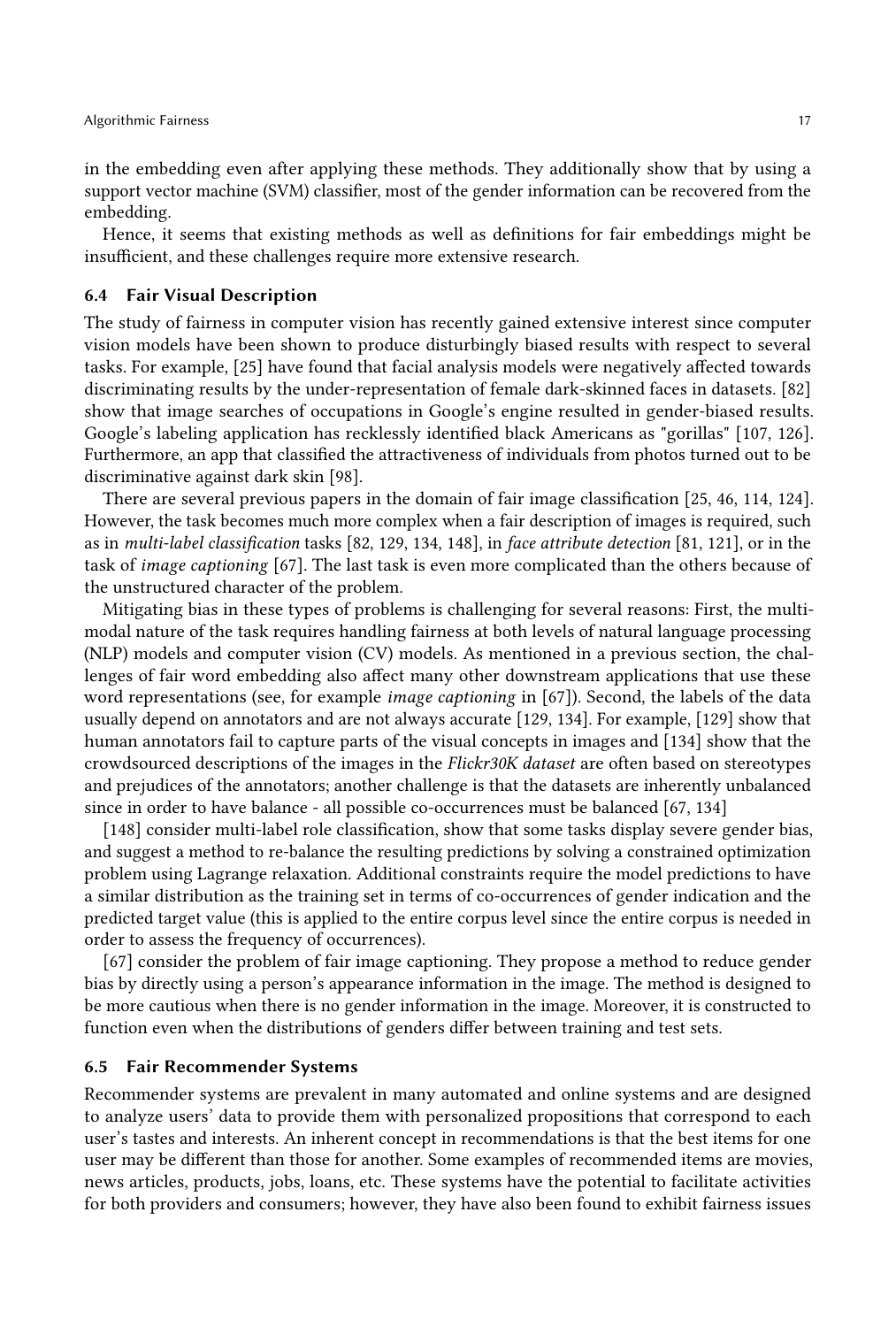[\[26,](#page-20-23) [27,](#page-20-24) [49,](#page-21-24) [50\]](#page-21-25). For instance, it was shown that Google's ad-targeting algorithm had proposed higher-paying executive jobs more commonly for men than for women [\[41,](#page-21-2) [125\]](#page-24-0).

Most recommender systems employ user and item similarities and are therefore prone to result in homogeneous selections that may not provide sufficient opportunities for minority populations.

A recent paper, [\[26\]](#page-20-23), notes that extending the notion of fairness from general classification tasks to recommender systems should take personalization into account. Several studies are investigating the user's perspective [\[33,](#page-20-25) [47,](#page-21-12) [49,](#page-21-24) [140\]](#page-24-22), where fairness is considered as recommending items equitably to different user groups (referred to as C-fairness), such as recommending high-paying jobs to both men and women. Other studies refer to the provider's perspective [\[50,](#page-21-25) [89\]](#page-23-21), where items from different providers should be recommended equally (referred to as P-fairness), for instance, when trying to avoid market monopolistic domination. [\[26\]](#page-20-23) notes that many recommender system applications involve multiple stakeholders and may therefore give rise to fairness issues for more than one group of participants simultaneously, as well as achieving fairness at a regulatory level or the level of the entire system (referred to as multisided fairness).

It is interesting to note that *P-fairness* is somewhat related to the *categorical diversity* in recommender systems, requiring that recommendation lists are diverse [\[86,](#page-23-22) [92\]](#page-23-23). For example, consider a hiring recommender system – we may observe all male candidates as items of one provider and all female candidates as items of another provider. We may then ensure the equal recommendation of men and women to each of the positions. In diversity-enhancing methods, some common measures of equality may be considered, such as the Gini coefficient that is also used in economic contexts [\[86\]](#page-23-22). Moreover, note that an *individual* definition of *P-fairness*, rather than group-fairness, may be somewhat similar to the definition of *coverage* in recommender systems, requiring that each *item* be recommended fairly [\[26\]](#page-20-23).

[\[130\]](#page-24-23) propose enhancing multi-stakeholder fairness using a constraint-based integer programming optimization model. The problem is computationally difficult, and hence, a following relaxation heuristic is proposed in order to solve it. [\[47\]](#page-21-12) suggest a post-processing mechanism that alters a fraction of the entries in the recommendation matrix so that it would be more difficult to predict the sensitive attributes from the matrix while preserving the high utility of the matrix. The  $\varepsilon$ -fairness of a recommendation matrix with respect to a certain sensitive attribute is defined as the error level when predicting the sensitive attribute using the recommendation matrix. The price of achieving  $\varepsilon$ -fairness is measured by the distance between the two matrices – the original one obtained from the prediction algorithm and the altered one obtained after the post-processing mechanism is performed.

[\[140\]](#page-24-22) and [\[78\]](#page-22-22) suggest an in-process mechanism by including additional regularization factors in the objective functions. [\[78\]](#page-22-22) introduce the notion of recommendation independence to fairness-aware recommender systems. This notion requires statistical independence between recommendation results and the sensitive attribute. This means that the sensitive information will not affect the results. [\[140\]](#page-24-22) define several notions of fairness in recommender systems. Value unfairness measures the inconsistency in the signed estimation error across user groups. Absolute unfairness is similar to the previous measure, but with absolute estimation. Underestimation unfairness represents the extent to which predictions underestimate the true ratings. Overestimation unfairness is similar to the previous measure, but with overestimation. [\[31\]](#page-20-26) and [\[22\]](#page-20-27) use similar notions for fairness in multiwinner voting.

One challenge in fairness-aware recommender systems is the possibility of discriminated groups based on more than one sensitive attribute [\[47\]](#page-21-12). It is required to first devise a definition for fairness in such cases in order to address the problem. In multi-stakeholder fairness optimization, the problems are computationally difficult [\[130\]](#page-24-23), so there is a need for more computational enhancements in order to work with large datasets. Future work may also focus on fairness in systems where there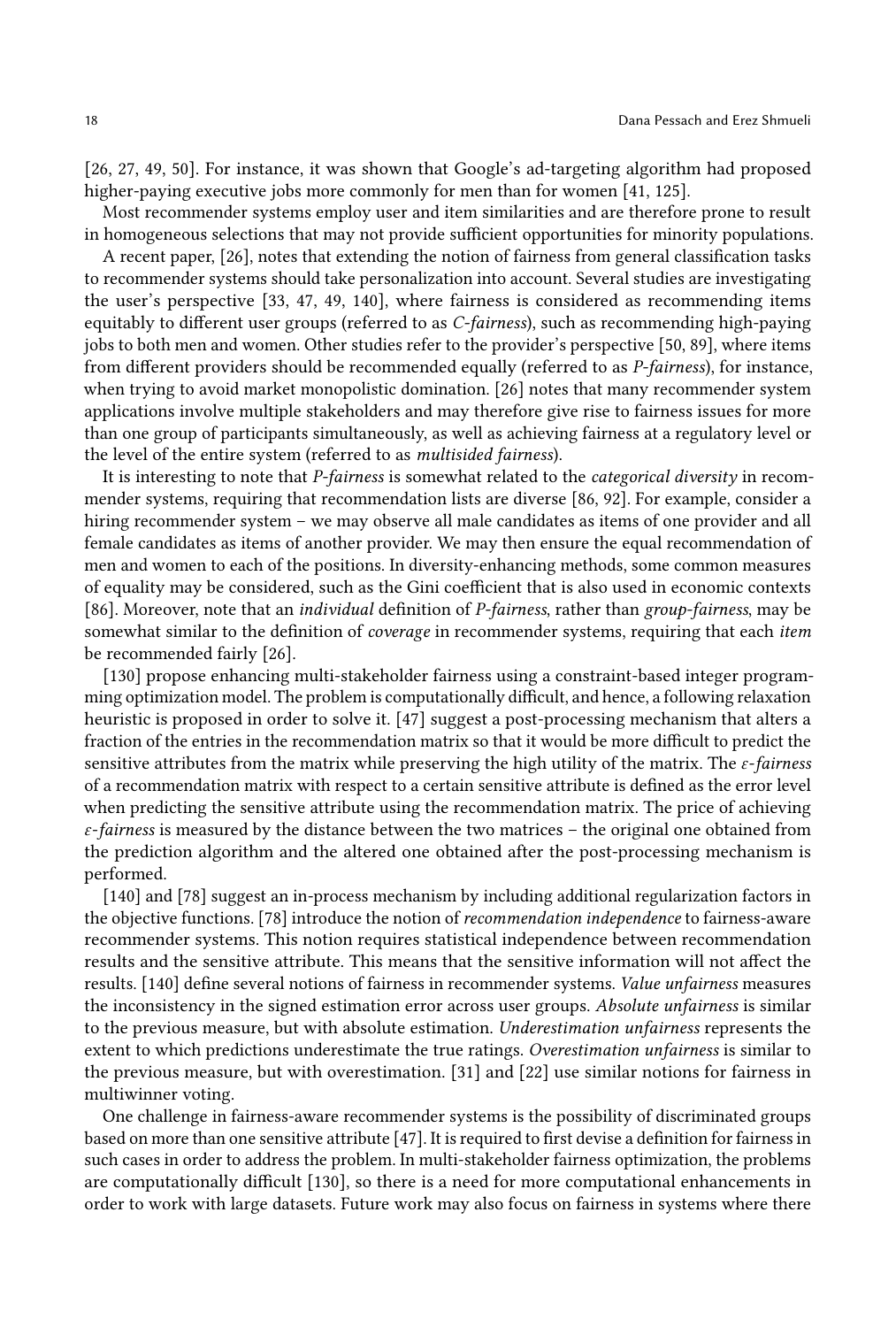are network structures that define relationships between providers and between users (such as in [\[20\]](#page-20-16)). Another possible research direction may be the incorporation of sequential notions of fairness into recommender systems through the introduction of additional time-dependent constraints.

Note that the domain of recommender systems is also closely related to other common multistakeholder environments [\[2\]](#page-19-4), like resource allocation problems such as police distribution to districts [\[51\]](#page-21-26) or the allocation of aid in disaster response, where fairness is also a major concern.

### 6.6 Fair Causal Learning

Observational data collected from real world systems can mostly provide associations and correlations, rather than causal structure understandings. In contrast, causal learning relies on additional knowledge structured as a model of causes and effects.

Causal approaches may assist in enhancing fairness in several manners. For instance, by understanding causes and effects in the data, the model may assist in tackling the challenges of fairness definitions by analyzing which types of discrimination should be allowed and which should not [\[87,](#page-23-24) [118\]](#page-24-24).

Another approach to improve fairness using causal reasoning is to provide an understanding of how to perform imputation of missing values or how to repair a dataset that contains sample or selection bias [\[10,](#page-20-28) [127\]](#page-24-25).

Moreover, understanding a causal model may help with other ethical issues, such as defining liability and responsibility by understanding the sources of biases. This may increase the transparency and explainability of the fair models, which is also crucial for trust.

[\[87\]](#page-23-24) have suggested a measure of causal fairness called *counterfactual fairness*. It measures the extent to which it is possible to build two identical predictions  $\hat{Y}$  – one trained on the privileged group and the second trained on the unprivileged group – using any combination of variables in the system that are not caused by the sensitive attribute. The intuition is that, in a fair model, the prediction would not change if only the sensitive attribute (and its affected variables) is changed. More precisely, a causal graph satisfies counterfactual fairness when the predicted label is not dependent on any descendant of the sensitive attribute.

Several studies have proposed alternative notions to counterfactual fairness, which relax the rigid restriction on any descendant to less strict limitations. For example, the graph does not suffer from *proxy discrimination* [\[84\]](#page-22-23) if the predicted label is not dependent on any *proxy* of the sensitive attribute (a  $prox<sub>V</sub>$  feature is a feature that can be exploited to derive the sensitive feature). Moreover, the graph does not suffer from unresolved discrimination if the predicted label is not dependent on any resolving variable (a resolving variable is influenced by the sensitive feature but is accepted by practitioners as non-discriminatory).

[\[93\]](#page-23-25) suggest categorizing causal fairness methods according to three dimensions: individual vs. group level [\[84\]](#page-22-23) causal effects; explicit vs. implicit [\[105\]](#page-23-26) structural equations; and creating fair predictors vs. explaining and quantifying discrimination [\[146\]](#page-25-11). For example, [\[93\]](#page-23-25) classify counterfactual fairness as individual, explicit and used for prediction tasks. For a broader review on causal fairness, see [\[93\]](#page-23-25).

It is important to note that causal fairness models can indeed help us overcome many of the challenges encountered with respect to fair prediction tasks; however, in practice, it is difficult to obtain the correct causal model. Moreover, removing all correlated features found through a causal model may significantly compromise accuracy.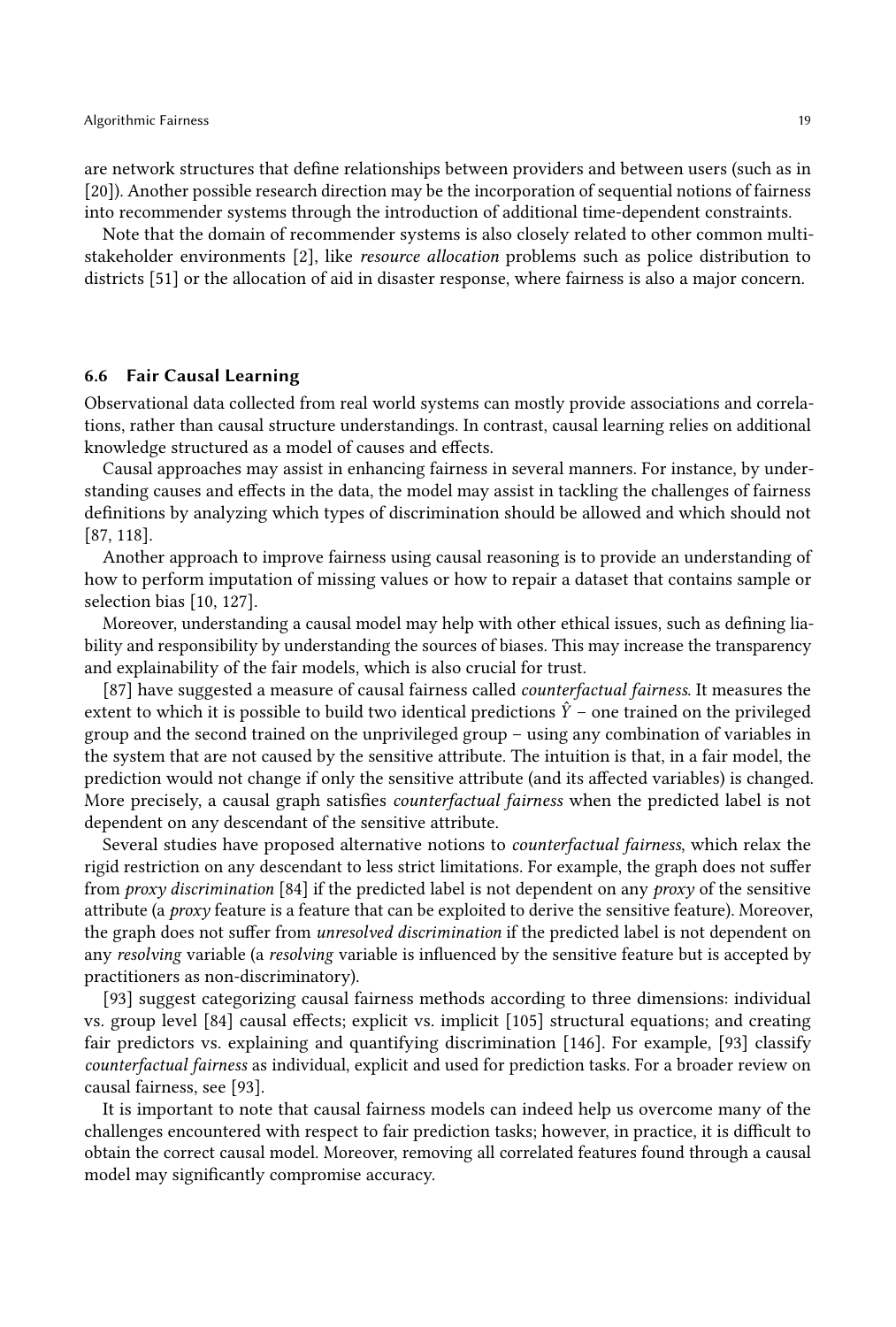### <span id="page-19-0"></span>7 DISCUSSION AND CONCLUSION

In this paper, we presented a comprehensive and up-to-date overview of the algorithmic fairness research field. We started by describing the main causes of unfairness, followed by common definitions and measures of fairness, and the inevitable trade-offs between them. We then presented fairness-enhancing mechanisms, focusing on their pros and cons, aiming at better understanding which mechanisms should be used in different scenarios. Commonly used fairness-related datasets were then reviewed. Lastly, we listed several emerging research sub-fields of algorithmic fairness including fair sequential learning, fair adversarial learning, fair word embedding, fair visual description, fair recommender systems and fair causal learning.

In addition to the already studied problems and the emerging ones, we identify several open challenges that should be further investigated in future research. One major challenge stems from biases inherent in the dataset. Such biases may arise for example, when the labeling process was performed in an already unfair manner, or if there are under-represented populations in the dataset, or in the case of systematic lack of data and in particular labels. Representative datasets are very difficult to achieve, and therefore, it is crucial to devise methods to overcome these issues.

Another challenge is the proliferation of definitions and measures, fairness-related datasets, and fairness-enhancing mechanisms. It is not clear how newly proposed mechanisms should be evaluated, and in particular which measures should be considered? which datasets should be used? and which mechanisms should be used for comparison? A closely related challenge is the difficulty in determining the balance between fairness and accuracy. That is, what are the costs that should be assigned to each of these measures for evaluation purposes. Future efforts should be invested in generating a benchmarking framework that will allow a more unified and standard evaluation process for fairness mechanisms.

The interpretability and transparency of how fairness is addressed by AI algorithms are another important challenge. Such transparency is crucial to increase the understanding and trust of users in these algorithms, and in many domains, is even required by law. This need is further supported by several recent studies that have addressed the question of how devised mathematical notions of fairness are perceived by users [\[63,](#page-22-24) [128\]](#page-24-26). It turns out that users tend to prefer the simpler notion of demographic parity, probably due to the difficulty of grasping more complex definitions of fairness.

To conclude, since the use of algorithms is expanding to all aspects of our lives, demanding that automated decisions be more ethical and fair is inevitable. We should aspire to not only develop fairer algorithms, but also to design procedures to reduce biases in the data. Such procedures may rely for example on integrating both humans and algorithms in the decision pipeline. However, thus far, it seems that biased algorithms are easier to fix than biased humans or procedures [\[104\]](#page-23-27).

### ACKNOWLEDGMENTS

This paper was partially supported by the Koret foundation grant for Smart Cities and Digital Living 2030.

### REFERENCES

- <span id="page-19-1"></span>[1] 2012. Practitioners Guide to COMPAS. [http://www.northpointeinc.com/files/technical\\_documents/FieldGuide2\\_](http://www.northpointeinc.com/files/technical_documents/FieldGuide2_081412.pdf) [081412.pdf](http://www.northpointeinc.com/files/technical_documents/FieldGuide2_081412.pdf)
- <span id="page-19-4"></span>[2] Himan Abdollahpouri, Gediminas Adomavicius, Robin Burke, Ido Guy, Dietmar Jannach, Toshihiro Kamishima, Jan Krasnodebski, and Luiz Pizzato. 2019. Beyond Personalization: Research Directions in Multistakeholder Recommendation.
- <span id="page-19-3"></span>[3] Adel Abusitta, Esma Aïmeur, and Omar Abdel Wahab. 2019. Generative Adversarial Networks for Mitigating Biases in Machine Learning Systems.
- <span id="page-19-2"></span>[4] Alekh Agarwal, Alina Beygelzimer, Miroslav Dudik, John Langford, and Hanna Wallach. 2018. A Reductions Approach to Fair Classification. In International Conference on Machine Learning. 60–69.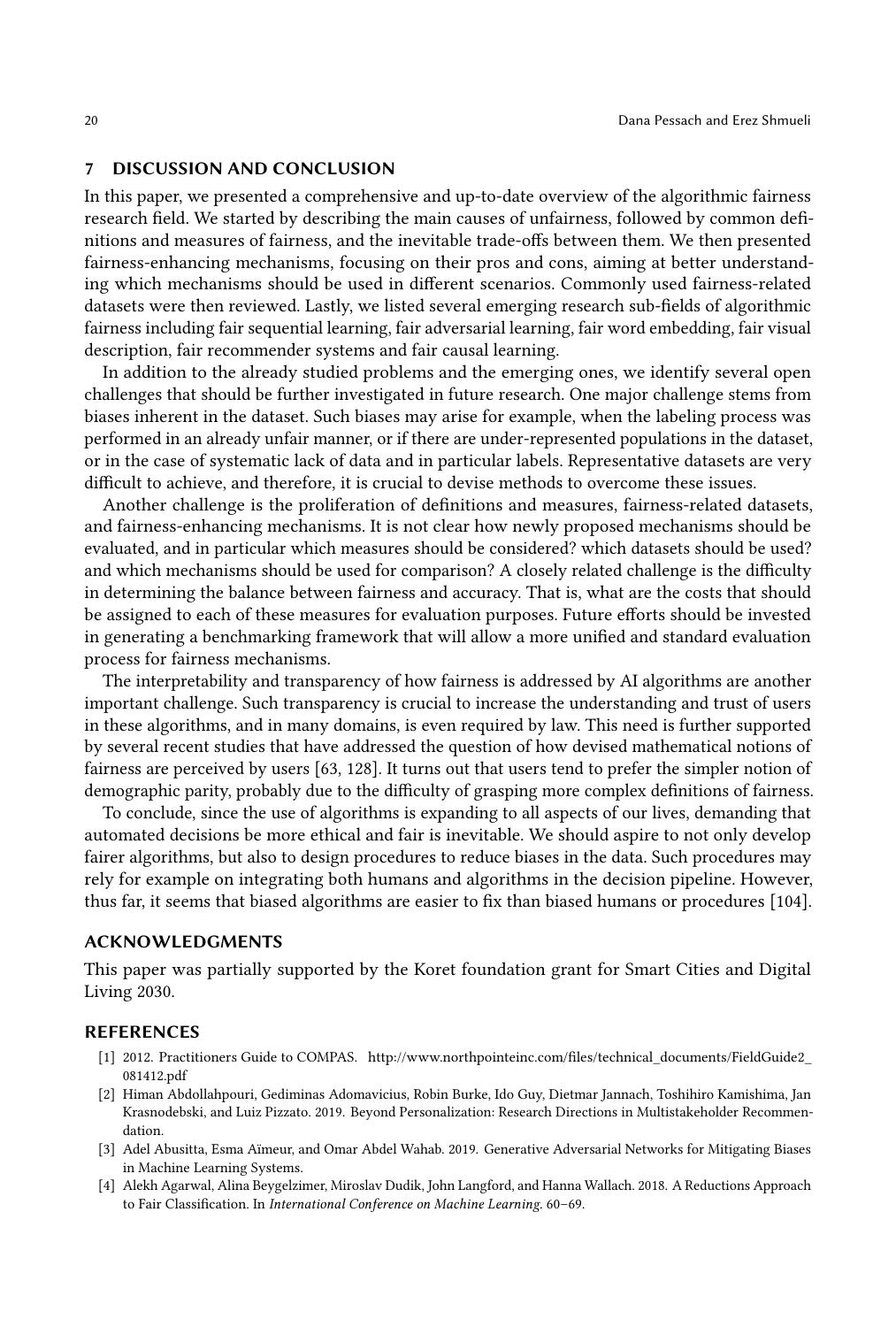- <span id="page-20-9"></span>[5] Alekh Agarwal, Miroslav Dudik, and Zhiwei Steven Wu. 2019. Fair Regression: Quantitative Definitions and Reduction-Based Algorithms. In International Conference on Machine Learning. 120–129.
- <span id="page-20-0"></span>[6] Julia Angwin. 2016. Machine Bias âĂŤ ProPublica. [https://www.propublica.org/article/machine-bias-risk](https://www.propublica.org/article/machine-bias-risk-assessments-in-criminal-sentencing)[assessments-in-criminal-sentencing](https://www.propublica.org/article/machine-bias-risk-assessments-in-criminal-sentencing)
- <span id="page-20-13"></span>[7] Grigory Antipov, Moez Baccouche, and Jean-Luc Dugelay. 2017. Face aging with conditional generative adversarial networks. In 2017 IEEE International Conference on Image Processing (ICIP). IEEE, 2089–2093.
- <span id="page-20-6"></span>[8] Arturs Backurs, Piotr Indyk, Krzysztof Onak, Baruch Schieber, Ali Vakilian, and Tal Wagner. 2019. Scalable Fair Clustering. In International Conference on Machine Learning. 405–413.
- <span id="page-20-12"></span>[9] Jianmin Bao, Dong Chen, Fang Wen, Houqiang Li, and Gang Hua. 2017. CVAE-GAN: fine-grained image generation through asymmetric training. In Proceedings of the IEEE International Conference on Computer Vision. 2745–2754.
- <span id="page-20-28"></span>[10] Elias Bareinboim and Judea Pearl. 2016. Causal inference and the data-fusion problem. Proceedings of the National Academy of Sciences 113, 27 (2016), 7345–7352.
- <span id="page-20-2"></span>[11] Solon Barocas and Andrew D Selbst. 2016. Big data's disparate impact. Calif. L. Rev. 104 (2016), 671.
- <span id="page-20-4"></span>[12] Yahav Bechavod and Katrina Ligett. 2017. Learning fair classifiers: A regularization-inspired approach. , 1733– 1782 pages.
- <span id="page-20-7"></span>[13] Yahav Bechavod and Katrina Ligett. 2017. Penalizing unfairness in binary classification.
- <span id="page-20-8"></span>[14] Richard Berk, Hoda Heidari, Shahin Jabbari, Matthew Joseph, Michael Kearns, Jamie Morgenstern, Seth Neel, and Aaron Roth. 2017. A convex framework for fair regression.
- <span id="page-20-1"></span>[15] Richard Berk, Hoda Heidari, Shahin Jabbari, Michael Kearns, and Aaron Roth. 2018. Fairness in criminal justice risk assessments: The state of the art. Sociological Methods & Research (2018), 0049124118782533.
- <span id="page-20-17"></span>[16] Alex Beutel, Jilin Chen, Tulsee Doshi, Hai Qian, Allison Woodruff, Christine Luu, Pierre Kreitmann, Jonathan Bischof, and Ed H Chi. 2019. Putting fairness principles into practice: Challenges, metrics, and improvements.
- <span id="page-20-15"></span>[17] Alex Beutel, Jilin Chen, Zhe Zhao, and Ed H Chi. 2017. Data decisions and theoretical implications when adversarially learning fair representations.
- <span id="page-20-18"></span>[18] Tolga Bolukbasi, Kai-Wei Chang, James Y Zou, Venkatesh Saligrama, and Adam T Kalai. 2016. Man is to computer programmer as woman is to homemaker? debiasing word embeddings. In Advances in neural information processing systems. 4349–4357.
- <span id="page-20-21"></span>[19] Shikha Bordia and Samuel Bowman. 2019. Identifying and Reducing Gender Bias in Word-Level Language Models. In Proceedings of the 2019 Conference of the North American Chapter of the Association for Computational Linguistics: Student Research Workshop. 7–15.
- <span id="page-20-16"></span>[20] Avishek Bose and William Hamilton. 2019. Compositional Fairness Constraints for Graph Embeddings. In International Conference on Machine Learning. 715–724.
- <span id="page-20-11"></span>[21] Amanda Bower, Sarah N Kitchen, Laura Niss, Martin J Strauss, Alexander Vargas, and Suresh Venkatasubramanian. 2017. Fair pipelines.
- <span id="page-20-27"></span>[22] Robert Bredereck, Piotr Faliszewski, Ayumi Igarashi, Martin Lackner, and Piotr Skowron. 2018. Multiwinner elections with diversity constraints. In Thirty-Second AAAI Conference on Artificial Intelligence.
- <span id="page-20-10"></span>[23] Phil Brierley, David Vogel, and Randy Axelrod. 2011. Heritage Provider Network Health Prize Round 1 Milestone Prize: How we did it–Team âĂŸMarket MakersâĂŹ.
- <span id="page-20-19"></span>[24] Marc-Etienne Brunet, Colleen Alkalay-Houlihan, Ashton Anderson, and Richard Zemel. 2019. Understanding the Origins of Bias in Word Embeddings. In International Conference on Machine Learning. 803–811.
- <span id="page-20-22"></span>[25] Joy Buolamwini and Timnit Gebru. 2018. Gender shades: Intersectional accuracy disparities in commercial gender classification. In Conference on fairness, accountability and transparency. 77–91.
- <span id="page-20-23"></span>[26] Robin Burke. 2017. Multisided Fairness for Recommendation.
- <span id="page-20-24"></span>[27] Robin Burke, Nasim Sonboli, Masoud Mansoury, and Aldo Ordoñez-Gauger. 2017. Balanced Neighborhoods for Fairness-aware Collaborative Recommendation. Proceedings of ACM FATRec Workshop, Como, Italy (2017).
- <span id="page-20-3"></span>[28] Toon Calders and Sicco Verwer. 2010. Three naive Bayes approaches for discrimination-free classification. Data Mining and Knowledge Discovery 21, 2 (2010), 277–292.
- <span id="page-20-20"></span>[29] Aylin Caliskan, Joanna J Bryson, and Arvind Narayanan. 2016. Semantics derived automatically from language corpora necessarily contain human biases. CoRR, abs/1608.07187 (2016).
- <span id="page-20-5"></span>[30] Flavio Calmon, Dennis Wei, Bhanukiran Vinzamuri, Karthikeyan Natesan Ramamurthy, and Kush R Varshney. 2017. Optimized pre-processing for discrimination prevention. In Advances in Neural Information Processing Systems. 3992–4001.
- <span id="page-20-26"></span>[31] L Elisa Celis, Lingxiao Huang, and Nisheeth K Vishnoi. 2018. Multiwinner voting with fairness constraints. In Proceedings of the 27th International Joint Conference on Artificial Intelligence. AAAI Press, 144–151.
- <span id="page-20-14"></span>[32] L Elisa Celis and Vijay Keswani. 2019. Improved Adversarial Learning for Fair Classification.
- <span id="page-20-25"></span>[33] L Elisa Celis, Damian Straszak, and Nisheeth K Vishnoi. 2018. Ranking with Fairness Constraints. In 45th International Colloquium on Automata, Languages, and Programming (ICALP 2018). Schloss Dagstuhl-Leibniz-Zentrum fuer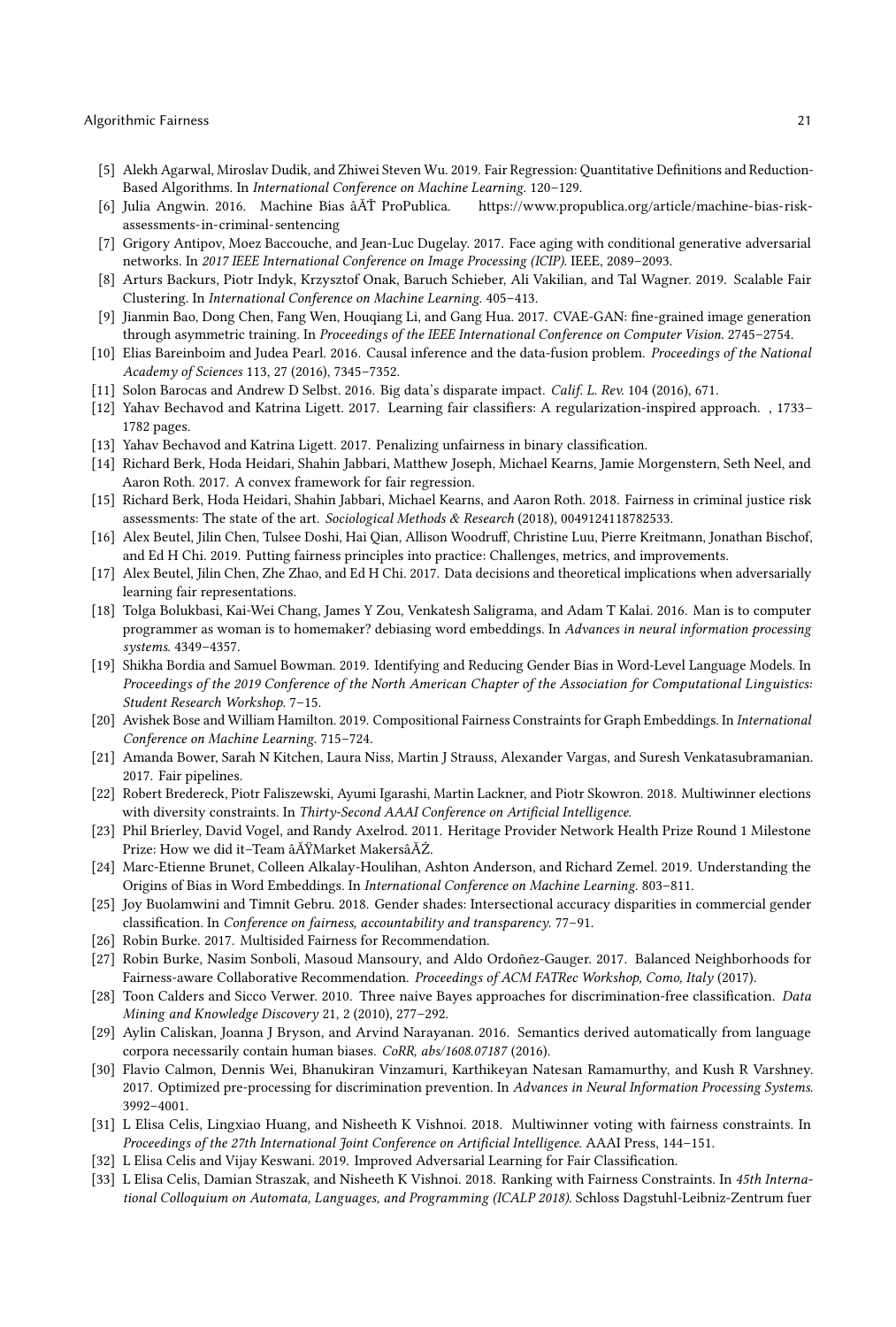Informatik.

- <span id="page-21-19"></span>[34] Minnesota Population Center. 2015. Integrated Public Use Microdata Series, International: Version 6.4 [The Dutch Virtual Census of 2001].<https://doi.org/10.18128/D020.V6.4>
- <span id="page-21-11"></span>[35] Flavio Chierichetti, Ravi Kumar, Silvio Lattanzi, and Sergei Vassilvitskii. 2017. Fair clustering through fairlets. In Advances in Neural Information Processing Systems. 5029–5037.
- <span id="page-21-0"></span>[36] Alexandra Chouldechova. 2017. Fair prediction with disparate impact: A study of bias in recidivism prediction instruments. Big data 5, 2 (2017), 153–163.
- <span id="page-21-3"></span>[37] Alexandra Chouldechova and Aaron Roth. 2018. The frontiers of fairness in machine learning.
- <span id="page-21-8"></span>[38] Sam Corbett-Davies and Sharad Goel. 2018. The measure and mismeasure of fairness: A critical review of fair machine learning.
- <span id="page-21-9"></span>[39] Sam Corbett-Davies, Emma Pierson, Avi Feller, Sharad Goel, and Aziz Huq. 2017. Algorithmic decision making and the cost of fairness. In Proceedings of the 23rd ACM SIGKDD International Conference on Knowledge Discovery and Data Mining. ACM, 797–806.
- <span id="page-21-1"></span>[40] Jeffrey Dastin. 2018. Amazon scraps secret AI recruiting tool that showed bias against women. [https://www.reuters.com/article/us-amazon-com-jobs-automation-insight/amazon-scraps-secret-ai-recruiting](https://www.reuters.com/article/us-amazon-com-jobs-automation-insight/amazon-scraps-secret-ai-recruiting-tool-that-showed-bias-against-women-idUSKCN1MK08G)[tool-that-showed-bias-against-women-idUSKCN1MK08G](https://www.reuters.com/article/us-amazon-com-jobs-automation-insight/amazon-scraps-secret-ai-recruiting-tool-that-showed-bias-against-women-idUSKCN1MK08G)
- <span id="page-21-2"></span>[41] Amit Datta, Michael Carl Tschantz, and Anupam Datta. 2015. Automated experiments on ad privacy settings. Proceedings on privacy enhancing technologies 2015, 1 (2015), 92–112.
- <span id="page-21-15"></span>[42] Jia Deng, Wei Dong, Richard Socher, Li-Jia Li, Kai Li, and Li Fei-Fei. 2009. Imagenet: A large-scale hierarchical image database. In 2009 IEEE conference on computer vision and pattern recognition. Ieee, 248–255.
- <span id="page-21-17"></span>[43] Dheeru Dua and Casey Graff. 2017. UCI Machine Learning Repository.<http://archive.ics.uci.edu/ml>
- <span id="page-21-6"></span>[44] Cynthia Dwork, Moritz Hardt, Toniann Pitassi, Omer Reingold, and Richard Zemel. 2012. Fairness through awareness. In Proceedings of the 3rd innovations in theoretical computer science conference. ACM, 214–226.
- <span id="page-21-21"></span>[45] Cynthia Dwork and Christina Ilvento. 2018. Fairness Under Composition. In 10th Innovations in Theoretical Computer Science Conference (ITCS 2019). Schloss Dagstuhl-Leibniz-Zentrum fuer Informatik.
- <span id="page-21-14"></span>[46] Cynthia Dwork, Nicole Immorlica, Adam Tauman Kalai, and Max Leiserson. 2018. Decoupled classifiers for group-fair and efficient machine learning. In Conference on Fairness, Accountability and Transparency. 119–133.
- <span id="page-21-12"></span>[47] Bora Edizel, Francesco Bonchi, Sara Hajian, André Panisson, and Tamir Tassa. 2019. FaiRecSys: mitigating algorithmic bias in recommender systems. International Journal of Data Science and Analytics (2019), 1-17.
- <span id="page-21-18"></span>[48] Harrison Edwards and Amos Storkey. 2015. Censoring representations with an adversary.
- <span id="page-21-24"></span>[49] Michael D Ekstrand and Maria Soledad Pera. 2017. The demographics of cool. Poster Proceedings at ACM RecSys. ACM, Como, Italy (2017).
- <span id="page-21-25"></span>[50] Michael D Ekstrand, Mucun Tian, Mohammed R Imran Kazi, Hoda Mehrpouyan, and Daniel Kluver. 2018. Exploring author gender in book rating and recommendation. In Proceedings of the 12th ACM Conference on Recommender Systems. ACM, 242–250.
- <span id="page-21-26"></span>[51] Hadi Elzayn, Shahin Jabbari, Christopher Jung, Michael Kearns, Seth Neel, Aaron Roth, and Zachary Schutzman. 2019. Fair algorithms for learning in allocation problems. In Proceedings of the Conference on Fairness, Accountability, and Transparency. ACM, 170–179.
- <span id="page-21-16"></span>[52] Vitalii Emelianov, George Arvanitakis, Nicolas Gast, Krishna Gummadi, and Patrick Loiseau. 2019. The Price of Local Fairness in Multistage Selection.
- <span id="page-21-20"></span>[53] Danielle Ensign, Sorelle A Friedler, Scott Neville, Carlos Scheidegger, and Suresh Venkatasubramanian. 2018. Runaway Feedback Loops in Predictive Policing. In Conference of Fairness, Accountability, and Transparency.
- <span id="page-21-5"></span>[54] Michael Feldman, Sorelle A Friedler, John Moeller, Carlos Scheidegger, and Suresh Venkatasubramanian. 2015. Certifying and removing disparate impact. In Proceedings of the 21th ACM SIGKDD International Conference on Knowledge Discovery and Data Mining. ACM, 259–268.
- <span id="page-21-22"></span>[55] Yoav Freund and Robert E Schapire. 1996. Game theory, on-line prediction and boosting. In COLT, Vol. 96. Citeseer, 325–332.
- <span id="page-21-10"></span>[56] Sorelle A Friedler, Carlos Scheidegger, and Suresh Venkatasubramanian. 2016. On the (im) possibility of fairness.
- <span id="page-21-4"></span>[57] Sorelle A Friedler, Carlos Scheidegger, Suresh Venkatasubramanian, Sonam Choudhary, Evan P Hamilton, and Derek Roth. 2019. A comparative study of fairness-enhancing interventions in machine learning. In Proceedings of the Conference on Fairness, Accountability, and Transparency. ACM, 329–338.
- <span id="page-21-7"></span>[58] Robert Fullinwider. 2018. Affirmative Action. In The Stanford Encyclopedia of Philosophy (summer 2018 ed.), Edward N. Zalta (Ed.). Metaphysics Research Lab, Stanford University.
- <span id="page-21-13"></span>[59] Gabriel Goh, Andrew Cotter, Maya Gupta, and Michael P Friedlander. 2016. Satisfying real-world goals with dataset constraints. In Advances in Neural Information Processing Systems. 2415–2423.
- <span id="page-21-23"></span>[60] Hila Gonen and Yoav Goldberg. 2019. Lipstick on a Pig: Debiasing Methods Cover up Systematic Gender Biases in Word Embeddings But do not Remove Them. In Proceedings of the 2019 Conference of the North American Chapter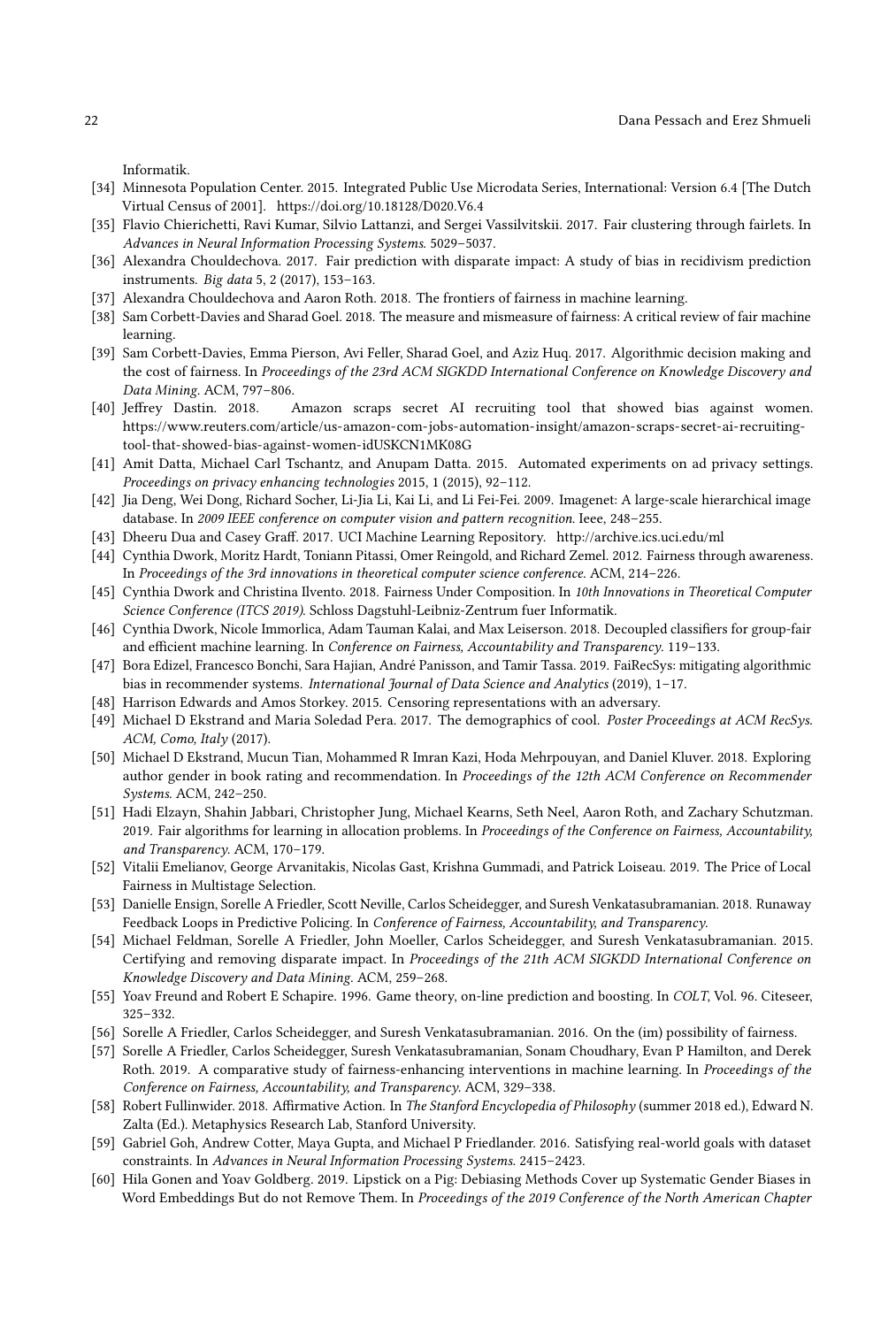of the Association for Computational Linguistics: Human Language Technologies, Volume 1 (Long and Short Papers). 609–614.

- <span id="page-22-17"></span>[61] Ian Goodfellow, Jean Pouget-Abadie, Mehdi Mirza, Bing Xu, David Warde-Farley, Sherjil Ozair, Aaron Courville, and Yoshua Bengio. 2014. Generative adversarial nets. In Advances in neural information processing systems. 2672-2680.
- <span id="page-22-8"></span>[62] Arthur Gretton, Karsten M Borgwardt, Malte J Rasch, Bernhard Schölkopf, and Alexander Smola. 2012. A kernel two-sample test. Journal of Machine Learning Research 13, Mar (2012), 723–773.
- <span id="page-22-24"></span>[63] Nina Grgic-Hlaca, Elissa M Redmiles, Krishna P Gummadi, and Adrian Weller. 2018. Human perceptions of fairness in algorithmic decision making: A case study of criminal risk prediction. In Proceedings of the 2018 World Wide Web Conference. International World Wide Web Conferences Steering Committee, 903–912.
- <span id="page-22-9"></span>[64] Evan Hamilton. 2017. Benchmarking Four Approaches to Fairness-Aware Machine Learning. Ph.D. Dissertation. Haverford College.
- <span id="page-22-2"></span>[65] Moritz Hardt, Eric Price, and Nati Srebro. 2016. Equality of opportunity in supervised learning. In Advances in neural information processing systems. 3315–3323.
- <span id="page-22-13"></span>[66] Hoda Heidari and Andreas Krause. 2018. Preventing Disparate Treatment in Sequential Decision Making.. In IJCAI. 2248–2254.
- <span id="page-22-21"></span>[67] Lisa Anne Hendricks, Kaylee Burns, Kate Saenko, Trevor Darrell, and Anna Rohrbach. 2018. Women also snowboard: Overcoming bias in captioning models. In European Conference on Computer Vision. Springer, 793–811.
- <span id="page-22-1"></span>[68] Kenneth Holstein, Jennifer Wortman Vaughan, Hal Daumé III, Miro Dudik, and Hanna Wallach. 2019. Improving fairness in machine learning systems: What do industry practitioners need?. In Proceedings of the 2019 CHI Conference on Human Factors in Computing Systems. ACM, 600.
- <span id="page-22-16"></span>[69] Lily Hu and Yiling Chen. 2018. A short-term intervention for long-term fairness in the labor market. In Proceedings of the 2018 World Wide Web Conference. International World Wide Web Conferences Steering Committee, 1389–1398.
- <span id="page-22-18"></span>[70] Elle Hunt. 2016. Tay, Microsoft's AI chatbot, gets a crash course in racism from Twitter.<https://goo.gl/mE8p3J>
- <span id="page-22-12"></span>[71] Pablo Ibarrarán, Nadin Medellín, Ferdinando Regalia, Marco Stampini, Sandro Parodi, Luis Tejerina, Pedro Cueva, Madiery Vásquez, et al. 2017. How conditional cash transfers work. IDB Publications (Books) (2017).
- <span id="page-22-14"></span>[72] Shahin Jabbari, Matthew Joseph, Michael Kearns, Jamie Morgenstern, and Aaron Roth. 2017. Fairness in reinforcement learning. In Proceedings of the 34th International Conference on Machine Learning-Volume 70. JMLR. org, 1617–1626.
- <span id="page-22-3"></span>[73] Matthew Joseph, Michael Kearns, Jamie H Morgenstern, and Aaron Roth. 2016. Fairness in learning: Classic and contextual bandits. In Advances in Neural Information Processing Systems. 325–333.
- <span id="page-22-10"></span>[74] Nathan Kallus, Xiaojie Mao, and Angela Zhou. 2019. Assessing Algorithmic Fairness with Unobserved Protected Class Using Data Combination.
- <span id="page-22-11"></span>[75] Faisal Kamiran and Toon Calders. 2009. Classifying without discriminating. In 2009 2nd International Conference on Computer, Control and Communication. IEEE, 1–6.
- <span id="page-22-4"></span>[76] Faisal Kamiran and Toon Calders. 2012. Data preprocessing techniques for classification without discrimination. Knowledge and Information Systems 33, 1 (2012), 1–33.
- <span id="page-22-7"></span>[77] Faisal Kamiran, Toon Calders, and Mykola Pechenizkiy. 2010. Discrimination aware decision tree learning. In 2010 IEEE International Conference on Data Mining. IEEE, 869–874.
- <span id="page-22-22"></span>[78] Toshihiro Kamishima, Shotaro Akaho, Hideki Asoh, and Jun Sakuma. 2012. Enhancement of the Neutrality in Recommendation.. In Decisions@ RecSys. 8-14.
- <span id="page-22-6"></span>[79] Toshihiro Kamishima, Shotaro Akaho, Hideki Asoh, and Jun Sakuma. 2012. Fairness-aware classifier with prejudice remover regularizer. In Joint European Conference on Machine Learning and Knowledge Discovery in Databases. Springer, 35–50.
- <span id="page-22-15"></span>[80] Sampath Kannan, Jamie H Morgenstern, Aaron Roth, Bo Waggoner, and Zhiwei Steven Wu. 2018. A smoothed analysis of the greedy algorithm for the linear contextual bandit problem. In Advances in Neural Information Processing Systems. 2227–2236.
- <span id="page-22-20"></span>[81] Kimmo Kärkkäinen and Jungseock Joo. 2019. FairFace: Face Attribute Dataset for Balanced Race, Gender, and Age.
- <span id="page-22-19"></span>[82] Matthew Kay, Cynthia Matuszek, and Sean A Munson. 2015. Unequal representation and gender stereotypes in image search results for occupations. In Proceedings of the 33rd Annual ACM Conference on Human Factors in Computing Systems. ACM, 3819–3828.
- <span id="page-22-5"></span>[83] Ehsan Kazemi, Morteza Zadimoghaddam, and Amin Karbasi. 2018. Scalable deletion-robust submodular maximization: Data summarization with privacy and fairness constraints. In International conference on machine learning. 2549-2558.
- <span id="page-22-23"></span>[84] Niki Kilbertus, Mateo Rojas Carulla, Giambattista Parascandolo, Moritz Hardt, Dominik Janzing, and Bernhard Schölkopf. 2017. Avoiding discrimination through causal reasoning. In Advances in Neural Information Processing Systems. 656–666.
- <span id="page-22-0"></span>[85] Jon Kleinberg, Sendhil Mullainathan, and Manish Raghavan. 2017. Inherent Trade-Offs in the Fair Determination of Risk Scores. In 8th Innovations in Theoretical Computer Science Conference (ITCS 2017). Schloss Dagstuhl-Leibniz-Zentrum fuer Informatik.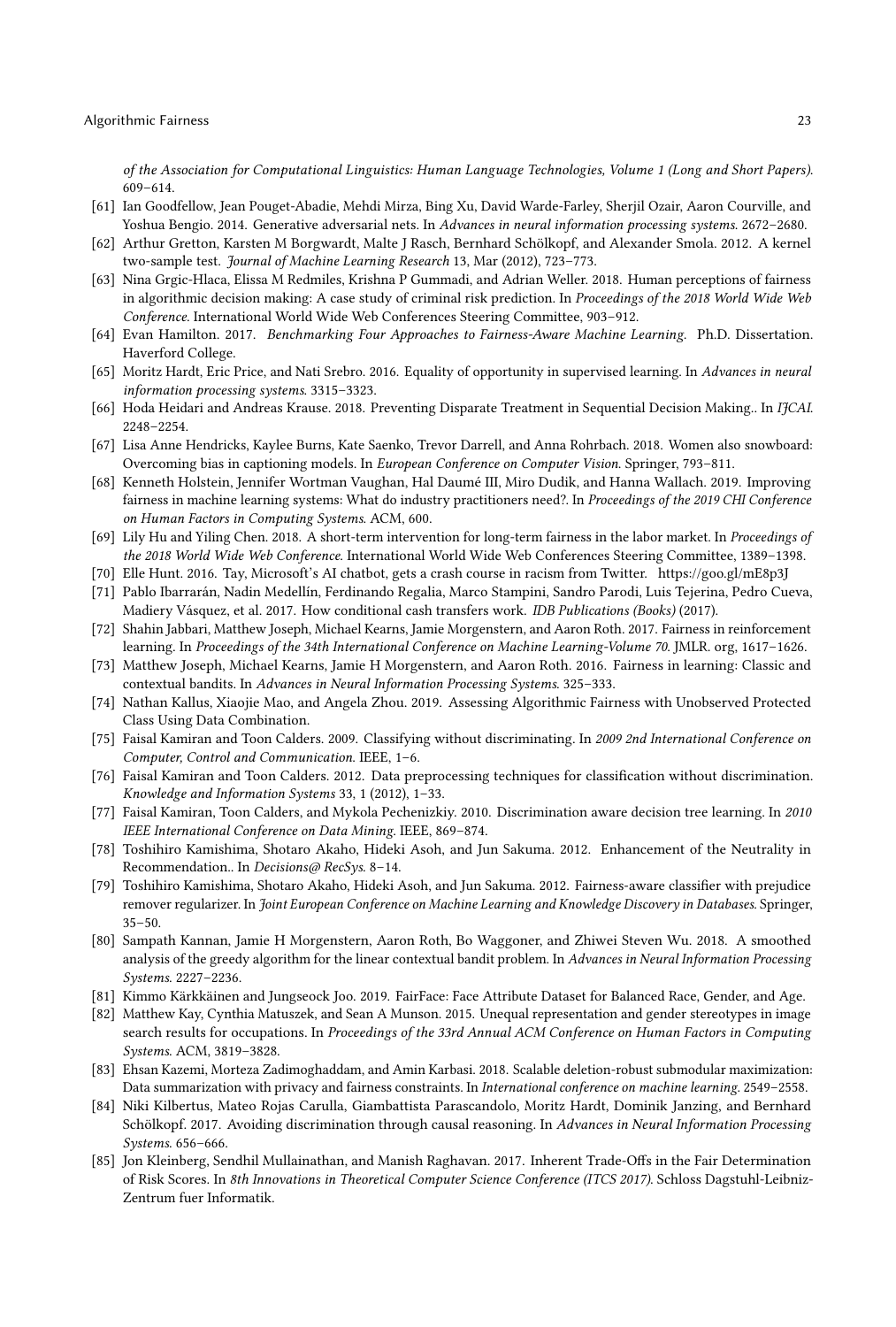- <span id="page-23-22"></span>[86] Matevž Kunaver and Tomaž Požrl. 2017. Diversity in recommender systems–A survey. Knowledge-Based Systems 123 (2017), 154–162.
- <span id="page-23-24"></span>[87] Matt J Kusner, Joshua Loftus, Chris Russell, and Ricardo Silva. 2017. Counterfactual fairness. In Advances in Neural Information Processing Systems. 4066–4076.
- <span id="page-23-10"></span>[88] Jeff Larson, Surya Mattu, Lauren Kirchner, and Julia Angwin. 2016. How We Analyzed the COMPAS Recidivism Algorithm.<https://www.propublica.org/article/how-we-analyzed-the-compas-recidivism-algorithm>
- <span id="page-23-21"></span>[89] Eric L Lee, Jing-Kai Lou, Wei-Ming Chen, Yen-Chi Chen, Shou-De Lin, Yen-Sheng Chiang, and Kuan-Ta Chen. 2014. Fairness-aware loan recommendation for microfinance services. In Proceedings of the 2014 International Conference on Social Computing. ACM, 3.
- <span id="page-23-7"></span>[90] Erich L Lehmann and Joseph P Romano. 2006. Testing statistical hypotheses. Springer Science & Business Media.
- <span id="page-23-2"></span>[91] Zachary C Lipton, Alexandra Chouldechova, and Julian McAuley. 2017. Does mitigating MLâĂŹs disparate impact require disparate treatment? stat 1050 (2017), 19.
- <span id="page-23-23"></span>[92] Weiwen Liu and Robin Burke. 2018. Personalizing fairness-aware re-ranking.
- <span id="page-23-25"></span>[93] Joshua R Loftus, Chris Russell, Matt J Kusner, and Ricardo Silva. 2018. Causal reasoning for algorithmic fairness.
- <span id="page-23-5"></span>[94] Christos Louizos, Kevin Swersky, Yujia Li, Max Welling, and Richard Zemel. 2016. The variational fair autoencoder. International Conference on Learning Representations (ICLR) (2016).
- <span id="page-23-4"></span>[95] Binh Thanh Luong, Salvatore Ruggieri, and Franco Turini. 2011. k-NN as an implementation of situation testing for discrimination discovery and prevention. In Proceedings of the 17th ACM SIGKDD international conference on Knowledge discovery and data mining. ACM, 502–510.
- <span id="page-23-16"></span>[96] David Madras, Elliot Creager, Toniann Pitassi, and Richard Zemel. 2018. Learning adversarially fair and transferable representations.
- <span id="page-23-14"></span>[97] David Madras, Toniann Pitassi, and Richard Zemel. 2018. Predict responsibly: Increasing fairness by learning to defer. International Conference on Learning Representations (ICLR) (2018).
- <span id="page-23-20"></span>[98] Rowland Manthorpe. 2017. Beauty.AI's 'robot beauty contest' is back âĂŞ and this time it promises not to be racist. <https://www.wired.co.uk/article/robot-beauty-contest-beauty-ai>
- <span id="page-23-0"></span>[99] Fernando Martínez-Plumed, Cèsar Ferri, David Nieves, and José Hernández-Orallo. 2019. Fairness and Missing Values.
- <span id="page-23-18"></span>[100] Chandler May, Alex Wang, Shikha Bordia, Samuel Bowman, and Rachel Rudinger. 2019. On Measuring Social Biases in Sentence Encoders. In Proceedings of the 2019 Conference of the North American Chapter of the Association for Computational Linguistics: Human Language Technologies, Volume 1 (Long and Short Papers). 622–628.
- <span id="page-23-3"></span>[101] Aditya Krishna Menon and Robert C Williamson. 2018. The cost of fairness in binary classification. In Conference on Fairness, Accountability and Transparency. 107–118.
- <span id="page-23-11"></span>[102] Weiwen Miao. 2011. Did the results of promotion exams have a disparate impact on minorities? Using statistical evidence in Ricci v. DeStefano. J. of Stat. Ed 19, 1 (2011).
- <span id="page-23-13"></span>[103] Sérgio Moro, Paulo Cortez, and Paulo Rita. 2014. A data-driven approach to predict the success of bank telemarketing. Decision Support Systems 62 (2014), 22–31.
- <span id="page-23-27"></span>[104] Sendhil Mullainathan. 2019. Biased Algorithms Are Easier to Fix Than Biased People. [https://www.nytimes.com/](https://www.nytimes.com/2019/12/06/business/algorithm-bias-fix.html?smid=nytcore-ios-share) [2019/12/06/business/algorithm-bias-fix.html?smid=nytcore-ios-share](https://www.nytimes.com/2019/12/06/business/algorithm-bias-fix.html?smid=nytcore-ios-share)
- <span id="page-23-26"></span>[105] Razieh Nabi and Ilya Shpitser. 2018. Fair inference on outcomes. In Thirty-Second AAAI Conference on Artificial Intelligence.
- <span id="page-23-12"></span>[106] Alejandro Noriega-Campero, Michiel A Bakker, Bernardo Garcia-Bulle, and Alex'Sandy' Pentland. 2019. Active Fairness in Algorithmic Decision Making. In Proceedings of the 2019 AAAI/ACM Conference on AI, Ethics, and Society. ACM, 77–83.
- <span id="page-23-19"></span>[107] Pete Pachal. 2015. Google Photos identified two black people as 'gorillas'. [https://mashable.com/2015/07/01/google](https://mashable.com/2015/07/01/google-photos-black-people-gorillas/)[photos-black-people-gorillas/](https://mashable.com/2015/07/01/google-photos-black-people-gorillas/)
- <span id="page-23-8"></span>[108] Sinno Jialin Pan and Qiang Yang. 2009. A survey on transfer learning. IEEE Transactions on knowledge and data engineering 22, 10 (2009), 1345–1359.
- <span id="page-23-17"></span>[109] Jeffrey Pennington, Richard Socher, and Christopher Manning. 2014. Glove: Global vectors for word representation. In Proceedings of the 2014 conference on empirical methods in natural language processing (EMNLP). 1532–1543.
- <span id="page-23-9"></span>[110] D Pessach and E Shmueli. 2020. Improving Fairness in Semi-Supervised Problems with Privileged-Group Selection Bias. (2020). Working paper.
- <span id="page-23-15"></span>[111] Lizzie Plaugic. 2017. FaceApp's creator apologizes for the app's skin-lightening 'hot' filter. [https://www.theverge.](https://www.theverge.com/2017/4/25/15419522/faceapp-hot-filter-racist-apology) [com/2017/4/25/15419522/faceapp-hot-filter-racist-apology](https://www.theverge.com/2017/4/25/15419522/faceapp-hot-filter-racist-apology)
- <span id="page-23-1"></span>[112] Geoff Pleiss, Manish Raghavan, Felix Wu, Jon Kleinberg, and Kilian Q Weinberger. 2017. On fairness and calibration. In Advances in Neural Information Processing Systems. 5680–5689.
- <span id="page-23-6"></span>[113] Novi Quadrianto and Viktoriia Sharmanska. 2017. Recycling privileged learning and distribution matching for fairness. In Advances in Neural Information Processing Systems. 677–688.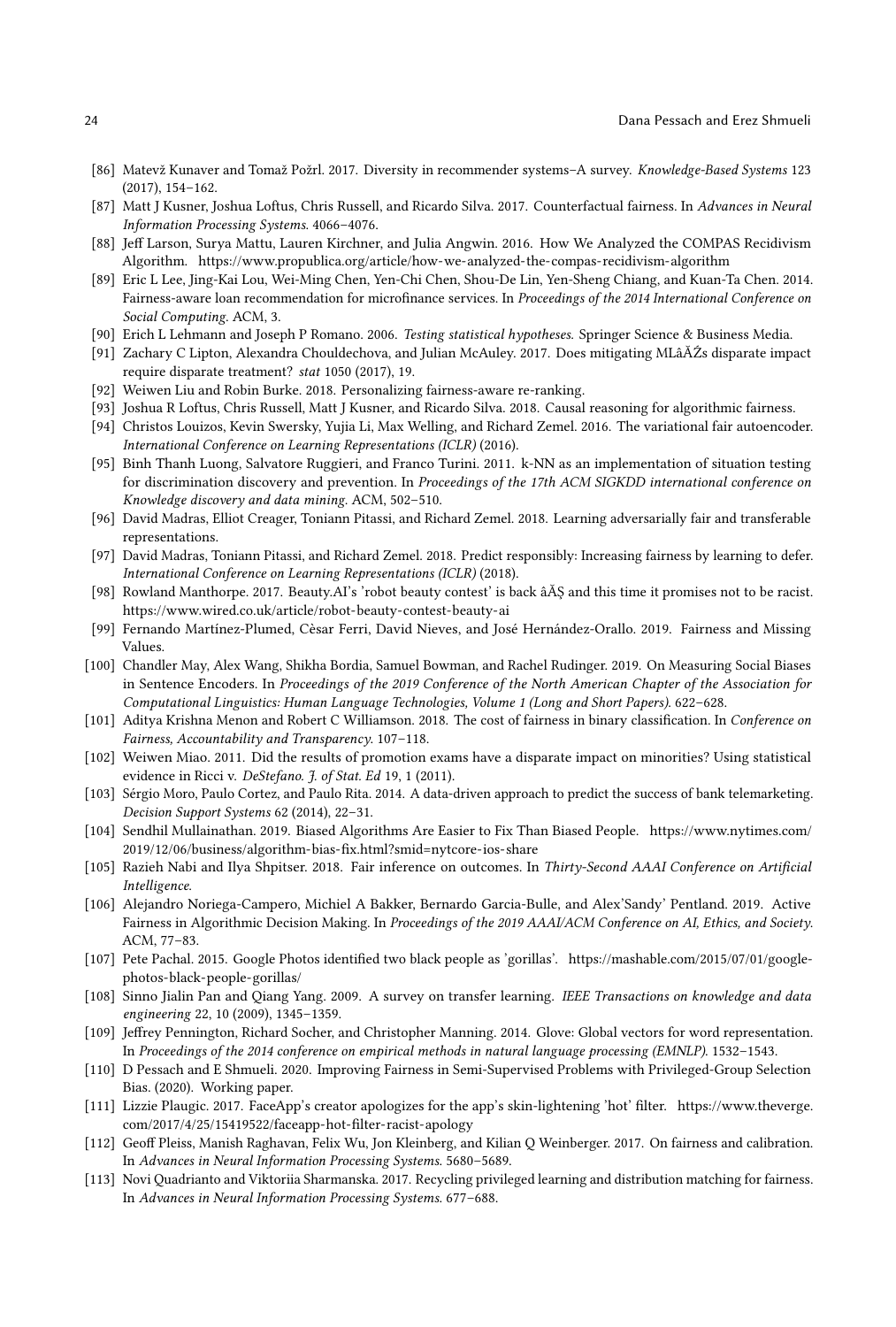- <span id="page-24-15"></span>[114] Novi Quadrianto, Viktoriia Sharmanska, and Oliver Thomas. 2019. Discovering fair representations in the data domain. In Proceedings of the IEEE Conference on Computer Vision and Pattern Recognition. 8227-8236.
- <span id="page-24-11"></span>[115] Michael Redmond and Alok Baveja. 2002. A data-driven software tool for enabling cooperative information sharing among police departments. European Journal of Operational Research 141, 3 (2002), 660–678.
- <span id="page-24-7"></span>[116] Derek Roth. 2018. A Comparison of Fairness-Aware Machine Learning Algorithms. Ph.D. Dissertation. Haverford College.
- <span id="page-24-17"></span>[117] Rachel Rudinger, Jason Naradowsky, Brian Leonard, and Benjamin Van Durme. 2018. Gender Bias in Coreference Resolution. In Proceedings of the 2018 Conference of the North American Chapter of the Association for Computational Linguistics: Human Language Technologies, Volume 2 (Short Papers). 8–14.
- <span id="page-24-24"></span>[118] Chris Russell, Matt J Kusner, Joshua Loftus, and Ricardo Silva. 2017. When worlds collide: integrating different counterfactual assumptions in fairness. In Advances in Neural Information Processing Systems. 6414–6423.
- <span id="page-24-1"></span>[119] George Rutherglen. 1987. Disparate impact under title VII: an objective theory of discrimination. Va. L. Rev. 73 (1987), 1297.
- <span id="page-24-8"></span>[120] George Rutherglen. 2009. Ricci v DeStefano: Affirmative Action and the Lessons of Adversity. The Supreme Court Review 2009, 1 (2009), 83–114.
- <span id="page-24-21"></span>[121] Hee Jung Ryu, Hartwig Adam, and Margaret Mitchell. 2017. Inclusivefacenet: Improving face attribute detection with race and gender diversity.
- <span id="page-24-3"></span>[122] Samira Samadi, Uthaipon Tantipongpipat, Jamie H Morgenstern, Mohit Singh, and Santosh Vempala. 2018. The price of fair PCA: One extra dimension. In Advances in Neural Information Processing Systems. 10976–10987.
- <span id="page-24-10"></span>[123] Richard H Sander. 2004. A systemic analysis of affirmative action in American law schools. Stan. L. Rev. 57 (2004), 367.
- <span id="page-24-16"></span>[124] Prasanna Sattigeri, Samuel C Hoffman, Vijil Chenthamarakshan, and Kush Raj Varshney. 2019. Fairness GAN: Generating datasets with fairness properties using a generative adversarial network. IBM Journal of Research and Development (2019).
- <span id="page-24-0"></span>[125] Tom Simonite. 2015. Probing the Dark Side of GoogleâĂŹs Ad-Targeting System. [https://www.technologyreview.](https://www.technologyreview.com/s/539021/probing-the-dark-side-of-googles-ad-targeting-system/) [com/s/539021/probing-the-dark-side-of-googles-ad-targeting-system/](https://www.technologyreview.com/s/539021/probing-the-dark-side-of-googles-ad-targeting-system/)
- <span id="page-24-18"></span>[126] Tom Simonite. 2018. When It Comes to Gorillas, Google Photos Remains Blind. [https://www.wired.com/story/when](https://www.wired.com/story/when-it-comes-to-gorillas-google-photos-remains-blind/)[it-comes-to-gorillas-google-photos-remains-blind/](https://www.wired.com/story/when-it-comes-to-gorillas-google-photos-remains-blind/)
- <span id="page-24-25"></span>[127] Peter Spirtes, Christopher Meek, and Thomas Richardson. 1995. Causal inference in the presence of latent variables and selection bias. In Proceedings of the Eleventh conference on Uncertainty in artificial intelligence. Morgan Kaufmann Publishers Inc., 499–506.
- <span id="page-24-26"></span>[128] Megha Srivastava, Hoda Heidari, and Andreas Krause. 2019. Mathematical Notions vs. Human Perception of Fairness: A Descriptive Approach to Fairness for Machine Learning.
- <span id="page-24-19"></span>[129] Pierre Stock and Moustapha Cisse. 2017. Convnets and imagenet beyond accuracy: Explanations, bias detection, adversarial examples and model criticism.
- <span id="page-24-23"></span>[130] Özge Sürer, Robin Burke, and Edward C Malthouse. 2018. Multistakeholder recommendation with provider constraints. In Proceedings of the 12th ACM Conference on Recommender Systems. ACM, 54–62.
- <span id="page-24-4"></span>[131] N TISHBY. 1999. The information bottleneck method. In Proc. 37th Annual Allerton Conference on Communications, Control and Computing, 1999. 368–377.
- <span id="page-24-9"></span>[132] Florian Tramer, Vaggelis Atlidakis, Roxana Geambasu, Daniel Hsu, Jean-Pierre Hubaux, Mathias Humbert, Ari Juels, and Huang Lin. 2017. FairTest: Discovering unwarranted associations in data-driven applications. In 2017 IEEE European Symposium on Security and Privacy (EuroS&P). IEEE, 401–416.
- <span id="page-24-12"></span>[133] Isabel Valera, Adish Singla, and Manuel Gomez Rodriguez. 2018. Enhancing the accuracy and fairness of human decision making. In Advances in Neural Information Processing Systems. 1769–1778.
- <span id="page-24-20"></span>[134] Emiel van Miltenburg. 2016. Stereotyping and Bias in the Flickr30k Dataset. , 4 pages.
- <span id="page-24-6"></span>[135] Vladimir Vapnik and Rauf Izmailov. 2015. Learning using privileged information: similarity control and knowledge transfer. Journal of machine learning research 16, 2023-2049 (2015), 2.
- <span id="page-24-2"></span>[136] Sahil Verma and Julia Rubin. 2018. Fairness definitions explained. In 2018 IEEE/ACM International Workshop on Software Fairness (FairWare). IEEE, 1–7.
- <span id="page-24-13"></span>[137] Christina Wadsworth, Francesca Vera, and Chris Piech. 2018. Achieving fairness through adversarial learning: an application to recidivism prediction.
- <span id="page-24-5"></span>[138] Blake Woodworth, Suriya Gunasekar, Mesrob I Ohannessian, and Nathan Srebro. 2017. Learning Non-Discriminatory Predictors. In Conference on Learning Theory. 1920–1953.
- <span id="page-24-14"></span>[139] Depeng Xu, Shuhan Yuan, Lu Zhang, and Xintao Wu. 2018. Fairgan: Fairness-aware generative adversarial networks. In 2018 IEEE International Conference on Big Data (Big Data). IEEE, 570–575.
- <span id="page-24-22"></span>[140] Sirui Yao and Bert Huang. 2017. New Fairness Metrics for Recommendation that Embrace Differences.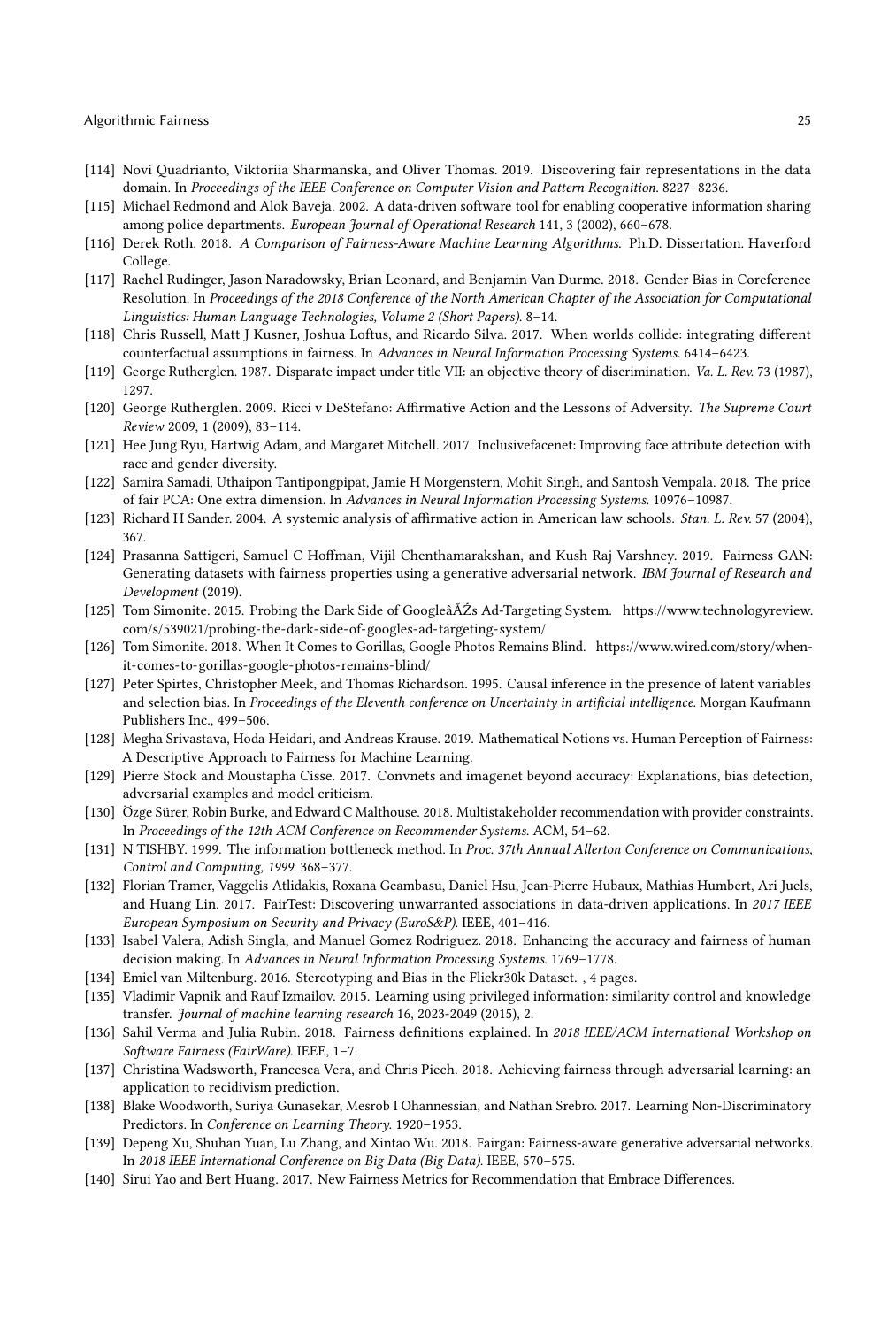- <span id="page-25-5"></span>[141] I-Cheng Yeh and Che-hui Lien. 2009. The comparisons of data mining techniques for the predictive accuracy of probability of default of credit card clients. Expert Systems with Applications 36, 2 (2009), 2473–2480.
- <span id="page-25-2"></span>[142] Muhammad Bilal Zafar, Isabel Valera, Manuel Gomez Rodriguez, and Krishna P Gummadi. 2017. Fairness beyond disparate treatment & disparate impact: Learning classification without disparate mistreatment. In Proceedings of the 26th International Conference on World Wide Web. International World Wide Web Conferences Steering Committee, 1171–1180.
- <span id="page-25-4"></span>[143] Muhammad Bilal Zafar, Isabel Valera, Manuel Gomez Rodriguez, and Krishna P Gummadi. 2017. Fairness Constraints: Mechanisms for Fair Classification. In Artificial Intelligence and Statistics. 962–970.
- <span id="page-25-3"></span>[144] Rich Zemel, Yu Wu, Kevin Swersky, Toni Pitassi, and Cynthia Dwork. 2013. Learning fair representations. In International Conference on Machine Learning. 325–333.
- <span id="page-25-6"></span>[145] Brian Hu Zhang, Blake Lemoine, and Margaret Mitchell. 2018. Mitigating unwanted biases with adversarial learning. In Proceedings of the 2018 AAAI/ACM Conference on AI, Ethics, and Society. ACM, 335–340.
- <span id="page-25-11"></span>[146] Junzhe Zhang and Elias Bareinboim. 2018. Fairness in decision-makingâĂŤthe causal explanation formula. In Thirty-Second AAAI Conference on Artificial Intelligence.
- <span id="page-25-8"></span>[147] Jieyu Zhao, Tianlu Wang, Mark Yatskar, Ryan Cotterell, Vicente Ordonez, and Kai-Wei Chang. 2019. Gender Bias in Contextualized Word Embeddings. In Proceedings of the 2019 Conference of the North American Chapter of the Association for Computational Linguistics: Human Language Technologies, Volume 1 (Long and Short Papers). 629–634.
- <span id="page-25-10"></span>[148] Jieyu Zhao, Tianlu Wang, Mark Yatskar, Vicente Ordonez, and Kai-Wei Chang. 2017. Men Also Like Shopping: Reducing Gender Bias Amplification using Corpus-level Constraints. In Proceedings of the 2017 Conference on Empirical Methods in Natural Language Processing.
- <span id="page-25-9"></span>[149] Jieyu Zhao, Tianlu Wang, Mark Yatskar, Vicente Ordonez, and Kai-Wei Chang. 2018. Gender Bias in Coreference Resolution: Evaluation and Debiasing Methods. In Proceedings of the 2018 Conference of the North American Chapter of the Association for Computational Linguistics: Human Language Technologies, Volume 2 (Short Papers). 15–20.
- <span id="page-25-7"></span>[150] Jieyu Zhao, Yichao Zhou, Zeyu Li, Wei Wang, and Kai-Wei Chang. 2018. Learning Gender-Neutral Word Embeddings. In Proceedings of the 2018 Conference on Empirical Methods in Natural Language Processing. 4847–4853.
- <span id="page-25-0"></span>[151] Michael J Zimmer. 1995. Emerging Uniform Structure of Disparate Treatment Discrimination Litigation. Ga. L. Rev. 30 (1995), 563.
- <span id="page-25-1"></span>[152] Indre Žliobaitė. 2017. Measuring discrimination in algorithmic decision making. Data Mining and Knowledge Discovery 31, 4 (2017), 1060–1089.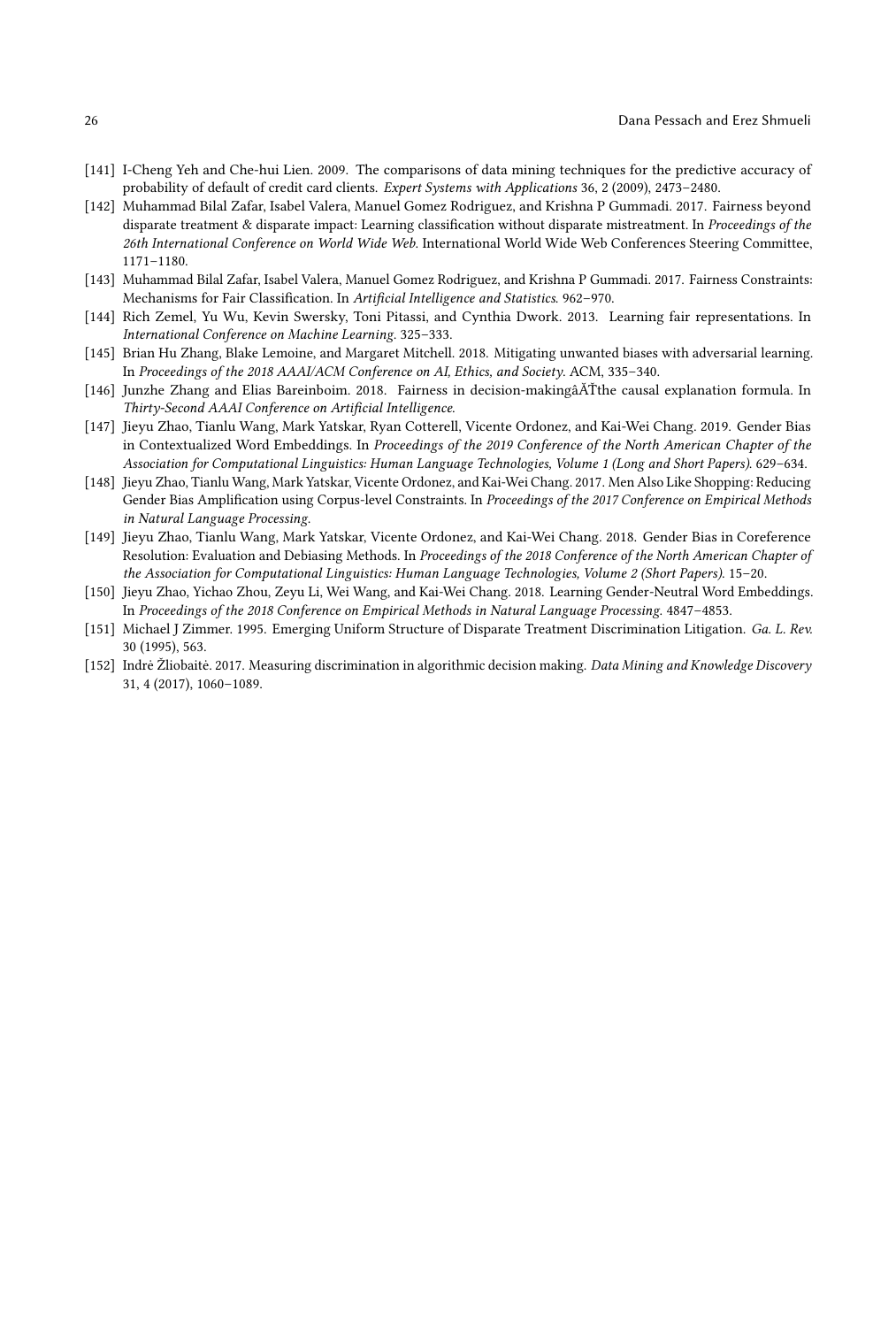#### A ADDITIONAL MEASURES FOR ALGORITHMIC FAIRNESS

Section [3](#page-2-0) discussed the most prominent definitions and measures of algorithmic fairness. This appendix reviews additional measures used in the literature.

(1) Overall accuracy equality – This requires similar accuracy across groups [\[15\]](#page-20-1). This measure is mathematically formulated as follows:

$$
|P[Y = \hat{Y}|S = 1] - P[Y = \hat{Y}|S \neq 1]| \le \varepsilon
$$
\n(8)

where S represents the sensitive attribute (e.g., race and gender),  $S = 1$  is the privileged<br>group and  $S \neq 1$  is the unprivileged group  $\hat{Y} = Y$  means that the prediction was correct. A group and  $S \neq 1$  is the unprivileged group.  $\hat{Y} = Y$  means that the prediction was correct. A lower value indicates better fairness. It should be noted that this measure does not guarantee equalized odds or fair decisions (see [\[88\]](#page-23-10)).

(2) **Predictive parity** – This requires that the *positive predictive values* (PPVs) are similar across groups (meaning the probability of an individual with a positive prediction actually experiencing a positive outcome) [\[36\]](#page-21-0). This measure is mathematically formulated as follows:

$$
|P[Y=1|S=1, \hat{Y}=1] - P[Y=1|S \neq 1, \hat{Y}=1]| \le \varepsilon
$$
\n(9)

 $|P[Y = 1|S = 1, \hat{Y} = 1] - P[Y = 1|S \neq 1, \hat{Y} = 1]| \le \varepsilon$  (9)<br>Note that a lower value indicates better fairness. This measure uses the ground truth of the outcome, assuming that the outcome was achieved fairly. However, it has been shown to be incompatible with *equalized odds* and *equal opportunity* when prevalence differs across groups [\[36,](#page-21-0) [38,](#page-21-8) [39\]](#page-21-9).

(3) Equal calibration – This requires that, for any predicted probability value, both groups will have similar positive predictive values (PPV represents the probability of an individual with a positive prediction actually experiencing a positive outcome) [\[36,](#page-21-0) [85\]](#page-22-0). Note that this measure is similar to *predictive parity* when the score value is binary (but does not guarantee predictive parity when the score is not binary) [\[36\]](#page-21-0). This measure is mathematically formulated as follows:

$$
|P[Y = 1|S = 1, V = v] - P[Y = 1|S \neq 1, V = v]| \le \varepsilon
$$
 (10)

where *V* is the predicted probability value. Note that in some studies the definition of calibration requires that the PPV also be equal to *V* [38, 85]. A lower value indicates better calibration requires that the PPV also be equal to  $V$  [\[38,](#page-21-8) [85\]](#page-22-0). A lower value indicates better fairness. Although in some cases equal calibration may be the desired measure, it has been shown that it is incompatible with *equalized odds* [\[112\]](#page-23-1) and is insufficient to ensure accuracy or equitable decisions [\[38\]](#page-21-8). Moreover, it conflicts with balance for the positive class and balance for the negative class [\[36,](#page-21-0) [39\]](#page-21-9).

(4) Conditional statistical parity – Controlling for a limited set of "legitimate" features, an equal proportion of individuals is selected from each group [\[39\]](#page-21-9). This measure is mathematically formulated as follows:

$$
|P[\hat{Y} = 1|S = 1, L = l] - P[\hat{Y} = 1|S \neq 1, L = l]| \le \varepsilon.
$$
 (11)

L is a set of legitimate factors. A lower value indicates better fairness. Note that using this measure requires defining which features are legitimate, which is not a trivial task. It is not practical to find features that are entirely independent of the sensitive attributes.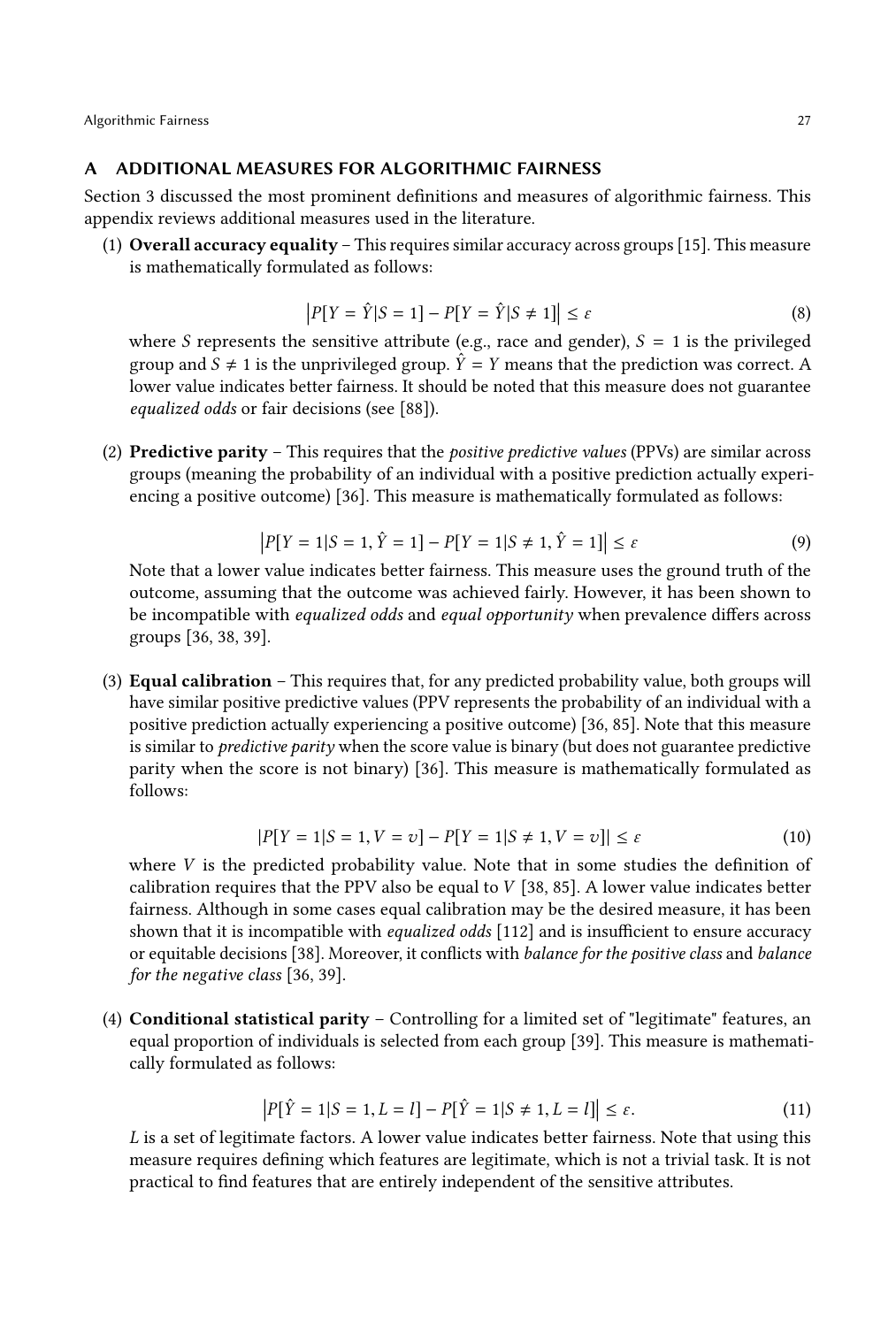(5) Predictive equality – This requires false positive rates (FPRs; meaning the probability of an individual with a negative outcome to have a positive prediction) to be similar across groups [\[39\]](#page-21-9). This measure is mathematically formulated as follows:

$$
|P[\hat{Y} = 1|S = 1, Y = 0] - P[\hat{Y} = 1|S \neq 1, Y = 0]| \le \varepsilon
$$
\n(12)

This measure requires the ground truth of the outcome, assuming that the outcome was achieved fairly. A lower value indicates better fairness. However, it considers only one type of error (as opposed to equalized odds, for example, which require the equality of both FPRs and FNRs). As mentioned, following equality in terms of only one type of error will increase the disparity in terms of the other error [\[112\]](#page-23-1).

(6) Conditional use accuracy equality – This requires positive predictive values (PPVs) and negative predictive values (NPVs) to be similar across groups [\[15\]](#page-20-1). NPV represents the probability of an individual with a negative prediction actually experiencing a negative outcome. PPV represents the probability of an individual with a positive prediction actually experiencing a positive outcome. This measure is mathematically formulated as follows:

$$
|P[Y = 1|S = 1, \hat{Y} = 1] - P[Y = 1|S \neq 1, \hat{Y} = 1]| \le \varepsilon
$$
  

$$
\wedge
$$
  

$$
|P[Y = 0|S = 1, \hat{Y} = 0] - P[Y = 0|S \neq 1, \hat{Y} = 0]| \le \varepsilon
$$
  
(13)

This measure requires the ground truth of the outcome, assuming that the outcome was achieved fairly. A lower value indicates better fairness. This measure considers more than one type of error. According to [\[15\]](#page-20-1), following this measure does not guarantee equalized odds.

(7) Treatment equality – This requires an equal ratio of false negatives (FNs) and false positives (FPs) [\[15\]](#page-20-1). The false negative cases are all of the cases that were predicted to be in the negative class when the actual outcome belongs to the positive class. The false positive cases are all of the cases that were predicted to be in the positive class when the actual outcome belongs to the negative class. This measure is mathematically formulated as follows:

$$
|FN_{S=1}/FP_{S=1} - FN_{S\neq 1}/FP_{S\neq 1}| \le \varepsilon
$$
\n(14)

This measure requires the ground truth of the outcome, assuming that the outcome was achieved fairly. A lower value indicates better fairness. Note that according to [\[15\]](#page-20-1), following this measure may harm the conditional use accuracy equality.

(8) Balance for the positive class – This requires an equal mean of predicted probabilities for individuals that experience a positive outcome [\[85\]](#page-22-0). This measure is mathematically formulated as follows:

$$
|E[V|Y = 1, S = 1] - E[V|Y = 1, S \neq 1]| \le \varepsilon
$$
\n(15)

where  $V$  is the predicted probability value. A lower value indicates better fairness. This measure was proven to be incompatible with equal calibration [\[85\]](#page-22-0).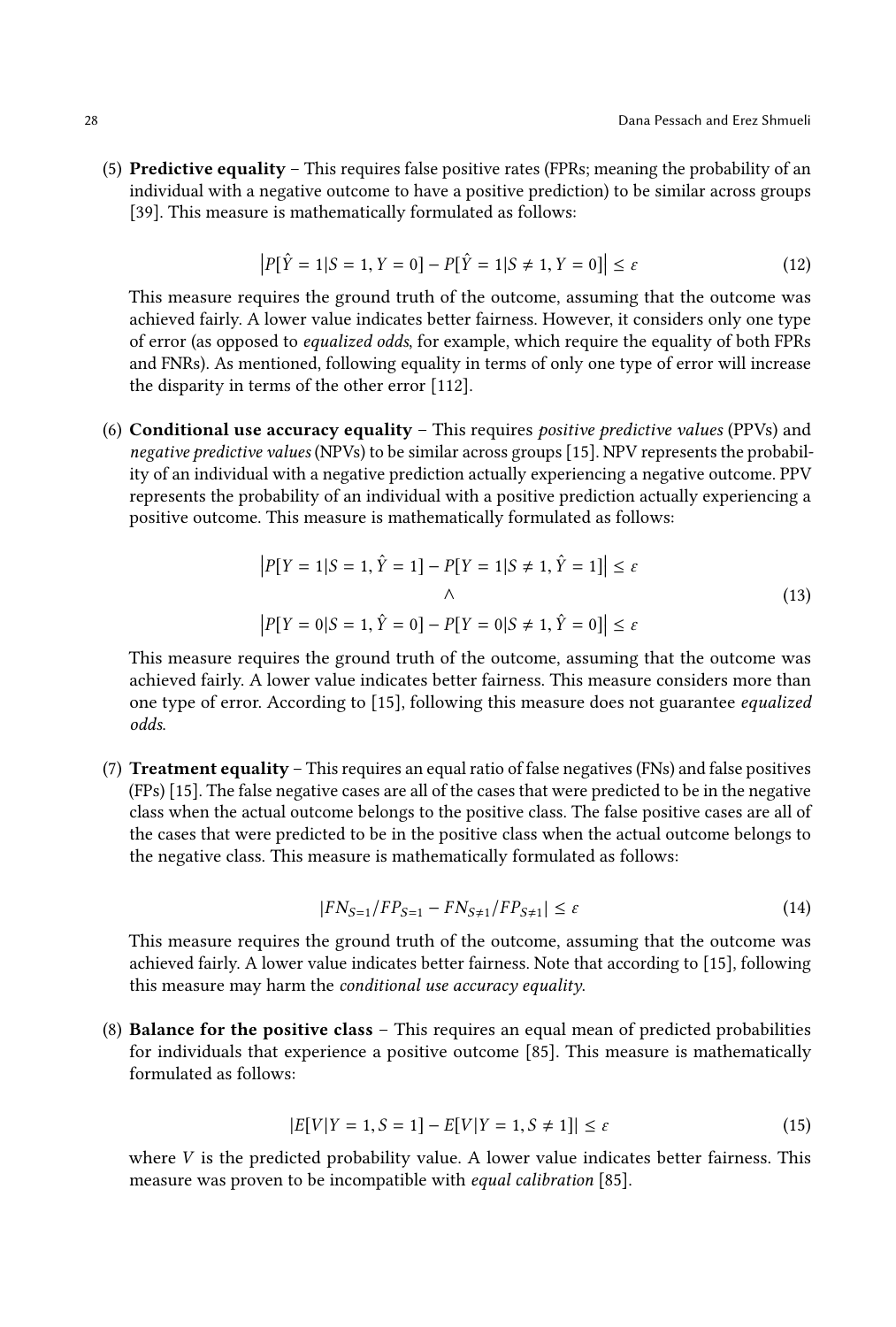(9) Balance for the negative class – This requires an equal mean of predicted probabilities for individuals that experience a negative outcome [\[85\]](#page-22-0). This measure is mathematically formulated as follows:

$$
|E[V|Y=0, S=1]-E[V|Y=0, S \neq 1]| \le \varepsilon
$$
\n
$$
|E[V|Y=0, S \neq 1]| \le \varepsilon
$$
\n
$$
|E[V|Y=0, S \neq 1]| \le \varepsilon
$$
\n
$$
|E[V|Y=0, S \neq 1]| \le \varepsilon
$$
\n
$$
|E[V|Y=0, S \neq 1]| \le \varepsilon
$$
\n
$$
|E[V|Y=0, S \neq 1]| \le \varepsilon
$$
\n
$$
|E[V|Y=0, S \neq 1]| \le \varepsilon
$$
\n
$$
|E[V|Y=0, S \neq 1]| \le \varepsilon
$$
\n
$$
|E[V|Y=0, S \neq 1]| \le \varepsilon
$$

where  $V$  is the predicted probability value. A lower value indicates better fairness. This measure was proven to be incompatible with *equal calibration*  $[85]$ measure was proven to be incompatible with equal calibration [\[85\]](#page-22-0).

(10) Fairness through unawareness – This requires that no sensitive attributes are explicitly used in the algorithm. The predicted outcomes are the same for candidates with the same attributes [\[87\]](#page-23-24). This measure is mathematically formulated as follows:

$$
X_i = X_j \to \hat{Y}_i = \hat{Y}_j \tag{17}
$$

 $X_i = X_j \rightarrow \hat{Y}_i = \hat{Y}_j$  (17)<br>where *i* and *j* denote two individuals, and *X* are the attributes describing an individual<br>except for the sensitive attributes. This measure requires predictions to be the same for except for the sensitive attributes. This measure requires predictions to be the same for candidates with the same attributes. However, note that even when not considering the sensitive attributes, the model could still be biased through "proxies" or other causes such as sample or selection bias. Moreover, explicitly considering sensitive attributes is sometimes required, and excluding information can lead to discriminatory decisions [\[38\]](#page-21-8).

(11) Mutual information – This measures the mutual dependence between the sensitive feature and the predicted outcome [\[78\]](#page-22-22). This measure is mathematically formulated as follows:

$$
\sum \left( P(\hat{y}, s) log(\frac{P(\hat{y}, s)}{P(\hat{y})P(s)}) \right) \le \varepsilon
$$
\n(18)

Note that this measure does not consider the actual outcomes. The lower the measure is, the lower the dependence between the sensitive attribute and the predictions; thus, lower values represent better fairness. One advantage of this measure is that it can consider binary, categorical or numerical predictions.

(12) Mean difference – This measures the difference between the means of the predictions across groups [\[152\]](#page-25-1). For example, [\[94\]](#page-23-5) use a variation of this measure that computes the difference between the means of the predicted probabilities across groups.

$$
\left| E[\hat{Y}|S=1] - E[\hat{Y}|S\neq 1] \right| \le \varepsilon \tag{19}
$$

 $|E[\hat{Y}|S=1] - E[\hat{Y}|S \neq 1]|$  ≤  $\varepsilon$  (19)<br>Note that this measure does not consider the actual outcomes and that lower values indicate better fairness. One advantage of this measure is that it can consider binary, categorical or numerical predictions.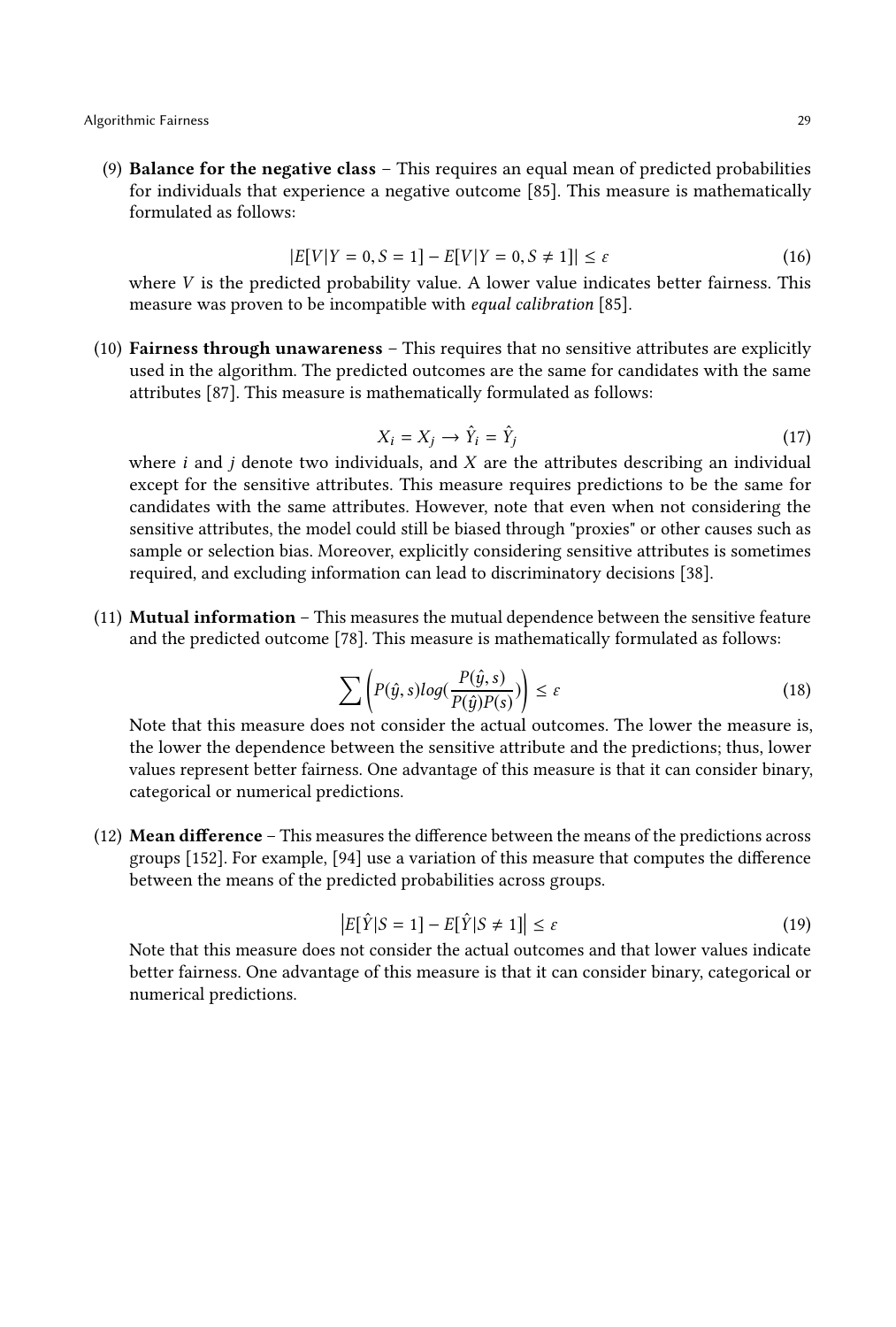# <span id="page-29-0"></span>Table [4](#page-29-0) presents a summary of the measures described in this appendix.

| Measure          | Paper    | Description                 | Type  | Uses    | Uses<br>Sen- | Type<br>of | Type<br>of | <b>Equivalent Notions</b>                           |
|------------------|----------|-----------------------------|-------|---------|--------------|------------|------------|-----------------------------------------------------|
|                  |          |                             |       | Actual  | sitive       | Actual     | Sensitive  |                                                     |
|                  |          |                             |       | Outcome | Attribute    | Outcome    | Attribute  |                                                     |
| Overall Accu-    | $[15]$   | Requires similar accu-      | Group | ✓       | ✓            | Binary     | Binary     |                                                     |
| racy Equality    |          | racy across groups          |       |         |              |            |            |                                                     |
| Predictive       | $[36]$   | Requires that positive      | Group | ✓       | ✓            | Binary     | Binary     | • Equal positive predictive                         |
| Parity           |          | predictive values (PPVs)    |       |         |              |            |            | value (PPV) [36];                                   |
|                  |          | similar<br>$\arccos$<br>are |       |         |              |            |            | · Equal precision (see, for                         |
|                  |          | groups                      |       |         |              |            |            | example, [38])                                      |
|                  |          |                             |       |         |              |            |            | • Mathematically<br>equal                           |
|                  |          |                             |       |         |              |            |            | PPVs will induce equal                              |
|                  |          |                             |       |         |              |            |            | false<br>discovery<br>rates                         |
|                  |          |                             |       |         |              |            |            | (FDRs) (see [136]).                                 |
| Cali-<br>Equal   | $[36]$ ; | Requires that for any       | Group | ✓       | $\checkmark$ | Binary     | Binary     | Similar to predictive parity                        |
| bration          | $[85]$   | probability<br>predicted    |       |         |              |            |            | when the score value is bi-                         |
|                  |          | value, both groups will     |       |         |              |            |            | nary [36]                                           |
|                  |          | have similar positive       |       |         |              |            |            |                                                     |
|                  |          | predictive value (PPV)      |       |         |              |            |            |                                                     |
| Conditional      | $[39]$   | Controlling for a limited   | Group | X       | $\checkmark$ |            | Binary     | Similar to the notion of                            |
| Statistical      |          | set of "legitimate" fea-    |       |         |              |            |            | fairness through unawareness                        |
| Parity           |          | tures, an equal propor-     |       |         |              |            |            | (see [39])                                          |
|                  |          | tion of individuals is se-  |       |         |              |            |            |                                                     |
|                  |          | lected from each group      |       |         |              |            |            |                                                     |
| Predictive       | $[39]$   | Requires that false posi-   | Group | ✓       | $\checkmark$ | Binary     | Binary     | · False positive error rate                         |
| Equality         |          | tive rates (FPRs) are sim-  |       |         |              |            |            | balance [36, 136]                                   |
|                  |          | ilar across groups          |       |         |              |            |            | • Equal false positive rates                        |
|                  |          |                             |       |         |              |            |            | (FPRs) [39]                                         |
|                  |          |                             |       |         |              |            |            | • Mathematically<br>equal<br>FPRs will induce equal |
|                  |          |                             |       |         |              |            |            | true negative rates (TNRs)                          |
|                  |          |                             |       |         |              |            |            | (see [136])                                         |
| Conditional      | $[15]$   | Requires that positive      | Group | ✓       | ✓            | Binary     | Binary     |                                                     |
| Use Accuracy     |          | predictive values (PPVs)    |       |         |              |            |            |                                                     |
| Equality         |          | and negative predictive     |       |         |              |            |            |                                                     |
|                  |          | values (NPVs) are simi-     |       |         |              |            |            |                                                     |
|                  |          | lar across groups.          |       |         |              |            |            |                                                     |
| <b>Treatment</b> | $[15]$   | Requires equal ratio of     | Group | ✓       | ✓            | Binary     | Binary     |                                                     |
| Equality         |          | false negatives (FNs)       |       |         |              |            |            |                                                     |
|                  |          | and false positives (FPs)   |       |         |              |            |            |                                                     |

| Table 4. Additional Measures and Definitions for Algorithmic Fairness |  |
|-----------------------------------------------------------------------|--|
|-----------------------------------------------------------------------|--|